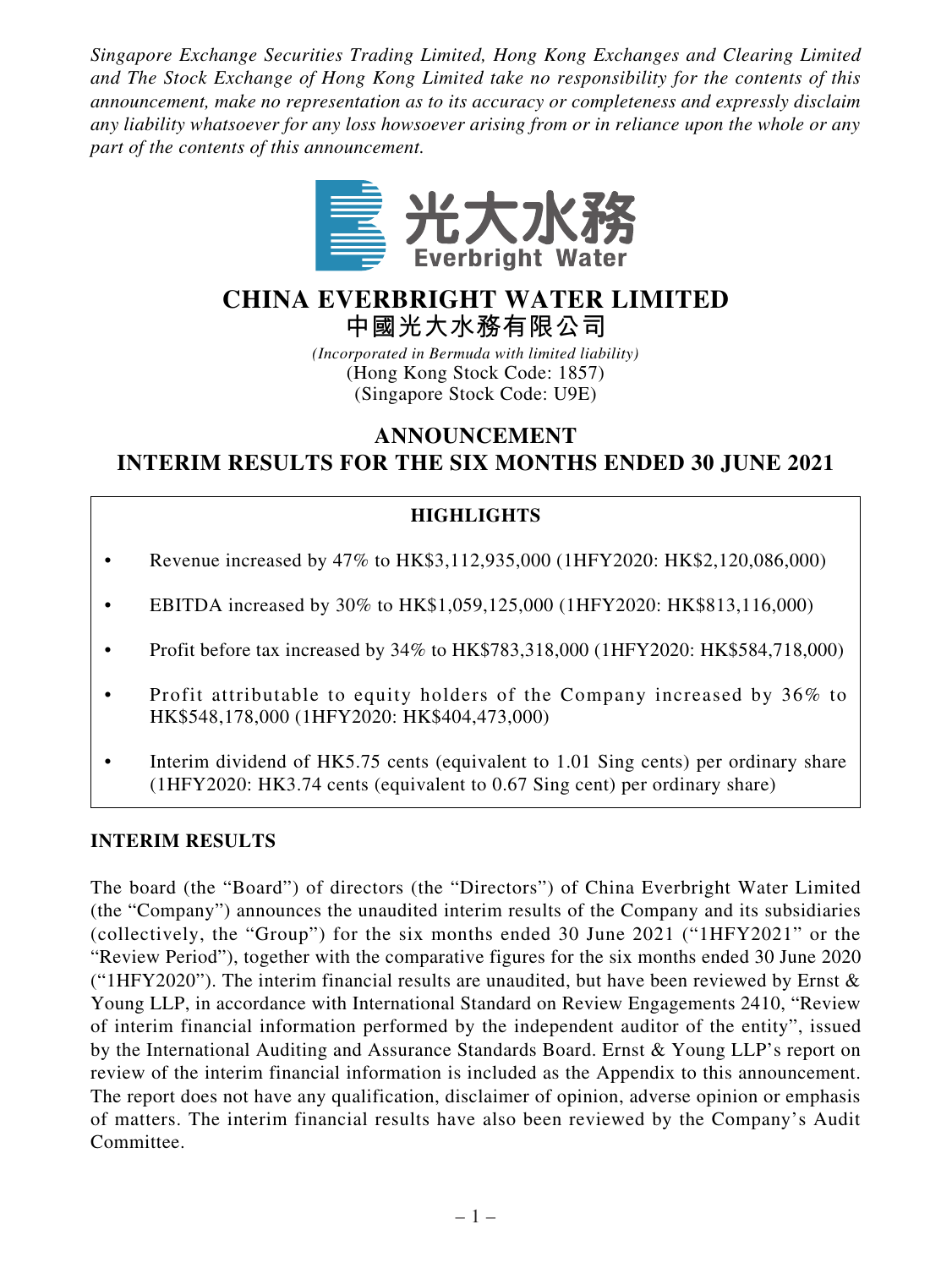## **CONSOLIDATED STATEMENT OF COMPREHENSIVE INCOME**

|                                                   |                | 1HFY2021        | 1HFY2020    | Increase/  |
|---------------------------------------------------|----------------|-----------------|-------------|------------|
|                                                   |                | (Unaudited)     | (Unaudited) | (decrease) |
|                                                   | <b>Notes</b>   | <b>HK\$'000</b> | HK\$'000    | $\%$       |
| <b>REVENUE</b>                                    | $\overline{4}$ | 3,112,935       | 2,120,086   | 47%        |
| Direct costs and operating expenses               |                | (1,873,384)     | (1,238,438) | 51%        |
| <b>Gross profit</b>                               |                | 1,239,551       | 881,648     | 41%        |
| Other income and gains, net                       | 5              | 144             | 39,399      | $(100\%)$  |
| Administrative and other operating expenses       |                | (249, 746)      | (164, 247)  | 52%        |
| Finance income                                    | 6              | 10,911          | 5,321       | 105%       |
| Finance costs                                     | 6              | (212, 533)      | (179, 410)  | 18%        |
| Share of profits and losses of associates         |                | (5,009)         | 2,007       | $(350\%)$  |
| <b>PROFIT BEFORE TAX</b>                          | $\overline{7}$ | 783,318         | 584,718     | 34%        |
| Income tax                                        | 8              | (206, 184)      | (158, 156)  | 30%        |
| <b>PROFIT FOR THE PERIOD</b>                      |                | 577,134         | 426,562     | 35%        |
| <b>OTHER COMPREHENSIVE INCOME</b>                 |                |                 |             |            |
| Other comprehensive income not to be reclassified |                |                 |             |            |
| to profit or loss in subsequent periods:          |                |                 |             |            |
| Exchange differences arising on translation of    |                |                 |             |            |
| functional currency to the presentation currency  |                | 355,026         | (169, 627)  | <b>NM</b>  |
| <b>OTHER COMPREHENSIVE INCOME FOR</b>             |                |                 |             |            |
| THE PERIOD, NET OF INCOME TAX                     |                | 355,026         | (169, 627)  | NM         |
| <b>TOTAL COMPREHENSIVE INCOME FOR</b>             |                |                 |             |            |
| <b>THE PERIOD</b>                                 |                | 932,160         | 256,935     | 263%       |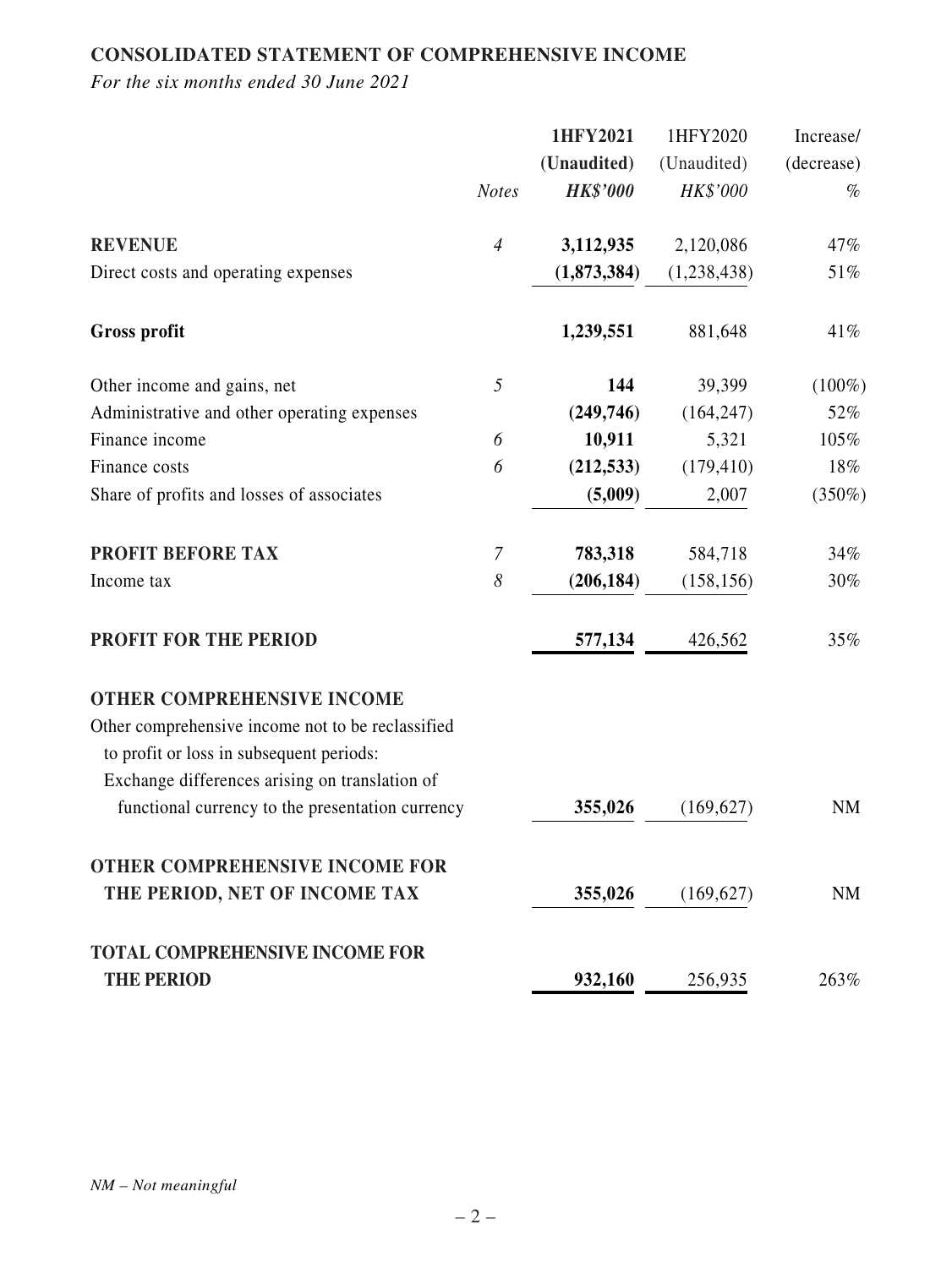## **CONSOLIDATED STATEMENT OF COMPREHENSIVE INCOME** *(continued)*

|                                        | 1HFY2021                        | 1HFY2020             | Increase/  |
|----------------------------------------|---------------------------------|----------------------|------------|
|                                        | (Unaudited)                     | (Unaudited)          | (decrease) |
|                                        | <b>HK\$'000</b><br><b>Notes</b> | HK\$'000             | $\%$       |
| PROFIT ATTRIBUTABLE TO:                |                                 |                      |            |
| Equity holders of the Company          | 548,178                         | 404,473              | 36%        |
| Non-controlling interests              | 28,956                          | 22,089               | 31%        |
|                                        | 577,134                         | 426,562              | 35%        |
| <b>TOTAL COMPREHENSIVE INCOME</b>      |                                 |                      |            |
| <b>ATTRIBUTABLE TO:</b>                |                                 |                      |            |
| Equity holders of the Company          | 880,339                         | 243,697              | 261%       |
| Non-controlling interests              | 51,821                          | 13,238               | 291%       |
|                                        | 932,160                         | 256,935              | 263%       |
| <b>EARNINGS PER SHARE ATTRIBUTABLE</b> |                                 |                      |            |
| TO EQUITY HOLDERS OF THE COMPANY       | 10                              |                      |            |
| - Basic and diluted                    | <b>HK19.16 cents</b>            | <b>HK14.14 cents</b> | 36%        |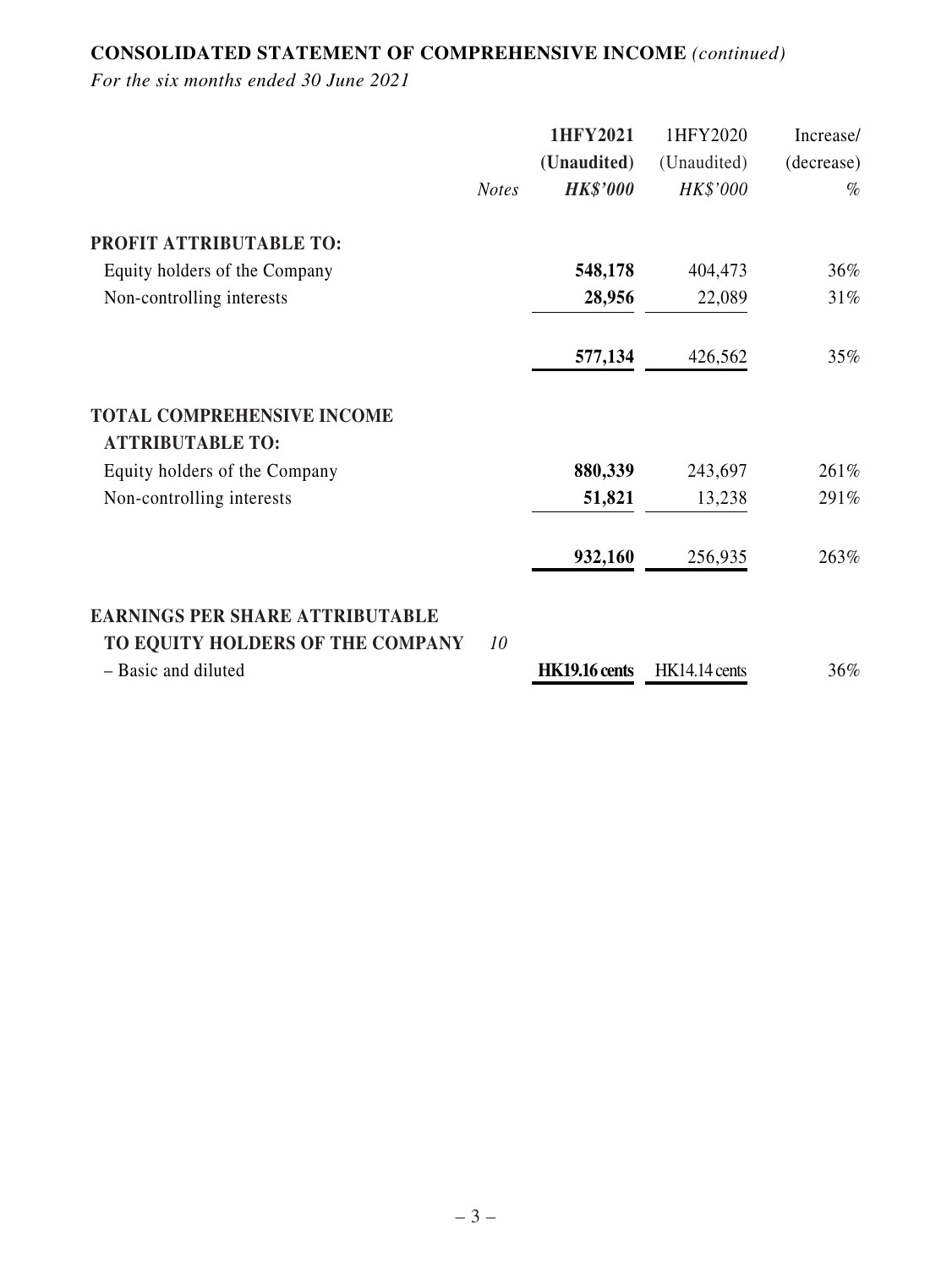## **STATEMENTS OF FINANCIAL POSITION**

*As at 30 June 2021*

|                               |              | Group           |             | Company                 |             |
|-------------------------------|--------------|-----------------|-------------|-------------------------|-------------|
|                               |              | 30 June         | 31 December | 30 June                 | 31 December |
|                               |              | 2021            | 2020        | 2021                    | 2020        |
|                               |              | (Unaudited)     | (Audited)   | (Unaudited)             | (Audited)   |
|                               | <b>Notes</b> | <b>HK\$'000</b> | HK\$'000    | <b>HK\$'000</b>         | HK\$'000    |
| <b>NON-CURRENT ASSETS</b>     |              |                 |             |                         |             |
| Property, plant and equipment |              | 1,044,469       | 152,855     | $\boldsymbol{2}$        | 5           |
| Right-of-use assets           |              | 110,083         | 16,285      |                         |             |
| Investment properties         |              | 12,364          | 12,082      |                         |             |
|                               |              | 1,166,916       | 181,222     | $\overline{\mathbf{2}}$ | 5           |
| Intangible assets             |              | 2,026,636       | 1,880,919   |                         |             |
| Goodwill                      |              | 1,518,875       | 1,295,475   |                         |             |
| Interests in subsidiaries     |              |                 |             | 11,131,263              | 10,880,417  |
| Interests in associates       |              | 3,216           | 8,143       |                         |             |
| Trade and other receivables   | 11           | 413,317         | 289,902     |                         |             |
| Contract assets               | 12           | 18,621,004      | 17,348,620  |                         |             |
| Other financial assets        | 13           | 216,597         | 443,198     | 181,272                 | 409,147     |
| Deferred tax assets           |              | 7,349           |             |                         |             |
| Total non-current assets      |              | 23,973,910      | 21,447,479  | 11,312,537              | 11,289,569  |
| <b>CURRENT ASSETS</b>         |              |                 |             |                         |             |
| Inventories                   |              | 65,004          | 93,641      |                         |             |
| Trade and other receivables   | 11           | 2,371,859       | 1,965,697   | 8,152,774               | 6,502,232   |
| Contract assets               | 12           | 1,905,270       | 1,681,187   |                         |             |
| Other financial assets        | 13           | 219,839         |             | 219,839                 |             |
| Cash and cash equivalents     | 14           | 2,065,775       | 1,719,530   | 27,407                  | 23,128      |
| Total current assets          |              | 6,627,747       | 5,460,055   | 8,400,020               | 6,525,360   |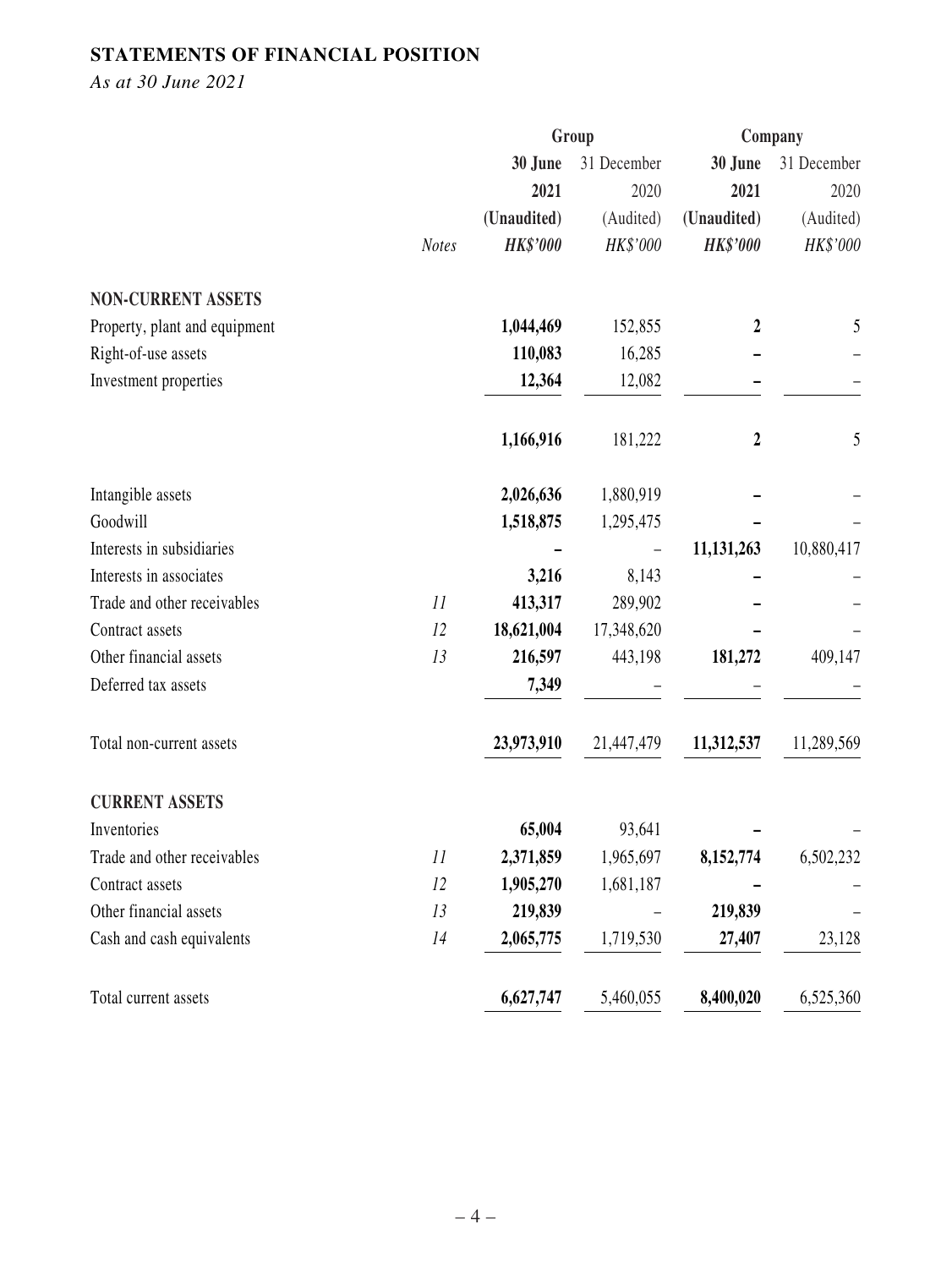## **STATEMENTS OF FINANCIAL POSITION** *(continued)*

*As at 30 June 2021*

|                                                         |              |                 | Group       |                 | Company     |
|---------------------------------------------------------|--------------|-----------------|-------------|-----------------|-------------|
|                                                         |              | 30 June         | 31 December | 30 June         | 31 December |
|                                                         |              | 2021            | 2020        | 2021            | 2020        |
|                                                         |              | (Unaudited)     | (Audited)   | (Unaudited)     | (Audited)   |
|                                                         | <b>Notes</b> | <b>HK\$'000</b> | HK\$'000    | <b>HK\$'000</b> | HK\$'000    |
| <b>CURRENT LIABILITIES</b>                              |              |                 |             |                 |             |
| Trade and other payables                                | 15           | 2,866,738       | 2,540,938   | 167,952         | 99,253      |
| <b>Borrowings</b>                                       |              | 3,226,594       | 2,246,673   | 2,630,676       | 1,954,648   |
| Tax payable                                             |              | 54,332          | 69,029      |                 |             |
| Lease liabilities                                       |              | 9,251           | 8,388       |                 |             |
| Total current liabilities                               |              | 6,156,915       | 4,865,028   | 2,798,628       | 2,053,901   |
| <b>NET CURRENT ASSETS</b>                               |              | 470,832         | 595,027     | 5,601,392       | 4,471,459   |
| <b>TOTAL ASSETS LESS CURRENT</b>                        |              |                 |             |                 |             |
| <b>LIABILITIES</b>                                      |              | 24,444,742      | 22,042,506  | 16,913,929      | 15,761,028  |
| <b>NON-CURRENT LIABILITIES</b>                          |              |                 |             |                 |             |
| <b>Borrowings</b>                                       |              | 10,008,641      | 8,831,460   | 6,014,098       | 5,129,809   |
| Deferred tax liabilities                                |              | 1,949,994       | 1,801,819   |                 |             |
| Lease liabilities                                       |              | 2,285           | 3,368       |                 |             |
| Total non-current liabilities                           |              | 11,960,920      | 10,636,647  | 6,014,098       | 5,129,809   |
| <b>NET ASSETS</b>                                       |              | 12,483,822      | 11,405,859  | 10,899,831      | 10,631,219  |
| <b>EQUITY</b>                                           |              |                 |             |                 |             |
| Equity attributable to equity holders<br>of the Company |              |                 |             |                 |             |
| Share capital                                           | 16           | 2,860,877       | 2,860,877   | 2,860,877       | 2,860,877   |
| Reserves                                                |              | 8,380,489       | 7,673,416   | 8,038,954       | 7,770,342   |
|                                                         |              | 11,241,366      | 10,534,293  | 10,899,831      | 10,631,219  |
| Non-controlling interests                               |              | 1,242,456       | 871,566     |                 |             |
| <b>TOTAL EQUITY</b>                                     |              | 12,483,822      | 11,405,859  | 10,899,831      | 10,631,219  |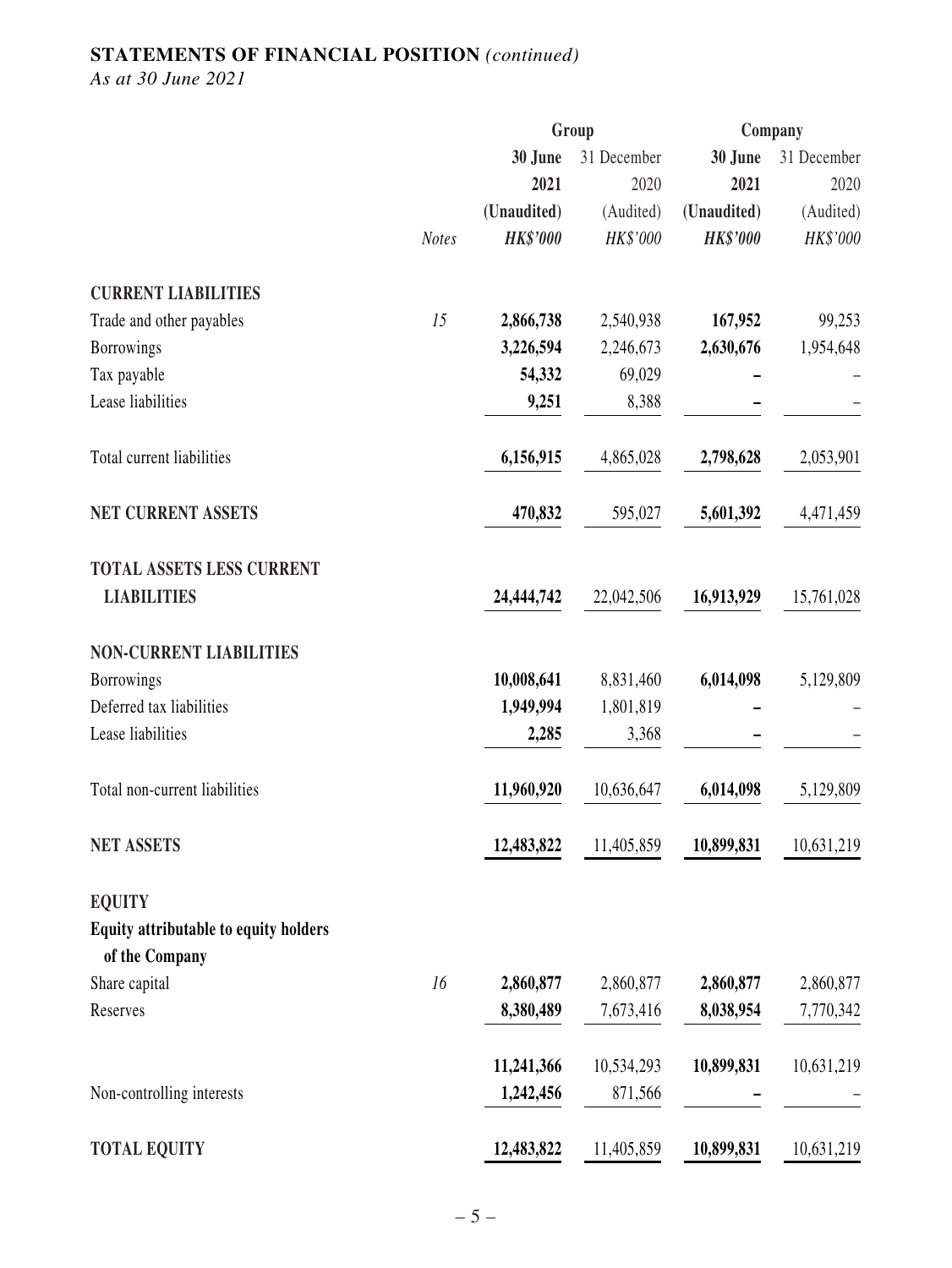### **CONSOLIDATED STATEMENT OF CHANGES IN EQUITY**

|                                                            |                                                           |                                                           |                                                                                 |                                                               | Attributable to equity holders of the Company                       |                                                            |                                                        |                                         |                                                                    |                                                          |
|------------------------------------------------------------|-----------------------------------------------------------|-----------------------------------------------------------|---------------------------------------------------------------------------------|---------------------------------------------------------------|---------------------------------------------------------------------|------------------------------------------------------------|--------------------------------------------------------|-----------------------------------------|--------------------------------------------------------------------|----------------------------------------------------------|
|                                                            | <b>Share</b><br>capital<br>(Unaudited)<br><b>HK\$'000</b> | <b>Share</b><br>premium<br>(Unaudited)<br><b>HK\$'000</b> | Foreign<br>currency<br>translation<br>reserve<br>(Unaudited)<br><b>HK\$'000</b> | <b>Statutory</b><br>reserve<br>(Unaudited)<br><b>HK\$'000</b> | Contributed<br>surplus<br>reserve<br>(Unaudited)<br><b>HK\$'000</b> | <b>Other</b><br>reserves<br>(Unaudited)<br><b>HK\$'000</b> | Retained<br>earnings<br>(Unaudited)<br><b>HK\$'000</b> | Total<br>(Unaudited)<br><b>HK\$'000</b> | Non-<br>controlling<br>interests<br>(Unaudited)<br><b>HK\$'000</b> | <b>Total</b><br>equity<br>(Unaudited)<br><b>HK\$'000</b> |
| Group                                                      |                                                           |                                                           |                                                                                 |                                                               |                                                                     |                                                            |                                                        |                                         |                                                                    |                                                          |
| At 1 January 2021                                          | 2,860,877                                                 | 1,599,765                                                 | 125,211                                                                         | 524,810                                                       | 1,229,302                                                           | 8,203                                                      | 4,186,125                                              | 10,534,293                              | 871,566                                                            | 11,405,859                                               |
| Profit for the period                                      |                                                           |                                                           |                                                                                 |                                                               |                                                                     |                                                            | 548,178                                                | 548,178                                 | 28,956                                                             | 577,134                                                  |
| Foreign currency translation<br>differences                |                                                           |                                                           | 332,161                                                                         |                                                               |                                                                     |                                                            |                                                        | 332,161                                 | 22,865                                                             | 355,026                                                  |
| 2020 final dividend declared                               |                                                           |                                                           |                                                                                 |                                                               |                                                                     |                                                            | (173,266)                                              | (173,266)                               |                                                                    | (173,266)                                                |
| Acquisition of a subsidiary<br>Dividend declared to        |                                                           |                                                           |                                                                                 |                                                               |                                                                     |                                                            |                                                        |                                         | 327,656                                                            | 327,656                                                  |
| a non-controlling shareholder<br>of a subsidiary           |                                                           |                                                           |                                                                                 |                                                               |                                                                     |                                                            |                                                        |                                         | (8,587)                                                            | (8,587)                                                  |
| At 30 June 2021                                            | 2,860,877                                                 | 1,599,765                                                 | 457,372                                                                         | 524,810                                                       | 1,229,302                                                           | 8,203                                                      | 4,561,037                                              | 11,241,366                              | 1,242,456                                                          | 12,483,822                                               |
| At 1 January 2020                                          | 2,860,877                                                 | 1,599,765                                                 | (777,967)                                                                       | 398,409                                                       | 1,229,302                                                           | (2,181)                                                    | 3,501,864                                              | 8,810,069                               | 738,683                                                            | 9,548,752                                                |
| Profit for the period                                      |                                                           |                                                           |                                                                                 |                                                               |                                                                     |                                                            | 404,473                                                | 404,473                                 | 22,089                                                             | 426,562                                                  |
| Foreign currency translation<br>differences                |                                                           |                                                           | (160, 776)                                                                      |                                                               |                                                                     |                                                            |                                                        | (160, 776)                              | (8,851)                                                            | (169, 627)                                               |
| 2019 final dividend declared<br>Capital contributions from |                                                           |                                                           |                                                                                 |                                                               |                                                                     |                                                            | (106, 645)                                             | (106, 645)                              |                                                                    | (106, 645)                                               |
| non-controlling shareholders<br>of subsidiaries            |                                                           |                                                           |                                                                                 |                                                               |                                                                     |                                                            |                                                        |                                         | 17,062                                                             | 17,062                                                   |
| At 30 June 2020                                            | 2,860,877                                                 | 1,599,765                                                 | (938, 743)                                                                      | 398,409                                                       | 1,229,302                                                           | (2,181)                                                    | 3,799,692                                              | 8,947,121                               | 768,983                                                            | 9,716,104                                                |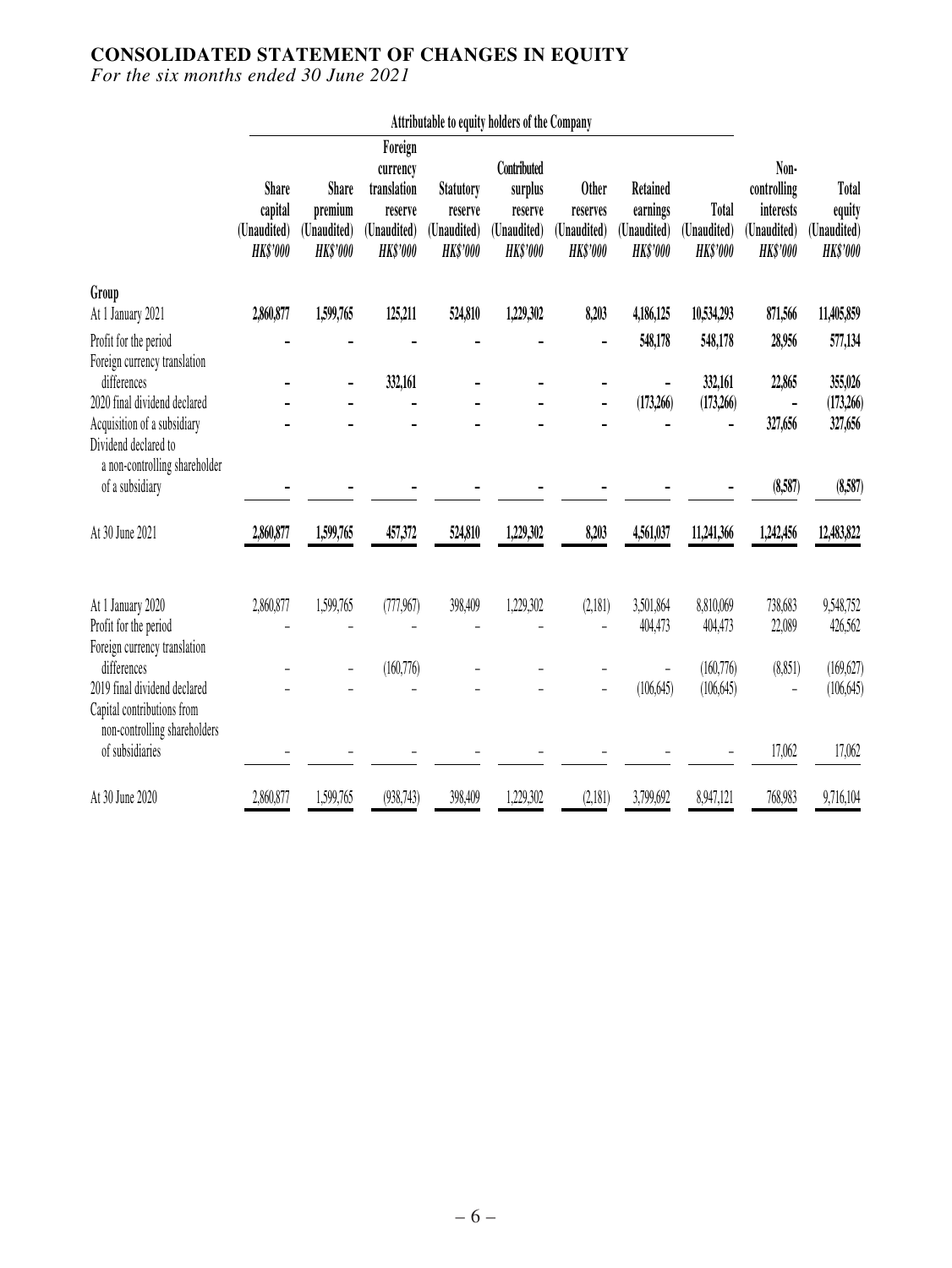## **STATEMENT OF CHANGES IN EQUITY**

|                                          | <b>Share</b><br>capital<br>(Unaudited)<br><b>HK\$'000</b> | <b>Share</b><br>premium<br>(Unaudited)<br><b>HK\$'000</b> | Foreign<br>currency<br>translation<br>reserve<br>(Unaudited)<br><b>HK\$'000</b> | Contributed<br>surplus<br>reserve<br>(Unaudited)<br><b>HK\$'000</b> | <b>Other</b><br>reserves<br>(Unaudited)<br><b>HK\$'000</b> | <b>Retained</b><br>earnings<br>(Unaudited)<br><b>HK\$'000</b> | <b>Total</b><br>equity<br>(Unaudited)<br><b>HK\$'000</b> |
|------------------------------------------|-----------------------------------------------------------|-----------------------------------------------------------|---------------------------------------------------------------------------------|---------------------------------------------------------------------|------------------------------------------------------------|---------------------------------------------------------------|----------------------------------------------------------|
| Company                                  |                                                           |                                                           |                                                                                 |                                                                     |                                                            |                                                               |                                                          |
| At 1 January 2021                        | 2,860,877                                                 | 389,715                                                   | (508, 101)                                                                      | 7,639,082                                                           | 64,953                                                     | 184,693                                                       | 10,631,219                                               |
| Profit for the period                    |                                                           |                                                           |                                                                                 |                                                                     |                                                            | 194,284                                                       | 194,284                                                  |
| Foreign currency translation differences |                                                           |                                                           | 247,594                                                                         |                                                                     |                                                            |                                                               | 247,594                                                  |
| 2020 final dividend declared             |                                                           |                                                           |                                                                                 |                                                                     |                                                            | (173,266)                                                     | (173,266)                                                |
| At 30 June 2021                          | 2,860,877                                                 | 389,715                                                   | (260, 507)                                                                      | 7,639,082                                                           | 64,953                                                     | 205,711                                                       | 10,899,831                                               |
| At 1 January 2020                        | 2,860,877                                                 | 389,715                                                   | (1,181,298)                                                                     | 7,639,082                                                           | 64,953                                                     | 187,115                                                       | 9,960,444                                                |
| Profit for the period                    |                                                           |                                                           |                                                                                 |                                                                     |                                                            | 74,023                                                        | 74,023                                                   |
| Foreign currency translation differences |                                                           |                                                           | (126,774)                                                                       |                                                                     |                                                            |                                                               | (126,774)                                                |
| 2019 final dividend declared             |                                                           |                                                           |                                                                                 |                                                                     |                                                            | (106, 645)                                                    | (106, 645)                                               |
| At 30 June 2020                          | 2,860,877                                                 | 389,715                                                   | (1,308,072)                                                                     | 7,639,082                                                           | 64,953                                                     | 154,493                                                       | 9,801,048                                                |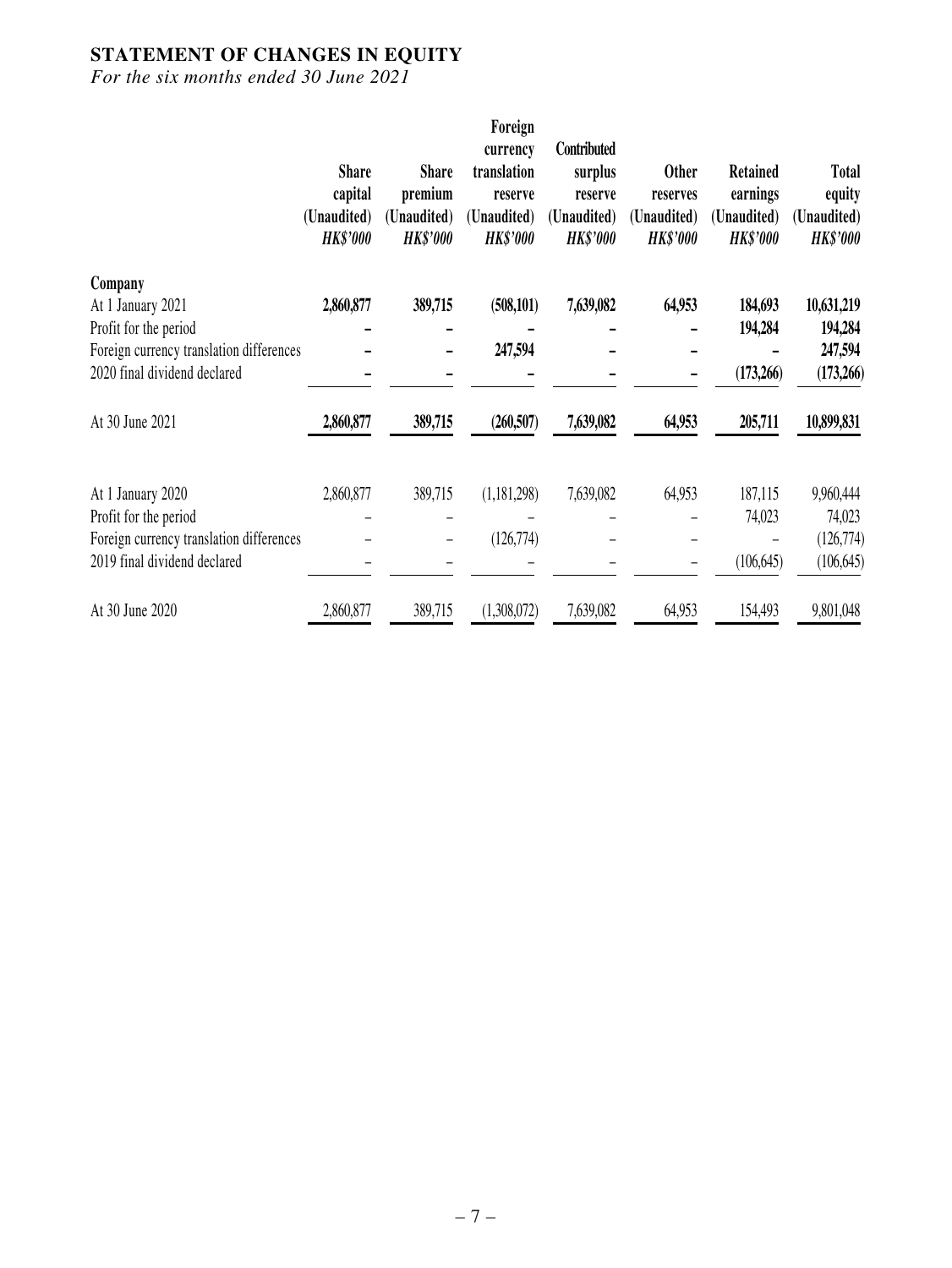## **CONSOLIDATED STATEMENT OF CASH FLOWS**

|                                                    | <b>Notes</b>     | 1HFY2021<br>(Unaudited)<br><b>HK\$'000</b> | 1HFY2020<br>(Unaudited)<br>HK\$'000 |
|----------------------------------------------------|------------------|--------------------------------------------|-------------------------------------|
| <b>Cash flows from operating activities</b>        |                  |                                            |                                     |
| Profit before tax                                  |                  | 783,318                                    | 584,718                             |
| <b>Adjustments for:</b>                            |                  |                                            |                                     |
| Depreciation of property, plant and equipment      | 7                | 21,602                                     | 8,035                               |
| Depreciation of right-of-use assets                | $\boldsymbol{7}$ | 6,080                                      | 5,026                               |
| Amortisation of intangible assets                  | $\overline{7}$   | 35,592                                     | 35,927                              |
| Loss on disposals of property, plant and equipment | $\boldsymbol{7}$ | 5,673                                      | 35                                  |
| Finance costs                                      | 6                | 212,533                                    | 179,410                             |
| Interest income                                    | 6                | (10, 911)                                  | (5,321)                             |
| Share of profits and losses of associates          |                  | 5,009                                      | (2,007)                             |
| Fair value adjustment of contingent consideration  |                  |                                            |                                     |
| receivable                                         | $\mathfrak{H}$   |                                            | 7,692                               |
| Fair value changes of other financial assets, net  | 5                | 16,888                                     | (6,689)                             |
| Dividend received from other financial assets      | 5                |                                            | (1,899)                             |
| Provision for impairment of trade receivables, net | $\boldsymbol{7}$ | 21,808                                     | 8,959                               |
| Provision for impairment of other receivables      | $\boldsymbol{7}$ | 5,459                                      | 3,435                               |
| Provision for impairment of contract assets        | 12               | 2,275                                      |                                     |
| Effect of foreign exchange rates changes, net      |                  | 1,156                                      | (861)                               |
| Operating cash flows before working capital        |                  |                                            |                                     |
| changes                                            |                  | 1,106,482                                  | 816,460                             |
| Changes in working capital:                        |                  |                                            |                                     |
| Decrease/(increase) in inventories                 |                  | 39,341                                     | (22, 287)                           |
| Increase in contract assets                        |                  | (1,042,905)                                | (702, 283)                          |
| Increase in trade and other receivables            |                  | (124, 540)                                 | (324, 586)                          |
| Decrease in trade and other payables               |                  | (242, 825)                                 | (402, 738)                          |
| Cash used in operations                            |                  | (264, 447)                                 | (635, 434)                          |
| People's Republic of China ("PRC") income tax paid |                  | (120,991)                                  | (96, 501)                           |
| Net cash flows used in operating activities        |                  | (385, 438)                                 | (731, 935)                          |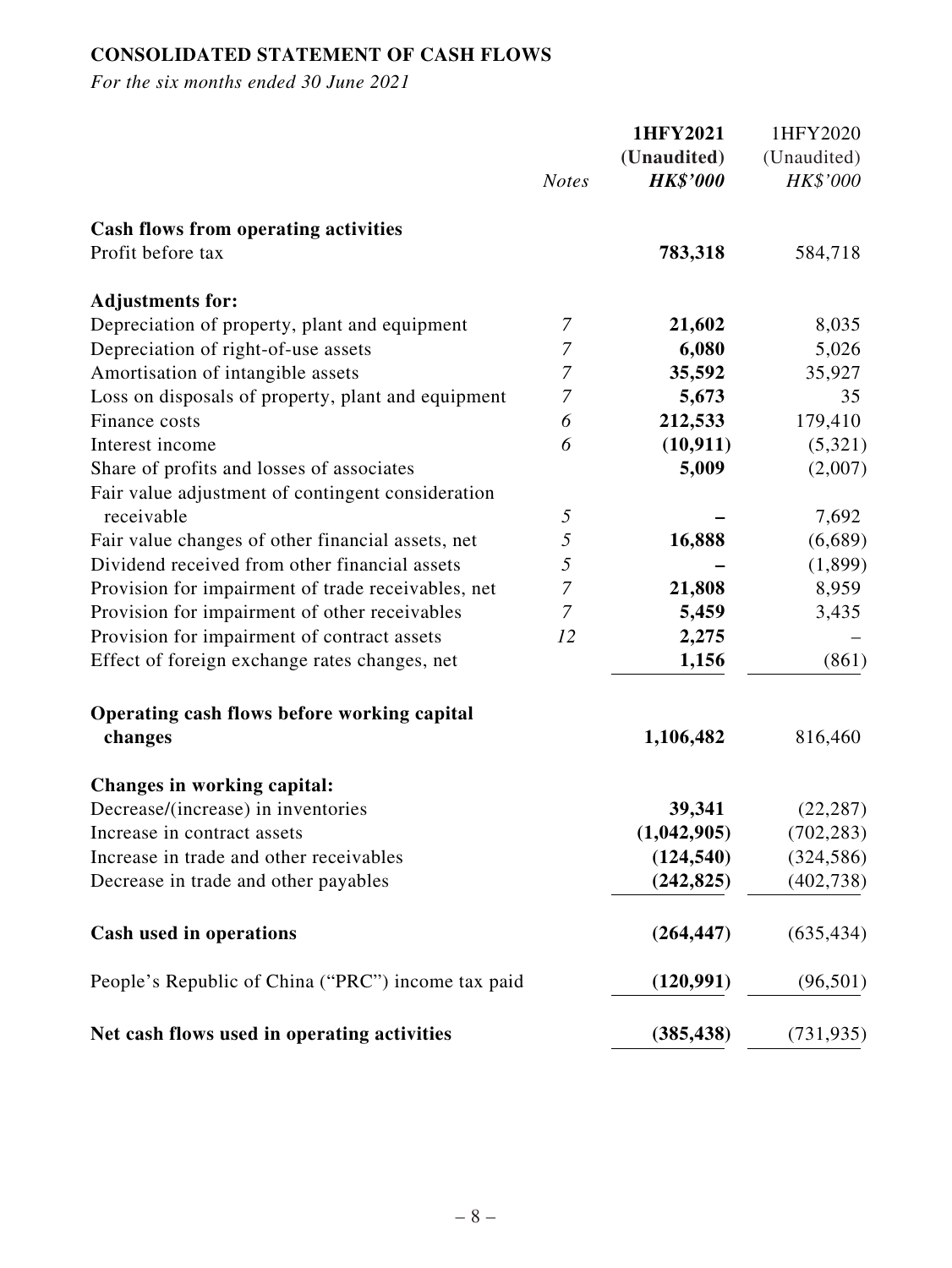## **CONSOLIDATED STATEMENT OF CASH FLOWS** *(continued)*

|                                                                                                                                                                                                 | <b>Notes</b> | 1HFY2021<br>(Unaudited)<br><b>HK\$'000</b> | 1HFY2020<br>(Unaudited)<br>HK\$'000 |
|-------------------------------------------------------------------------------------------------------------------------------------------------------------------------------------------------|--------------|--------------------------------------------|-------------------------------------|
| <b>Cash flows from investing activities</b><br>Acquisition of a subsidiary, net of cash acquired<br>Purchase of property, plant and equipment<br>Proceeds from disposals of property, plant and |              | (794, 616)<br>(8,514)                      | (3, 426)                            |
| equipment                                                                                                                                                                                       |              | 3                                          | 12                                  |
| Payment for additions of intangible assets                                                                                                                                                      |              | (138, 102)                                 | (74, 270)                           |
| Increase in amounts due from an associate                                                                                                                                                       |              | (374)                                      | (372)                               |
| Dividend received from other financial assets                                                                                                                                                   |              |                                            | 1,899                               |
| Interest received                                                                                                                                                                               |              | 10,911                                     | 5,321                               |
| Net cash flows used in investing activities                                                                                                                                                     |              | (930, 692)                                 | (70, 836)                           |
| <b>Cash flows from financing activities</b>                                                                                                                                                     |              |                                            |                                     |
| Capital contributions from non-controlling<br>shareholders of subsidiaries                                                                                                                      |              |                                            | 17,062                              |
| Increase in amounts due to follow subsidiaries                                                                                                                                                  |              | 407                                        |                                     |
| Proceeds from the issuance of asset-backed securities<br>("ABS"), net of related expenses paid                                                                                                  |              |                                            | 315,438                             |
| Proceeds from the issuance of medium term notes                                                                                                                                                 |              |                                            |                                     |
| ("MTNs"), net of related expenses paid<br>New bank loans                                                                                                                                        |              | 1,194,306<br>3,136,087                     | 1,516,963                           |
| Repayments of ABS                                                                                                                                                                               |              | (31, 143)                                  |                                     |
| Repayments of bank loans                                                                                                                                                                        |              | (2, 334, 004)                              | (961, 291)                          |
| Interest paid                                                                                                                                                                                   |              | (144,090)                                  | (150, 819)                          |
| Principal elements of lease payments                                                                                                                                                            |              | (5,021)                                    | (4,699)                             |
| Interest elements of lease payments                                                                                                                                                             | 6            | (299)                                      | (449)                               |
| Decrease in pledged bank deposits                                                                                                                                                               |              | 10,115                                     | 9,499                               |
| Dividend paid to shareholders of the Company                                                                                                                                                    |              | (173, 631)                                 | (107, 038)                          |
| Dividend paid to a non-controlling shareholder of a<br>subsidiary                                                                                                                               |              | (17,216)                                   |                                     |
|                                                                                                                                                                                                 |              |                                            |                                     |
| Net cash flows generated from financing activities                                                                                                                                              |              | 1,635,511                                  | 634,666                             |
| Net increase/(decrease) in cash and cash                                                                                                                                                        |              |                                            |                                     |
| equivalents                                                                                                                                                                                     |              | 319,381                                    | (168, 105)                          |
| Cash and cash equivalents at beginning of the period<br>Effect of exchange rate fluctuations on cash and cash                                                                                   |              | 1,702,855                                  | 2,052,250                           |
| equivalents, net                                                                                                                                                                                |              | 41,716                                     | (30, 342)                           |
| Cash and cash equivalents at end of the period                                                                                                                                                  |              | 2,063,952                                  | 1,853,803                           |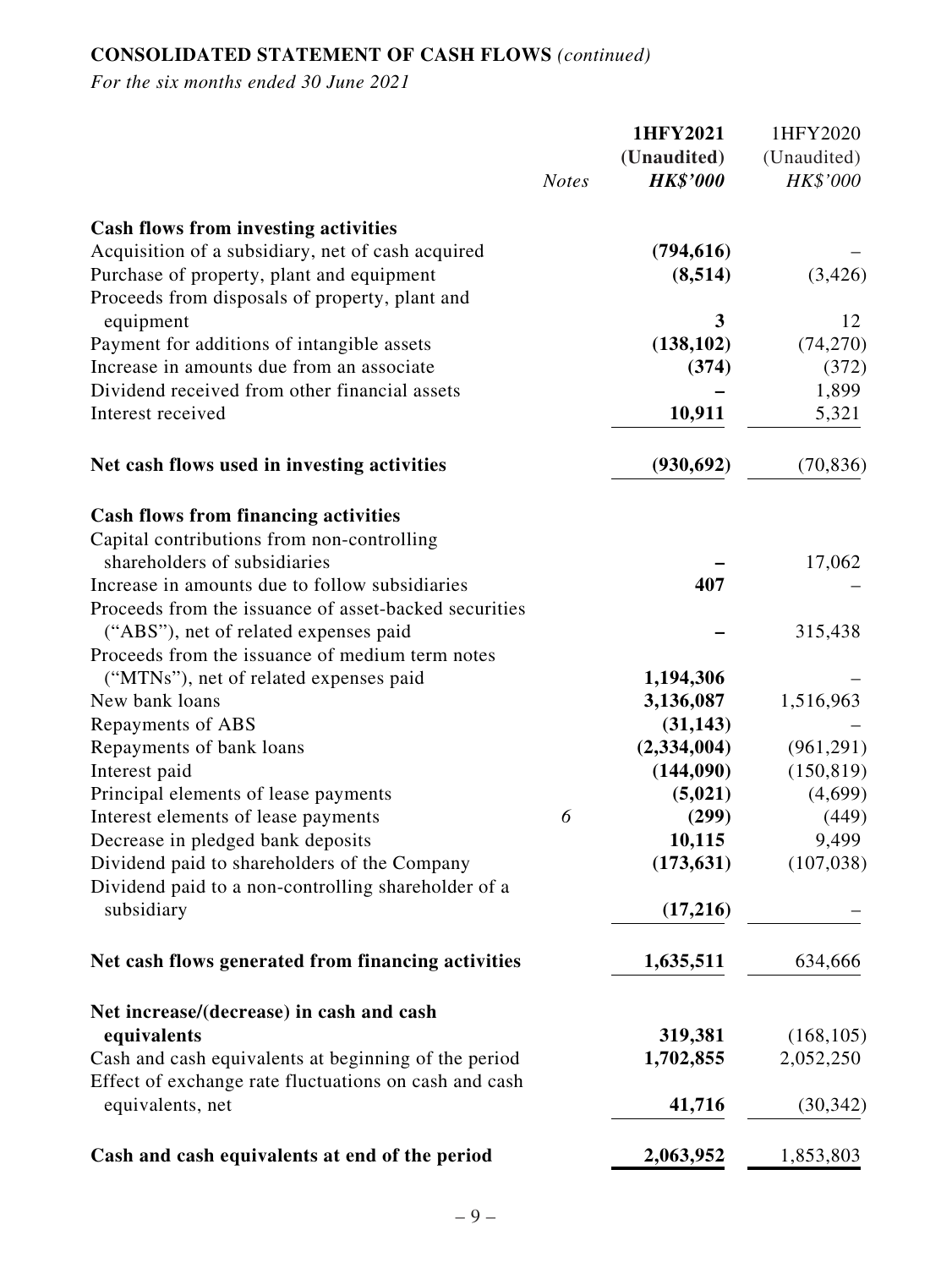### *Notes:*

### **1. BASIS OF PREPARATION**

The unaudited interim financial information for the six months ended 30 June 2021 have been prepared in accordance with International Accounting Standard ("IAS") 34 "*Interim Financial Reporting*" issued by the International Accounting Standards Board ("IASB"), the applicable disclosure requirements of Appendix 16 to the Rules Governing the Listing of Securities on The Stock Exchange of Hong Kong Limited (the "SEHK") (the "SEHK Listing Rules") and Rule 705 of the Listing Manual (the "SGX Listing Manual") of the Singapore Exchange Securities Trading Limited ("SGX").

The accounting policies and basis of preparation adopted in the preparation of the unaudited interim financial information are consistent with those adopted in the annual financial statements for the year ended 31 December 2020 except for the changes in accounting policies made thereafter in adopting the new and revised International Financial Reporting Standards ("IFRSs") issued by the IASB, which became effective for the first time for the current period's financial information, as further detailed below. The unaudited interim financial information is presented in Hong Kong dollars ("HK\$") and all values are rounded to the nearest thousand except when otherwise indicated.

The financial information herein contains condensed consolidated financial statements and selected explanatory notes. The notes include explanations of events and transactions that are significant to an understanding of the changes in financial position and performance of the Group since the 2020 annual financial statements. The condensed consolidated interim financial information and notes thereon do not include all of the information required for full set of financial statements prepared in accordance with IFRSs.

The financial information relating to the year ended 31 December 2020 that is included in this unaudited interim financial information as comparative information does not constitute the Company's statutory annual consolidated financial statements for that year but is derived from those financial statements.

The accounting policies adopted in the preparation of the unaudited interim condensed consolidated financial information are consistent with those followed in the preparation of the Group's annual consolidated financial statements for the year ended 31 December 2020, except for the adoption of new standards effective as of 1 January 2021. The adoption of new standards does not have a significant impact on the interim condensed consolidated financial information of the Group. The Group has not early adopted any other standard, interpretation or amendment that has been issued but is not yet effective.

Several other amendments and interpretations apply for the first time in 2021, but do not have a significant impact on the interim condensed consolidated financial information of the Group.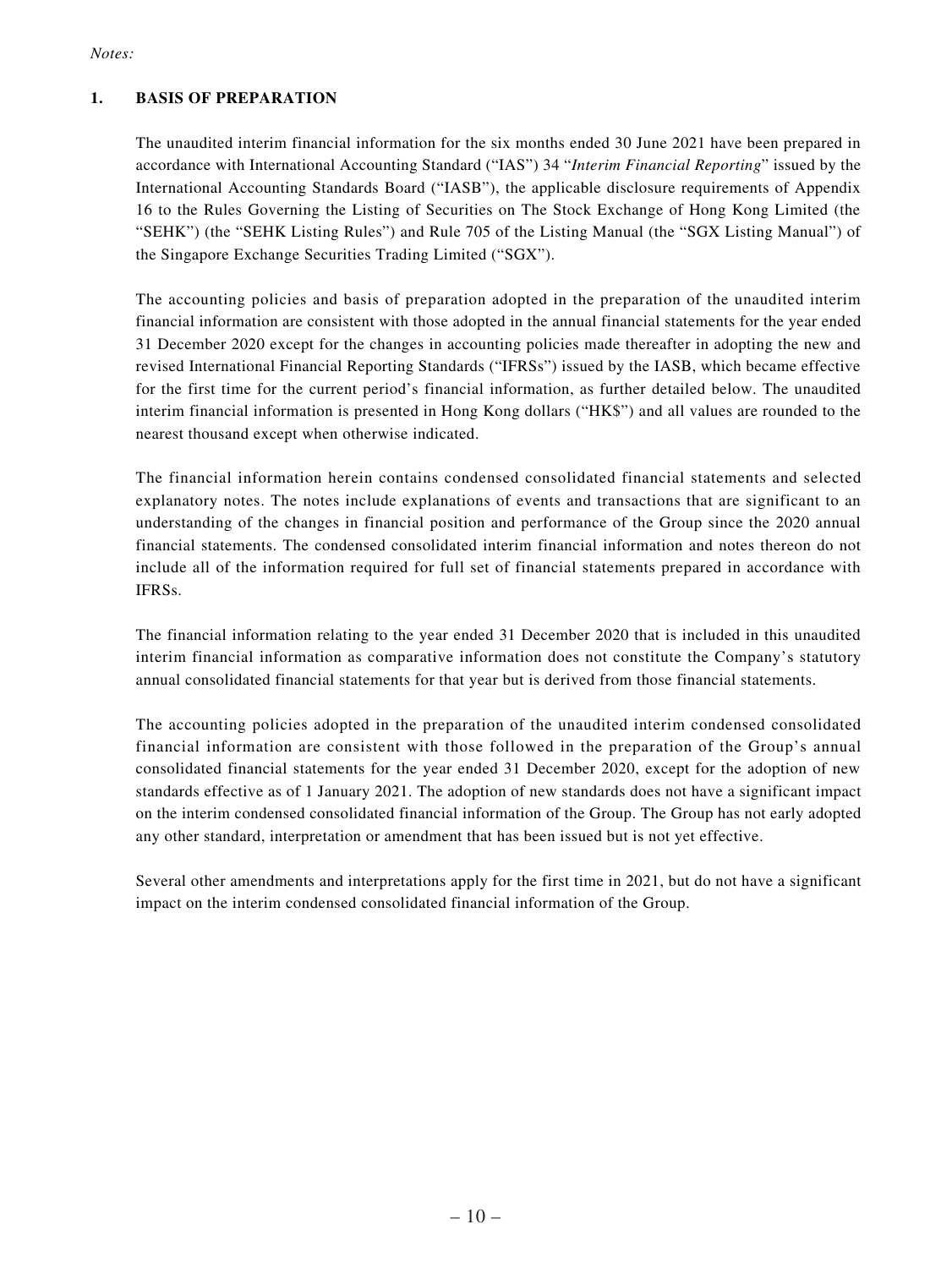### **2. ISSUED BUT NOT YET EFFECTIVE INTERNATIONAL FINANCE REPORTING STANDARDS**

The Group has not applied the following new and revised IFRSs, that have been issued but are not yet effective, in this financial information.

| Amendments to IFRS 10 and IAS 28 | Sale or Contribution of Assets between an Investor and                   |
|----------------------------------|--------------------------------------------------------------------------|
|                                  | <i>its Associate or Joint Venture<sup>4</sup></i>                        |
| Amendments to IAS 1 and          | Disclosure of Accounting Policies <sup>3</sup>                           |
| <b>IFRS</b> Practice Statement 2 |                                                                          |
| Amendments to IAS 8              | Definition of Accounting Estimates <sup>3</sup>                          |
| Amendments to IAS 12             | Deferred Tax related to Assets and Liabilities arising from a Single     |
|                                  | Transaction <sup>3</sup>                                                 |
| IFRS 17                          | Insurance Contracts <sup>3</sup>                                         |
| Amendments to IFRS 17            | Insurance Contracts <sup>3</sup>                                         |
| Amendments to IFRS 3             | Reference to the Conceptual Framework <sup>2</sup>                       |
| Amendments to IAS 1              | Classification of Liabilities as Current or Non-current <sup>2</sup>     |
| Amendments to IAS 16             | Property, Plant and Equipment: Proceeds before Intended Use <sup>2</sup> |
| Amendments to IAS 37             | Onerous Contracts — Cost of Fulfilling a Contract <sup>2</sup>           |
| Amendments to IFRSs              | 2018-2020 Annual Improvements to IFRS standards <sup>2</sup>             |
| Amendments to IFRS 16            | COVID-19 Related Rent Concessions beyond 30 June 2021 <sup>1</sup>       |

<sup>1</sup> Effective for annual periods beginning on or after 1 April 2021

- <sup>2</sup> Effective for annual periods beginning on or after 1 January 2022
- <sup>3</sup> Effective for annual periods beginning on or after 1 January 2023
- <sup>4</sup> No mandatory effective date yet determined but available for adoption

#### **3. OPERATING SEGMENT INFORMATION**

Operating segments are identified based on the internal reports about components of the Group that are regularly reviewed by the Company's management (the "Management") and the Board for the purpose of resource allocation and performance assessment.

Segment results, assets and liabilities include items directly attributable to a segment as well as those that can be allocated on a reasonable basis. Unallocated items comprise mainly corporate assets and expense, interest-bearing borrowings and related expenses and income and deferred taxes. The Group operates in a single business segment which is the water environment management business. No operating segments have been aggregated to form the following reportable operating segment.

#### **Business segment**

The Group had only one operating segment for the six months ended 30 June 2021 and 2020, namely the water environment management business, the details of which are set out below:

• Water environment management – Engagement in municipal waste water treatment, industrial waste water treatment, water supply, reusable water, sludge treatment and disposal, sponge city construction, river-basin ecological restoration, waste water source heat pump, leachate treatment, research and development ("R&D") of water environment technologies and engineering construction.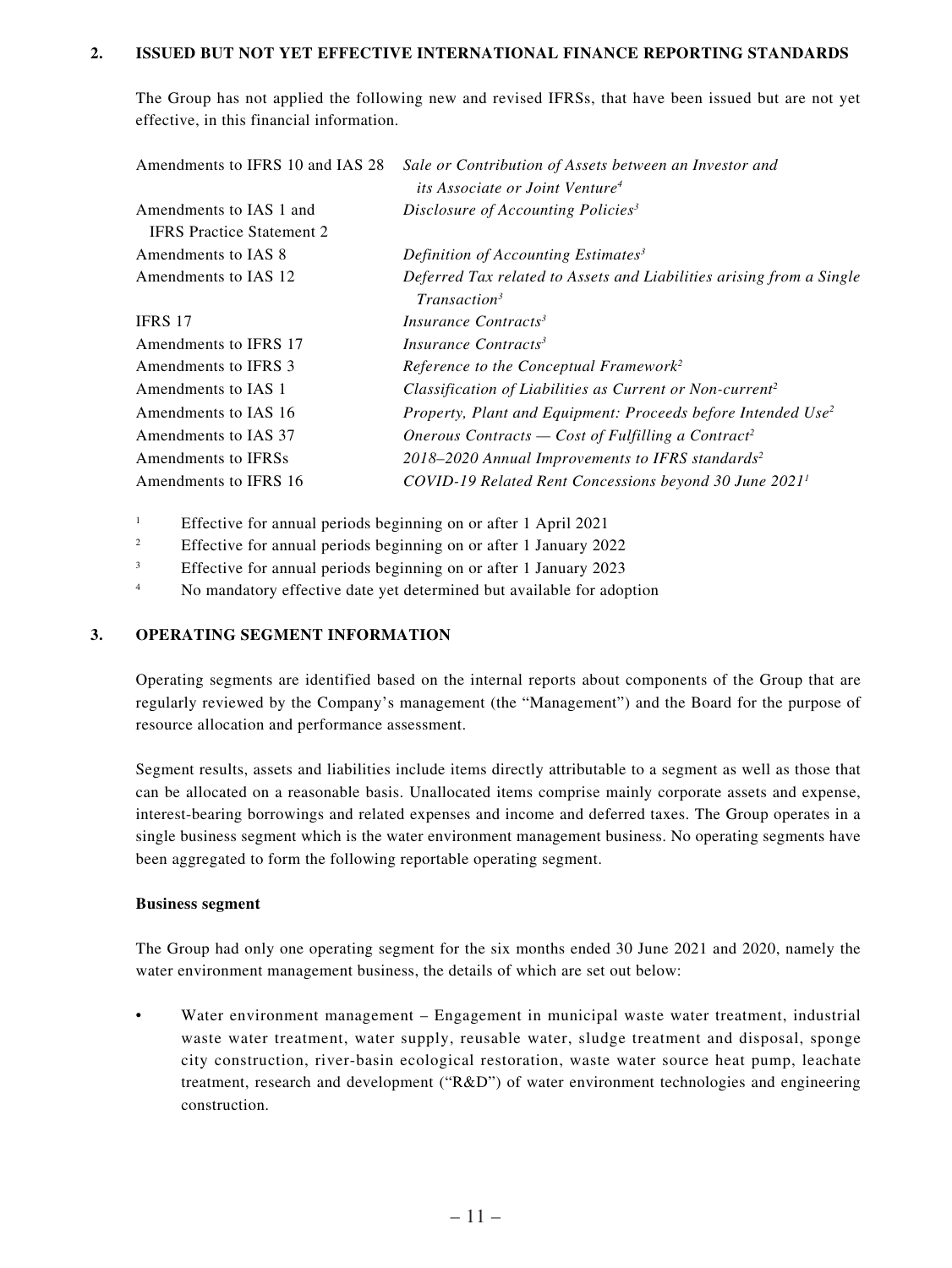### **3. OPERATING SEGMENT INFORMATION** *(continued)*

### **Geographical information**

#### *(a) Revenue from external customers*

|                | 1HFY2021<br>(Unaudited)<br><b>HK\$'000</b> | 1HFY2020<br>(Unaudited)<br>HK\$'000 |
|----------------|--------------------------------------------|-------------------------------------|
| Mainland China | 3,095,876                                  | 2,118,215                           |
| Germany        | 17,059                                     | 1,871                               |
|                | 3,112,935                                  | 2,120,086                           |

The revenue information of continuing operations above is based on the location at which the services were provided.

#### *(b) Non-current assets*

|                | At              | At          |
|----------------|-----------------|-------------|
|                | 30 June         | 31 December |
|                | 2021            | 2020        |
|                | (Unaudited)     | (Audited)   |
|                | <b>HK\$'000</b> | HK\$'000    |
| Mainland China | 23,750,221      | 20,997,841  |
| Hong Kong      | 3,641           | 5,647       |
| Singapore      | 3,133           | 434         |
| Germany        | 318             | 359         |
|                | 23,757,313      | 21,004,281  |

The non-current assets information of continuing operations above is based on the locations of the assets (excluding other financial assets).

#### **Major customers**

|                | 1HFY2021        | 1HFY2020    |
|----------------|-----------------|-------------|
|                | (Unaudited)     | (Unaudited) |
|                | <b>HK\$'000</b> | HK\$'000    |
| Customer $1*$  | 567,031         | 258,078     |
| Customer $2^*$ | 333,739         | 584,144     |

\* The customers are local government authorities.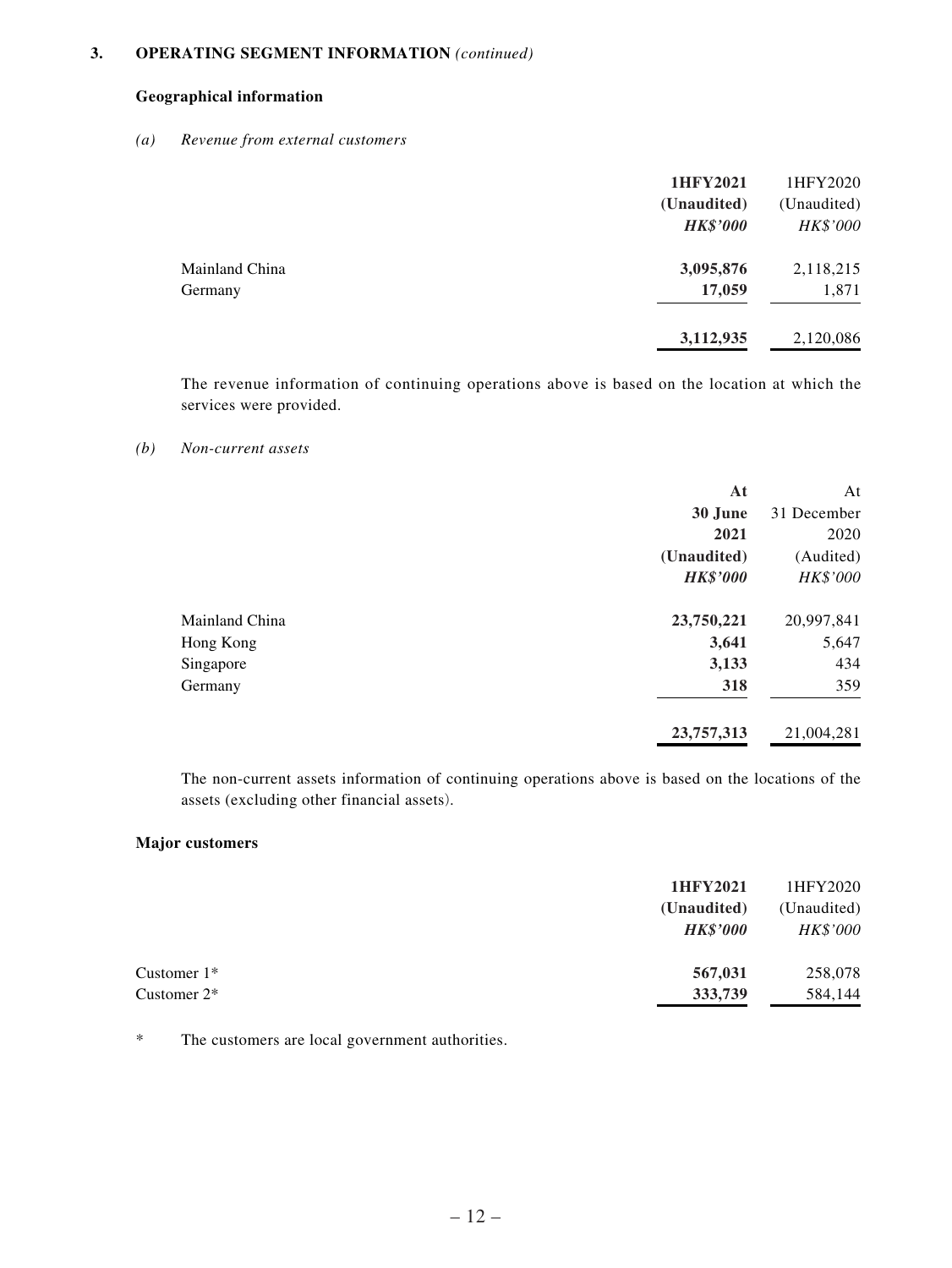### **4. REVENUE**

|                                                                   | 1HFY2021        | 1HFY2020        |
|-------------------------------------------------------------------|-----------------|-----------------|
|                                                                   | (Unaudited)     | (Unaudited)     |
|                                                                   | <b>HK\$'000</b> | <b>HK\$'000</b> |
| Construction service revenue from service concession arrangements | 1,318,822       | 817,759         |
| Finance income from service concession arrangements               | 544,642         | 456,971         |
| Operation income from service concession arrangements             | 1,150,697       | 808,167         |
| Construction contract revenue and technical service income        | 98,774          | 37,189          |
|                                                                   | 3,112,935       | 2,120,086       |
| Timing of revenue recognition:                                    |                 |                 |
| At a point in time                                                | 72,397          | 40,497          |
| Over time                                                         | 2,495,896       | 1,622,618       |
|                                                                   | 2,568,293       | 1,663,115       |
| Finance income from service concession arrangements               | 544,642         | 456,971         |
|                                                                   | 3,112,935       | 2,120,086       |

The aggregated amount of construction services revenue, finance income and operation income derived from the local government authorities in the PRC amounted to HK\$2,975,093,000 and HK\$2,051,962,000 for the six months ended 30 June 2021 and 2020, respectively.

### **5. OTHER INCOME AND GAINS, NET**

|                                                     | 1HFY2021        | 1HFY2020    |
|-----------------------------------------------------|-----------------|-------------|
|                                                     | (Unaudited)     | (Unaudited) |
|                                                     | <b>HK\$'000</b> | HK\$'000    |
| Government grants*                                  | 8,378           | 6,415       |
| Value-added tax ("VAT") refunds**                   | 3,309           | 27,892      |
| Fair value gain/(loss), net:                        |                 |             |
| Contingent consideration receivable                 |                 | (7,692)     |
| Other financial assets – unlisted investments       | (17,363)        | 6,260       |
| Other financial assets – unlisted equity investment | 475             | 429         |
| Dividend received from other financial assets       |                 | 1,899       |
| Sundry income                                       | 5,345           | 4,196       |
|                                                     | 144             | 39.399      |

- \* Government grants of HK\$8,378,000 and HK\$6,415,000 were granted during the six months ended 30 June 2021 and 2020, respectively, to subsidise certain waste water treatment plants of the Group in the PRC. The receipt of such grants is not subject to any unfulfilled conditions or any other contingencies. There is no assurance that the Group will continue to receive such grants in the future.
- \*\* VAT refunds of HK\$3,309,000 and HK\$27,892,000 were received/receivable during the six months ended 30 June 2021 and 2020, respectively, in relation to certain of the Group's environmental water projects in operation in the PRC. The receipt of such tax refunds is not subject to any unfulfilled conditions or any other contingencies. There is no assurance that the Group will continue to receive such tax refunds in the future.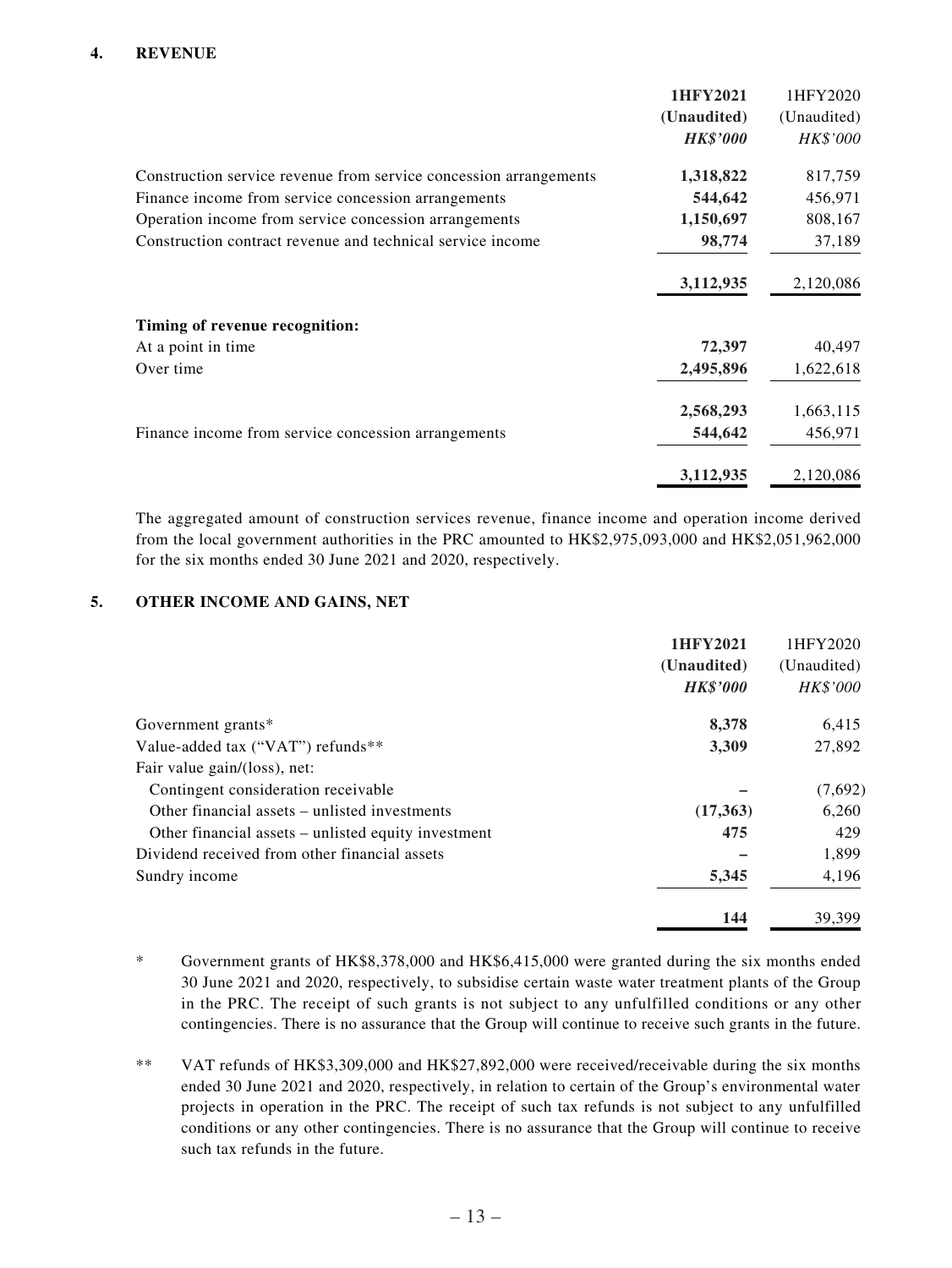|                                | 1HFY2021<br>(Unaudited)<br><b>HK\$'000</b> | 1HFY2020<br>(Unaudited)<br>HK\$'000 |
|--------------------------------|--------------------------------------------|-------------------------------------|
| Finance income                 |                                            |                                     |
| Interest income on:            |                                            |                                     |
| Bank deposits                  | 10,560                                     | 4,995                               |
| Amounts due from an associate  | 351                                        | 326                                 |
|                                | 10,911                                     | 5,321                               |
| Finance costs                  |                                            |                                     |
| Interest expense on:           |                                            |                                     |
| <b>Bank loans</b>              | (112,062)                                  | (118, 557)                          |
| Corporate bonds, ABS, and MTNs | (100, 172)                                 | (60, 404)                           |
| Lease liabilities              | (299)                                      | (449)                               |
|                                | (212, 533)                                 | (179, 410)                          |
| Net finance costs              | (201, 622)                                 | (174, 089)                          |

## **7. PROFIT BEFORE TAX**

The Group's profit before tax is arrived at after charging/(crediting):

|                                                                      | 1HFY2021        | 1HFY2020    |
|----------------------------------------------------------------------|-----------------|-------------|
|                                                                      | (Unaudited)     | (Unaudited) |
|                                                                      | <b>HK\$'000</b> | HK\$'000    |
| Depreciation*                                                        |                 |             |
| - property, plant and equipment                                      | 21,602          | 8,035       |
| $-$ right-of-use assets                                              | 6,080           | 5,026       |
| Amortisation                                                         |                 |             |
| $-$ intangible assets <sup>*</sup>                                   | 35,592          | 35,927      |
| Loss on disposals of property, plant and equipment                   | 5,673           | 35          |
| Cost of construction services from service concession arrangements** | 1,019,075       | 643,647     |
| R&D costs                                                            | 19,888          | 15,178      |
| Rental expense from short-term leases                                | 954             | 1,570       |
| Provision for impairment of trade receivables, net                   | 21,808          | 8,959       |
| Provision for impairment of other receivables                        | 5,459           | 3,435       |
| Provision for impairment of contract assets                          | 2,275           |             |
| Foreign exchange differences, net                                    | (2,196)         | (2,165)     |
| Employee benefit expense (including directors' remuneration)*:       |                 |             |
| Wages, salaries, allowances and benefits in kind                     | 156,203         | 91,122      |
| Retirement scheme contributions                                      | 38,698          | 27,806      |
|                                                                      | 194,901         | 118,928     |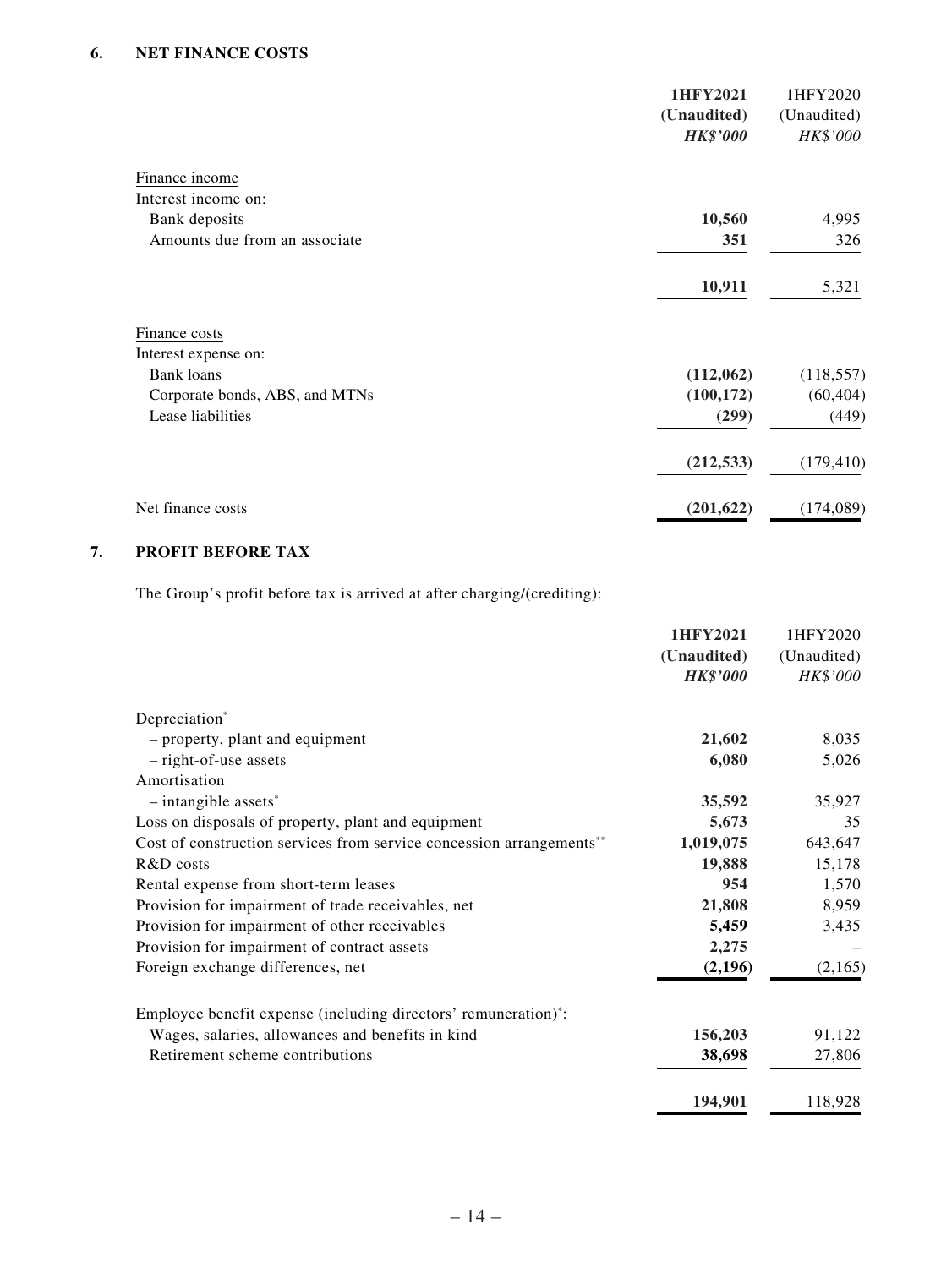#### **7. PROFIT BEFORE TAX** *(continued)*

- \* Amortisation of intangible assets, depreciation and employee benefit expense in total of HK\$143,077,000 and HK\$109,060,000 for the six months ended 30 June 2021 and 2020, respectively, are included in "Direct costs and operating expenses" in the consolidated statement of comprehensive income.
- \*\* Included in "Direct costs and operating expenses" in the consolidated statement of comprehensive income.

### **8. INCOME TAX**

No provision for Singapore and Hong Kong income tax was made as the Group did not earn any income subject to Singapore and Hong Kong income tax during the six months ended 30 June 2021 and 2020.

Tax for the PRC operations is charged at the statutory rate of 25% based on the assessable profits in accordance with the tax rules and regulations in the PRC. During the six months ended 30 June 2021 and 2020, certain PRC subsidiaries of the Group were subject to a preferential tax rate of 15% pursuant to the relevant tax rules and regulations. During the six months ended 30 June 2021 and 2020, certain PRC subsidiaries of the Group were subject to tax at half of the foregoing statutory rate or fully exempted from income tax pursuant to the relevant tax rules and regulations.

|                                  | 1HFY2021        | 1HFY2020    |
|----------------------------------|-----------------|-------------|
|                                  | (Unaudited)     | (Unaudited) |
|                                  | <b>HK\$'000</b> | HK\$'000    |
| $Current - PRC:$                 |                 |             |
| Charge for the period            | 96,501          | 83,114      |
| Underprovision in prior years    | 5,106           | 414         |
| Deferred                         | 104,577         | 74,628      |
| Total tax expense for the period | 206,184         | 158,156     |

The share of tax attributable to associates amounting to HK\$558,000 and HK\$300,000 for the six months ended 30 June 2021 and 2020 respectively, is included in "Share of profits and losses of associates" in the condensed consolidated statement of comprehensive income.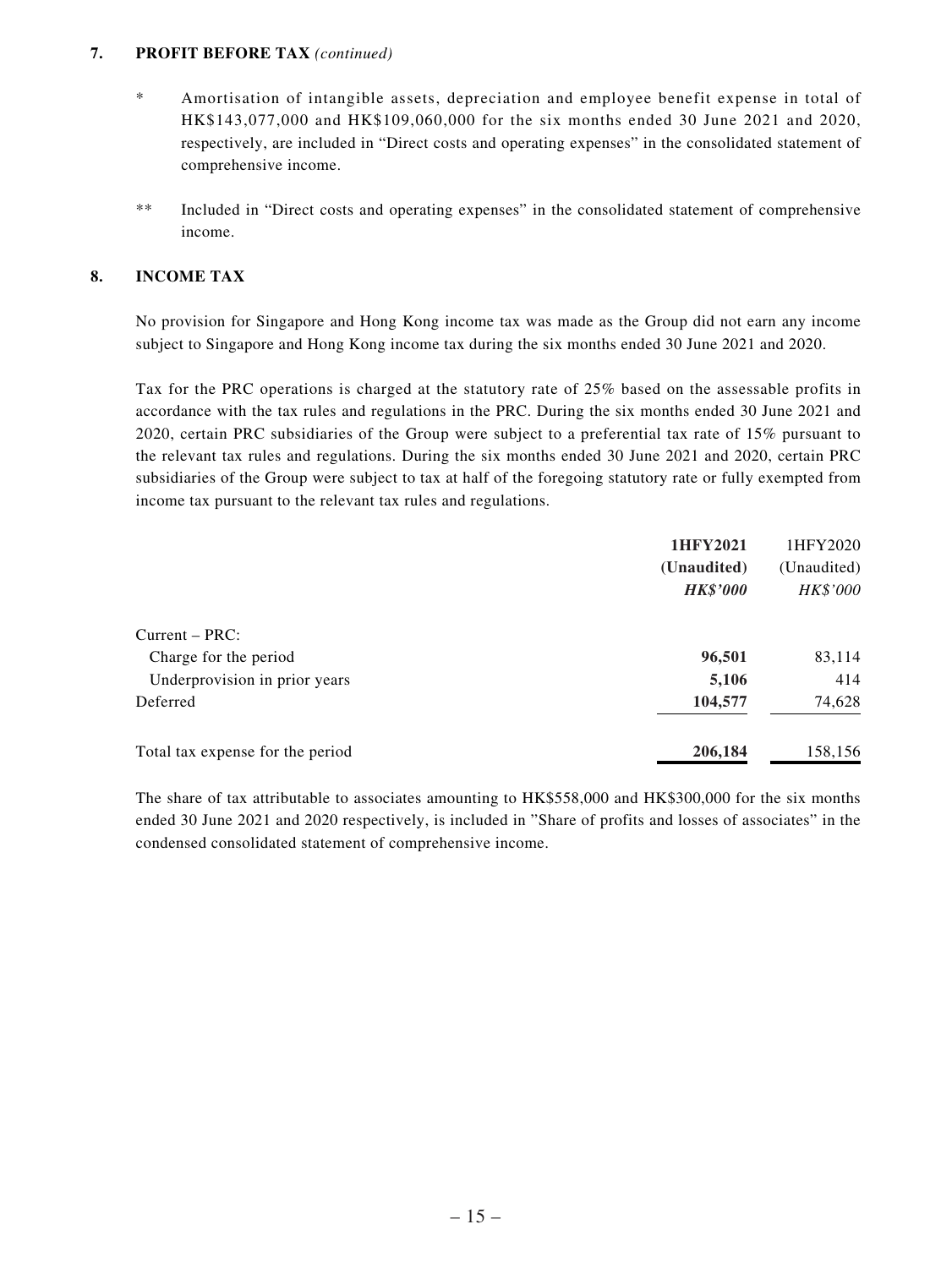|                                                                                                                                                                                         | 1HFY2021<br>(Unaudited)<br><b>HK\$'000</b> | 1HFY2020<br>(Unaudited)<br><b>HK\$'000</b> |
|-----------------------------------------------------------------------------------------------------------------------------------------------------------------------------------------|--------------------------------------------|--------------------------------------------|
| Dividends attributable to the period:<br>Interim – HK5.75 cents (equivalent to 1.01 Singapore cents ("Sing cents"))<br>$(1HFY2020: HK3.74 cents (equivalent to 0.67 Sing cent))$        |                                            |                                            |
| per ordinary share                                                                                                                                                                      | 164,453                                    | 106.964                                    |
| Dividends paid during the period:<br>Final in respect of the previous financial year – HK6.07 cents (equivalent<br>to 1.04 Sing cents) (1HFY2020: HK3.74 cents (equivalent to 0.67 Sing |                                            |                                            |
| cent)) per ordinary share                                                                                                                                                               | 173,266                                    | 106,645                                    |

### **10. EARNINGS PER SHARE**

The calculation of the basic earnings per share is based on the Group's profit for the period attributable to equity holders of the Company divided by the weighted average number of ordinary shares of the Company in issue during the period.

The Group had no potentially dilutive ordinary shares in issue during the period.

|                                                                       | 1HFY2021<br>(Unaudited)<br><b>HK\$'000</b> | 1HFY2020<br>(Unaudited)<br>HK\$'000 |
|-----------------------------------------------------------------------|--------------------------------------------|-------------------------------------|
| Profit for the period attributable to equity holders of the Company   | 548,178                                    | 404,473                             |
|                                                                       | '000                                       | '000                                |
| Weighted average number of ordinary shares in issue during the period | 2,860,877                                  | 2,860,877                           |
|                                                                       | <b>HK</b> cents                            | HK cents                            |
| Basic and diluted earnings per share                                  | 19.16                                      | 14.14                               |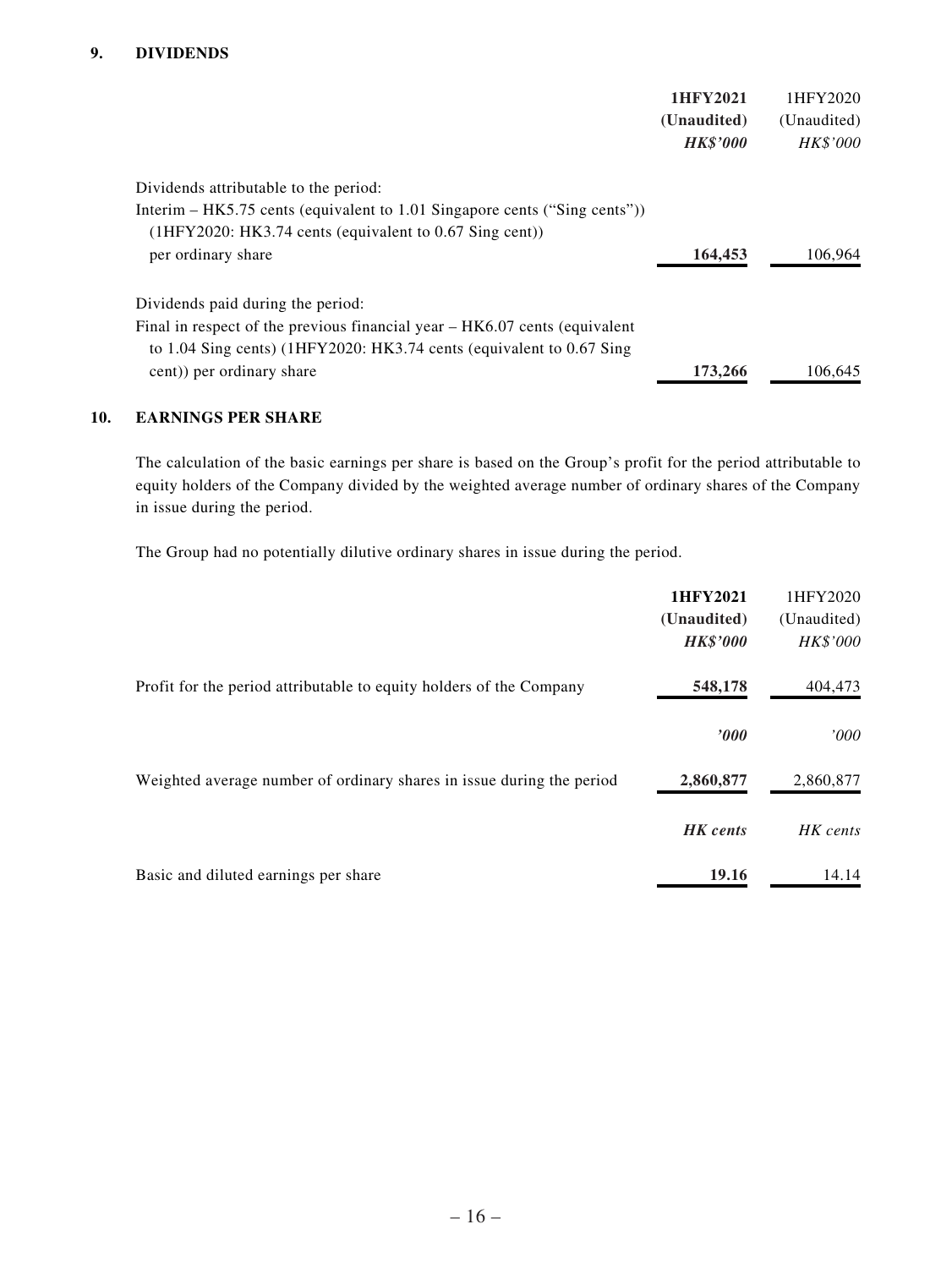### **11. TRADE AND OTHER RECEIVABLES**

### **Group**

|                                       | At              | At          |
|---------------------------------------|-----------------|-------------|
|                                       | 30 June         | 31 December |
|                                       | 2021            | 2020        |
|                                       | (Unaudited)     | (Audited)   |
|                                       | <b>HK\$'000</b> | HK\$'000    |
| Non-current                           |                 |             |
| VAT receivables                       | 357,945         | 285,324     |
| Other receivables                     | 28,172          | 4,578       |
| Prepayments                           | 27,200          |             |
|                                       | 413,317         | 289,902     |
| <b>Current</b>                        |                 |             |
| Trade receivables                     | 1,993,170       | 1,365,321   |
| Less: Impairment                      | (126, 211)      | (97, 246)   |
|                                       | 1,866,959       | 1,268,075   |
| Other receivables and sundry deposits | 131,589         | 355,727     |
| Less: Impairment                      | (9, 128)        | (3,521)     |
|                                       | 122,461         | 352,206     |
| VAT receivables                       | 175,118         | 141,426     |
| Amounts due from an associate         | 18,403          | 17,614      |
| Prepayments                           | 188,918         | 186,376     |
|                                       | 2,371,859       | 1,965,697   |
| Total                                 | 2,785,176       | 2,255,599   |

The amounts due from an associate are unsecured, repayable on demand and interest-bearing at a rate of 4.75% (31 December 2020: 4.75%) per annum.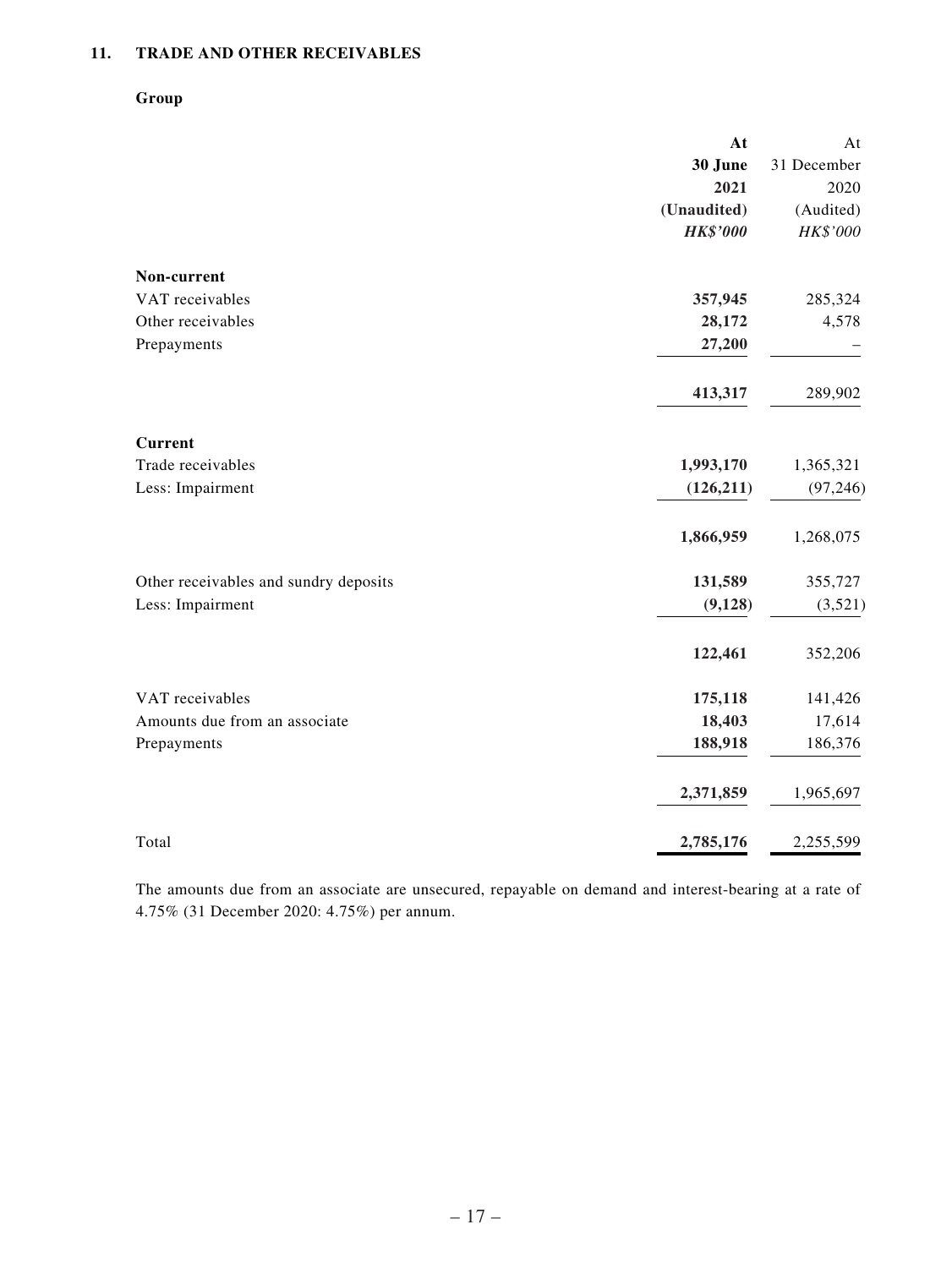### **11. TRADE AND OTHER RECEIVABLES** *(continued)*

The movements in allowance for expected credit losses of trade receivables are as follows:

#### **Group**

|                                     | At              | At              |
|-------------------------------------|-----------------|-----------------|
|                                     | 30 June         | 31 December     |
|                                     | 2021            | 2020            |
|                                     | (Unaudited)     | (Audited)       |
|                                     | <b>HK\$'000</b> | <i>HK\$'000</i> |
| At the beginning of the period/year | 97,246          | 65,902          |
| Impairment losses recognised        | 21,808          | 25,492          |
| Exchange realignment                | 7,157           | 5,852           |
| At the end of the period/year       | 126,211         | 97,246          |

The movements in allowance for expected credit losses of other receivables are as follows:

### **Group**

|                                     | At              | At          |
|-------------------------------------|-----------------|-------------|
|                                     | 30 June         | 31 December |
|                                     | 2021            | 2020        |
|                                     | (Unaudited)     | (Audited)   |
|                                     | <b>HK\$'000</b> | HK\$'000    |
| At the beginning of the period/year | 3,521           |             |
| Impairment losses recognised        | 5,459           | 3,342       |
| Exchange realignment                | 148             | 179         |
| At the end of the period/year       | 9,128           | 3,521       |

The ageing analysis of trade receivables, based on the date of invoice (or date of revenue recognition, if earlier) and net of provision, as at the end of the reporting period is as follows:

#### **Group**

|                                         | At              | At              |
|-----------------------------------------|-----------------|-----------------|
|                                         | 30 June         | 31 December     |
|                                         | 2021            | 2020            |
|                                         | (Unaudited)     | (Audited)       |
|                                         | <b>HK\$'000</b> | <i>HK\$'000</i> |
| Within 1 month                          | 449,274         | 448,151         |
| More than 1 month but within 2 months   | 292,872         | 125,719         |
| More than 2 months but within 4 months  | 286,454         | 165,675         |
| More than 4 months but within 7 months  | 227,350         | 106,074         |
| More than 7 months but within 13 months | 316,527         | 164,376         |
| More than 13 months                     | 294,482         | 258,080         |
|                                         | 1,866,959       | 1,268,075       |

Trade receivables are due within 30 to 90 days from the date of billing.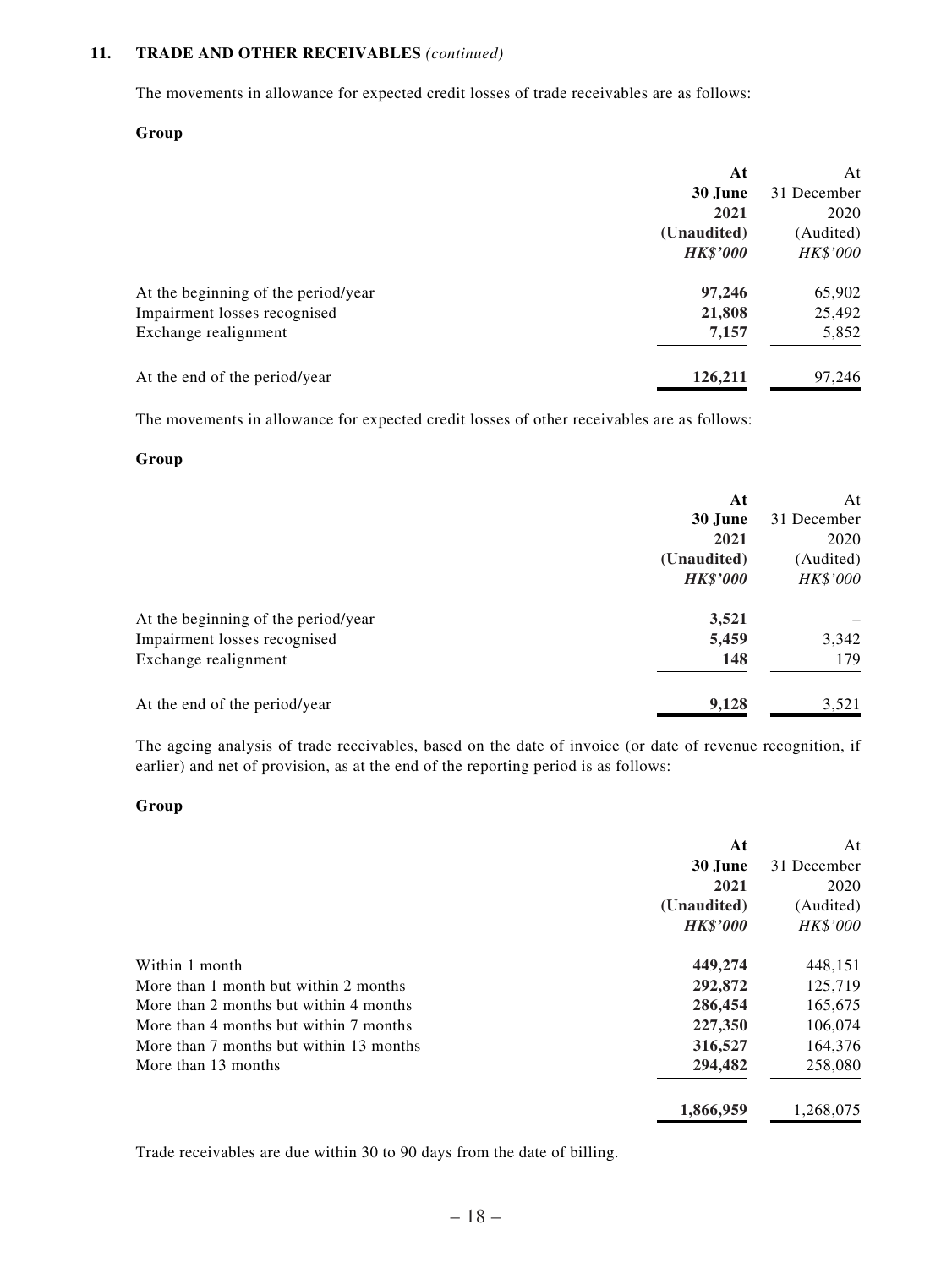### **11. TRADE AND OTHER RECEIVABLES** *(continued)*

Included in "Trade and other receivables" of the Group as at 30 June 2021 and 31 December 2020 were trade receivables of HK\$1,866,959,000 and HK\$1,268,075,000, respectively, of which (a) HK\$13,856,000 and HK\$25,068,000, respectively, were due from a non-controlling shareholder of a non wholly-owned subsidiary, (b) HK\$10,423,000 and HK\$13,596,000, respectively, were due from a related company of a non wholly-owned subsidiary, and (c) HK\$50,983,000 and HK\$61,525,000, respectively, were due from a fellow subsidiary.

Included in "Other receivables and sundry deposits" of the Group as at 30 June 2021 and 31 December 2020 were consideration receivables of HK\$9,118,000 and HK\$11,043,000, due from third parties arising from the disposals of service concession rights held by Suqian City Cheng Bei Water Treatment Co., Ltd. and Suqian City Cheng Bei Wastewater Treatment Co., Ltd. years ago, for which impairment of HK\$2,903,000 were provided as at 30 June 2021 (31 December 2020: HK\$3,521,000).

Included in "Other receivables and sundry deposits" of the Group as at 30 June 2021 and 31 December 2020 were Government compensation receivables of HK\$22,581,000 and HK\$17,238,000, arising from compensation of sludge disposal cost as stipulated in the concession service agreement of Everbright Water (Beijing) Limited, for which impairment of HK\$6,225,000 were provided as at 30 June 2021 (31 December 2020: nil).

### **12. CONTRACT ASSETS**

#### **Group**

|                           |              | At              | At          |
|---------------------------|--------------|-----------------|-------------|
|                           |              | 30 June         | 31 December |
|                           |              | 2021            | 2020        |
|                           |              | (Unaudited)     | (Audited)   |
|                           | <b>Notes</b> | <b>HK\$'000</b> | HK\$'000    |
| Non-current               |              |                 |             |
| Service concession assets | (a)          | 18,635,518      | 17,360,815  |
| Less: impairment          | (c)          | (14, 514)       | (12, 195)   |
|                           |              | 18,621,004      | 17,348,620  |
| <b>Current</b>            |              |                 |             |
| Service concession assets | (a)          | 1,892,735       | 1,679,084   |
| Less: impairment          | (c)          | (1, 474)        | (1, 179)    |
|                           |              | 1,891,261       | 1,677,905   |
| Other contract assets     | (b)          | 14,009          | 3,282       |
|                           |              | 1,905,270       | 1,681,187   |
| Total                     |              | 20,526,274      | 19,029,807  |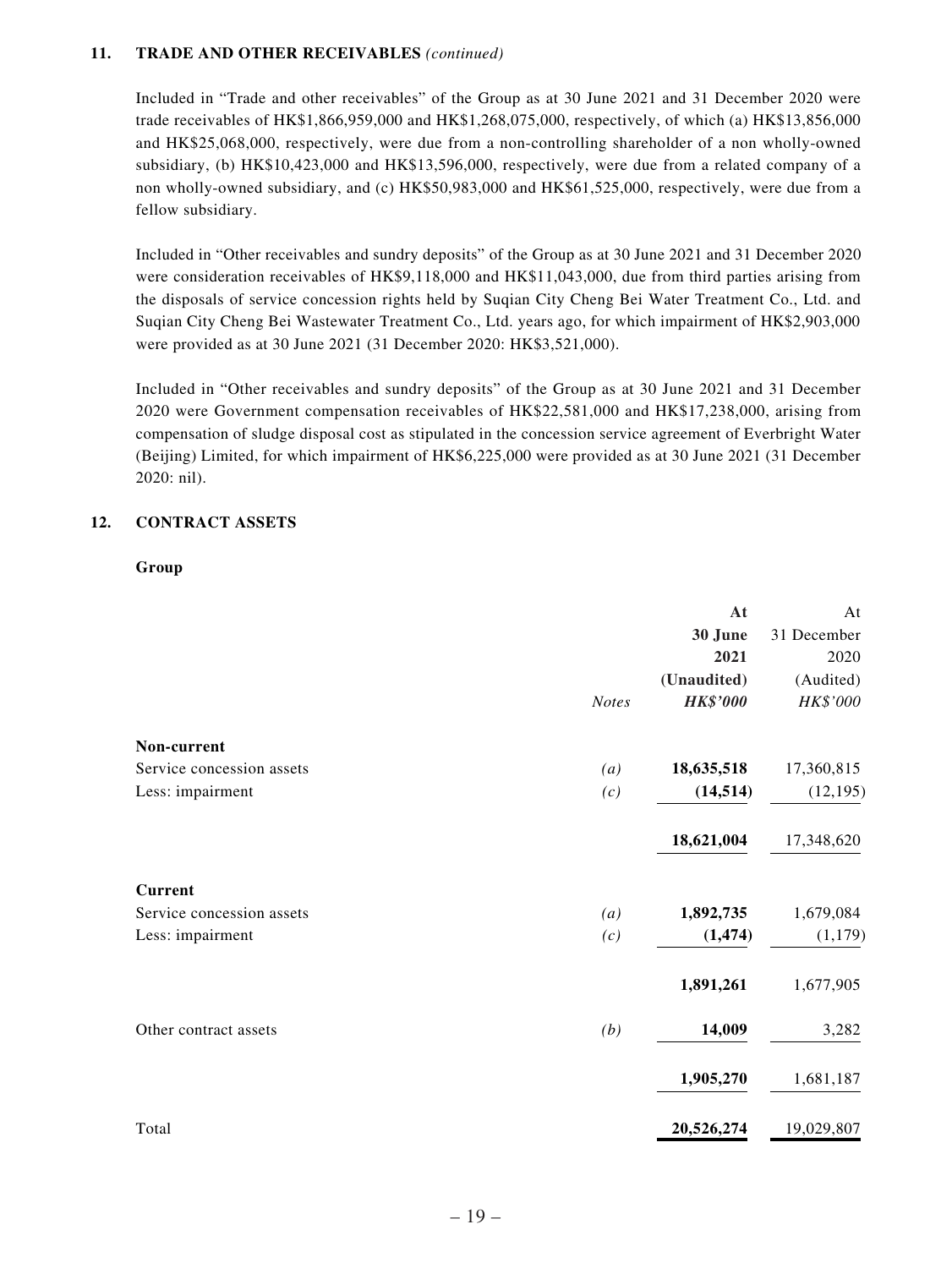### **12. CONTRACT ASSETS** *(continued)*

(a) Included in "Contract assets" as at 30 June 2021 and 31 December 2020 are amounts of HK\$545,894,000 and HK\$549,290,000, respectively, which are due from a non-controlling shareholder of a non wholly-owned subsidiary, and amounts of HK\$796,359,000 and HK\$789,747,000, respectively, which are due from a related company of a non wholly-owned subsidiary.

Contract assets as at 30 June 2021 and 31 December 2020 totaling HK\$20,528,253,000 and HK\$19,039,899,000, respectively, bear interest at rates ranging from 4.90% to 7.83% and 4.90% to 7.83%, respectively, per annum. As at 30 June 2021 and 31 December 2020, HK\$11,331,282,000 and HK\$8,677,273,000, respectively, related to the service concession arrangements with operation commenced. The amounts for the service concession arrangements are not yet due for payment and will be settled by revenue to be generated during the operating periods of the service concession arrangements. Amounts billed will be transferred to trade receivables (note 11).

- (b) The balance as at 30 June 2021 and 31 December 2020 comprised contract assets arising from performance under construction management service contract. Such contracts include payment schedules which require stage payments over the service periods once milestones are reached.
- (c) Impairment assessment

As at 30 June 2021, HK\$15,988,000 (31 December 2020: HK\$13,374,000) was recognised as an allowance for expected credit losses on contract assets. The Group's trading terms and credit policy with customers are disclosed in note 11 to the financial statements.

The movements in the provision for impairment of contract assets are as follows:

#### **Group**

|                                     | At              | At          |
|-------------------------------------|-----------------|-------------|
|                                     | 30 June         | 31 December |
|                                     | 2021            | 2020        |
|                                     | (Unaudited)     | (Audited)   |
|                                     | <b>HK\$'000</b> | HK\$'000    |
| At the beginning of the period/year | 13,374          |             |
| Impairment losses recognised        | 2,275           | 12,695      |
| Exchange realignment                | 339             | 679         |
| At the end of the period/year       | 15,988          | 13,374      |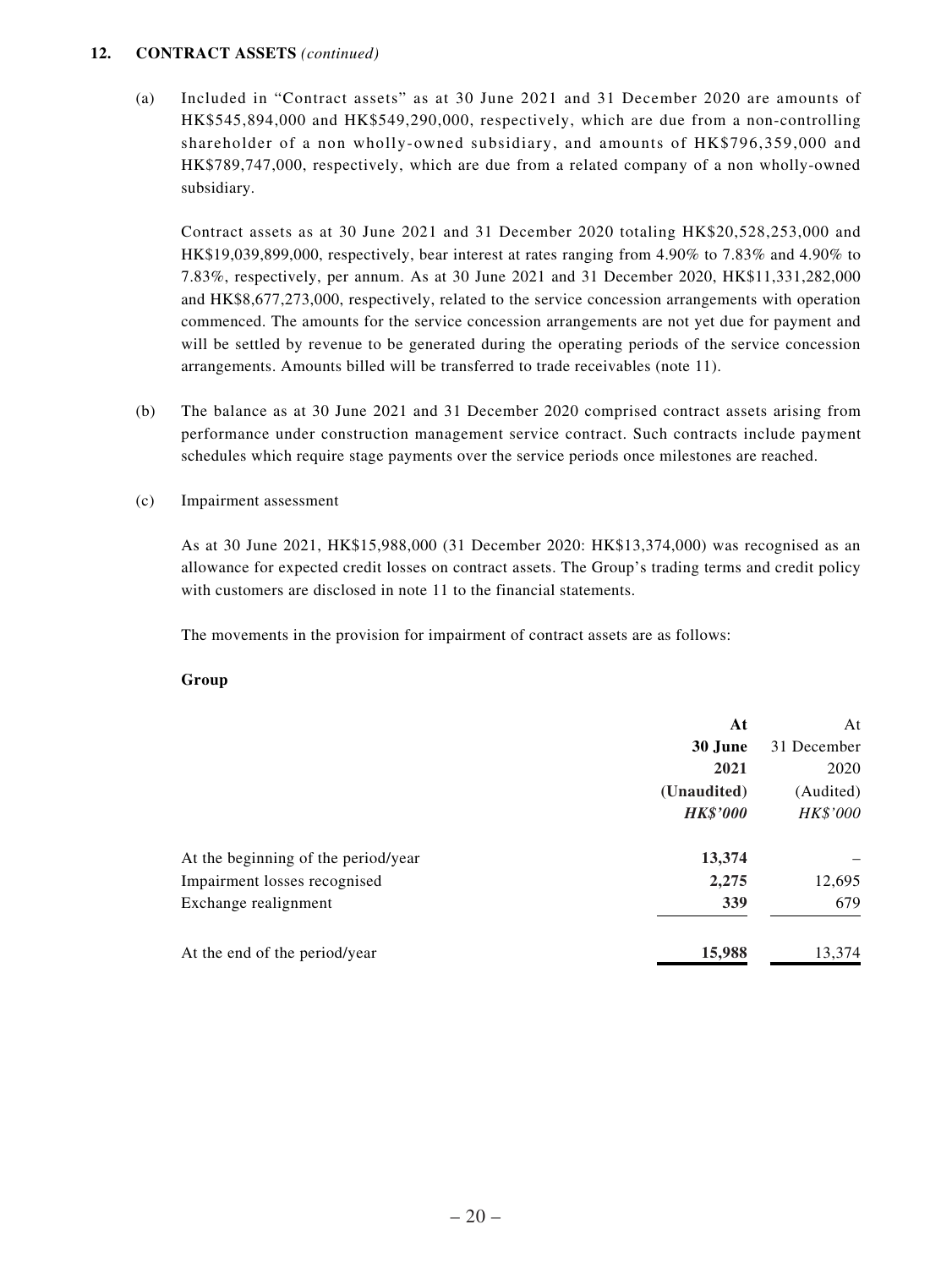#### **12. CONTRACT ASSETS** *(continued)*

As at 30 June 2021 and 31 December 2020, certain of the Group's concession rights of the environmental water projects (comprising concession rights of intangible assets, contract assets and trade receivables) with aggregate carrying amounts of HK\$5,087,857,000 and HK\$3,627,759,000, respectively, were pledged to secure banking facilities granted to the Group and the issuance of the ABS.

### **13. OTHER FINANCIAL ASSETS**

#### **Group**

|                                           |              | At              | At          |
|-------------------------------------------|--------------|-----------------|-------------|
|                                           |              | 30 June         | 31 December |
|                                           |              | 2021            | 2020        |
|                                           |              | (Unaudited)     | (Audited)   |
|                                           | <b>Notes</b> | <b>HK\$'000</b> | HK\$'000    |
| Non-current                               |              |                 |             |
| Unlisted investments, at fair value       |              | 181,272         | 409,147     |
| Unlisted equity investment, at fair value |              | 35,325          | 34,051      |
|                                           |              | 216,597         | 443,198     |
| <b>Current</b>                            |              |                 |             |
| Unlisted investments, at fair value       | (i)          | 219,839         |             |
| <b>Total</b>                              |              | 436,436         | 443,198     |

As at 30 June 2021 and 31 December 2020, the above unlisted investments were wealth management products issued by financial institutions in Hong Kong and the above unlisted equity investment represents the 6% equity interest in Yancheng CCCC Shanghai Dredging Water Environment Investment Co., Ltd. They were mandatorily classified as financial assets at fair value through profit or loss as their contractual cash flows are not solely payments of principal and interest.

#### *Notes:*

(i) The wealth management products can be redeemed at the option of the Group in accordance with their terms after the expiry of the applicable lock-up period.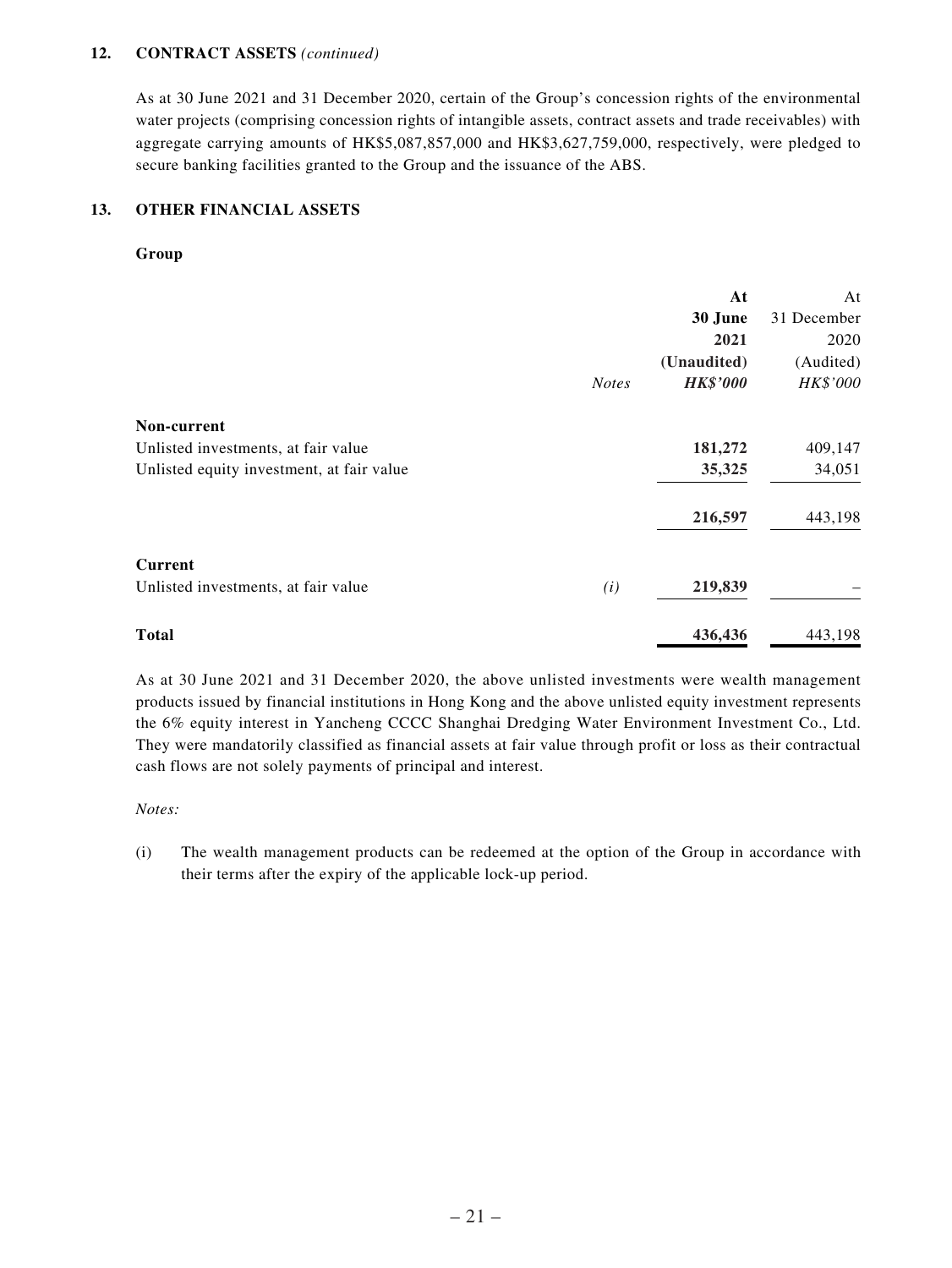### **14. CASH AND CASH EQUIVALENTS**

### **Group**

| At              | At          |
|-----------------|-------------|
| 30 June         | 31 December |
| 2021            | 2020        |
| (Unaudited)     | (Audited)   |
| <b>HK\$'000</b> | HK\$'000    |
| 2,063,952       | 1,702,855   |
| 1,823           | 16,675      |
| 2,065,775       | 1,719,530   |
|                 |             |

Included in "Cash and cash equivalents" of the Group as at 30 June 2021 and 31 December 2020 are deposits of HK\$91,508,000 and HK\$253,470,000, respectively, placed with a related party bank, which is a fellow subsidiary of the Company.

### **15. TRADE AND OTHER PAYABLES**

### **Group**

|                                                      | At              | At          |
|------------------------------------------------------|-----------------|-------------|
|                                                      | 30 June         | 31 December |
|                                                      | 2021            | 2020        |
|                                                      | (Unaudited)     | (Audited)   |
|                                                      | <b>HK\$'000</b> | HK\$'000    |
| Trade payables                                       | 1,972,935       | 1,796,446   |
| Dividend payable to a non-controlling shareholder of |                 |             |
| a non wholly-owned subsidiary                        | 8,689           | 17,025      |
| Amount due to a fellow subsidiary                    | 340             |             |
| Interest payable                                     | 149,154         | 85,745      |
| Payable for acquisition                              | 9,939           | 9,713       |
| Tax payables                                         | 14,428          | 23,103      |
| Other creditors and accrued expenses                 | 711,253         | 608,906     |
|                                                      | 2,866,738       | 2,540,938   |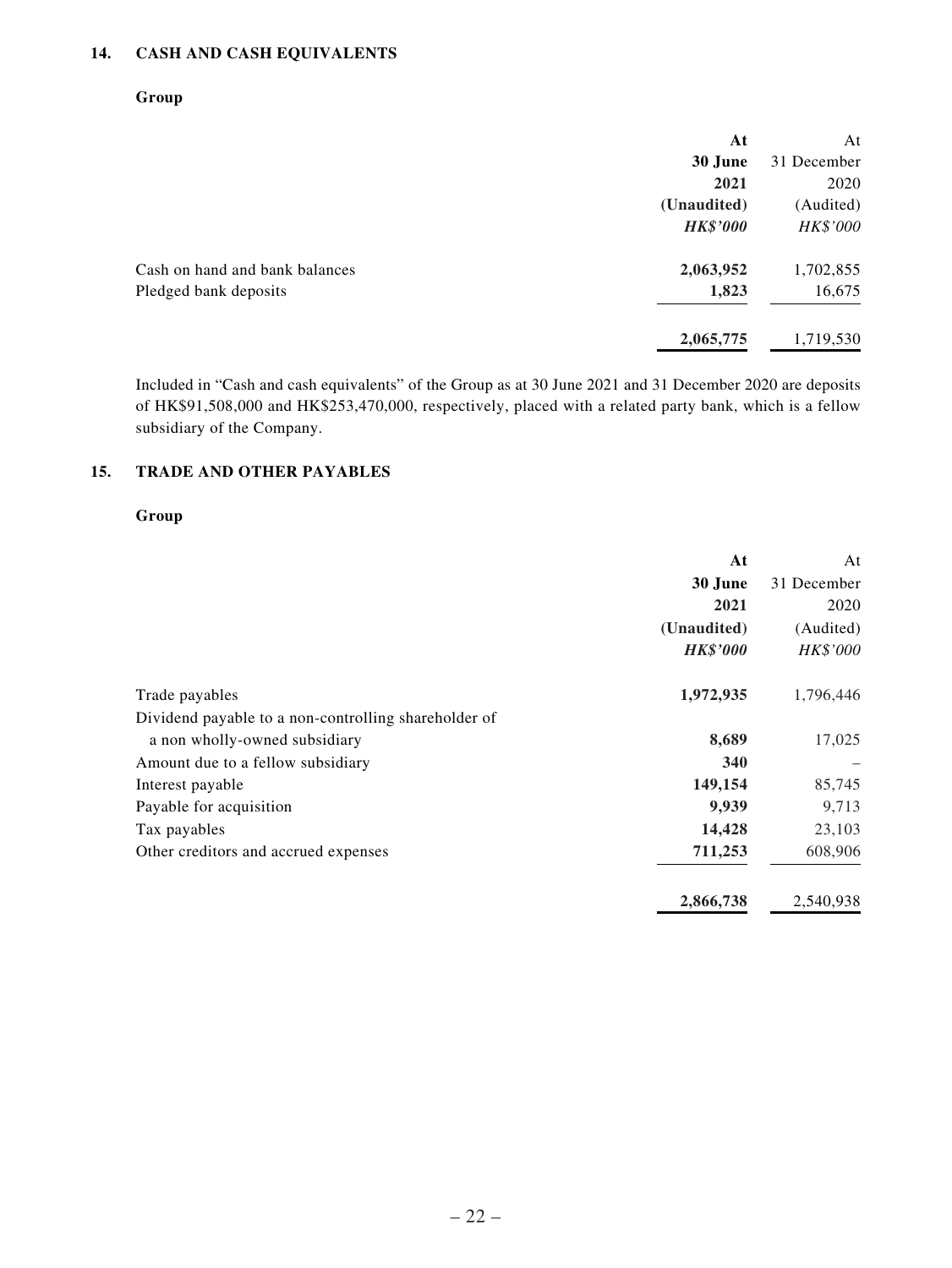#### **15. TRADE AND OTHER PAYABLES** *(continued)*

Included in "Trade and other payables" are trade payables with the following ageing analysis based on the date of invoice as at the end of the reporting period:

#### **Group**

|                 | At              | At          |
|-----------------|-----------------|-------------|
|                 | 30 June         | 31 December |
|                 | 2021            | 2020        |
|                 | (Unaudited)     | (Audited)   |
|                 | <b>HK\$'000</b> | HK\$'000    |
| Within 6 months | 1,190,840       | 1,289,456   |
| Over 6 months   | 782,095         | 506,990     |
|                 | 1,972,935       | 1,796,446   |

Trade payables totalling HK\$1,344,298,000 and HK\$1,085,901,000 as at 30 June 2021 and 31 December 2020 respectively represent construction payables for the Group's build-operate-transfer, build-ownoperate, and transfer-operate-transfer arrangements. The construction payables are not yet due for payment.

Included in "Trade payables" of the Group as at 30 June 2021 and 31 December 2020 were trade payables of HK\$7,769,000 and HK\$1,355,000, respectively, due to a non-controlling shareholder of a non wholly-owned subsidiary, which are unsecured, interest-free and repayable on credit terms similar to those offered by the non-controlling shareholder to its major customers.

Included in "Trade payables" of the Group as at 30 June 2021 and 31 December 2020 were trade payables of HK\$16,102,000 and HK\$6,962,000, respectively, due to an associate, which are unsecured, interest-free and repayable on credit terms similar to those offered by the associate to its major customers.

Included in "Other creditors and accrued expenses" of the Group as at 30 June 2021 and 31 December 2020 was a guarantee deposit of HK\$14,115,000 and HK\$14,148,000, respectively, from a former director of a subsidiary.

Included in "Other creditors and accrued expenses" of the Group as at 30 June 2021 were trade payables of HK\$222,032,000 (31 December 2020: nil), due to a non-controlling shareholder of a non wholly-owned subsidiary, which are unsecured, interest-bearing at the rates announced by the People's Bank of China and repayable within one year.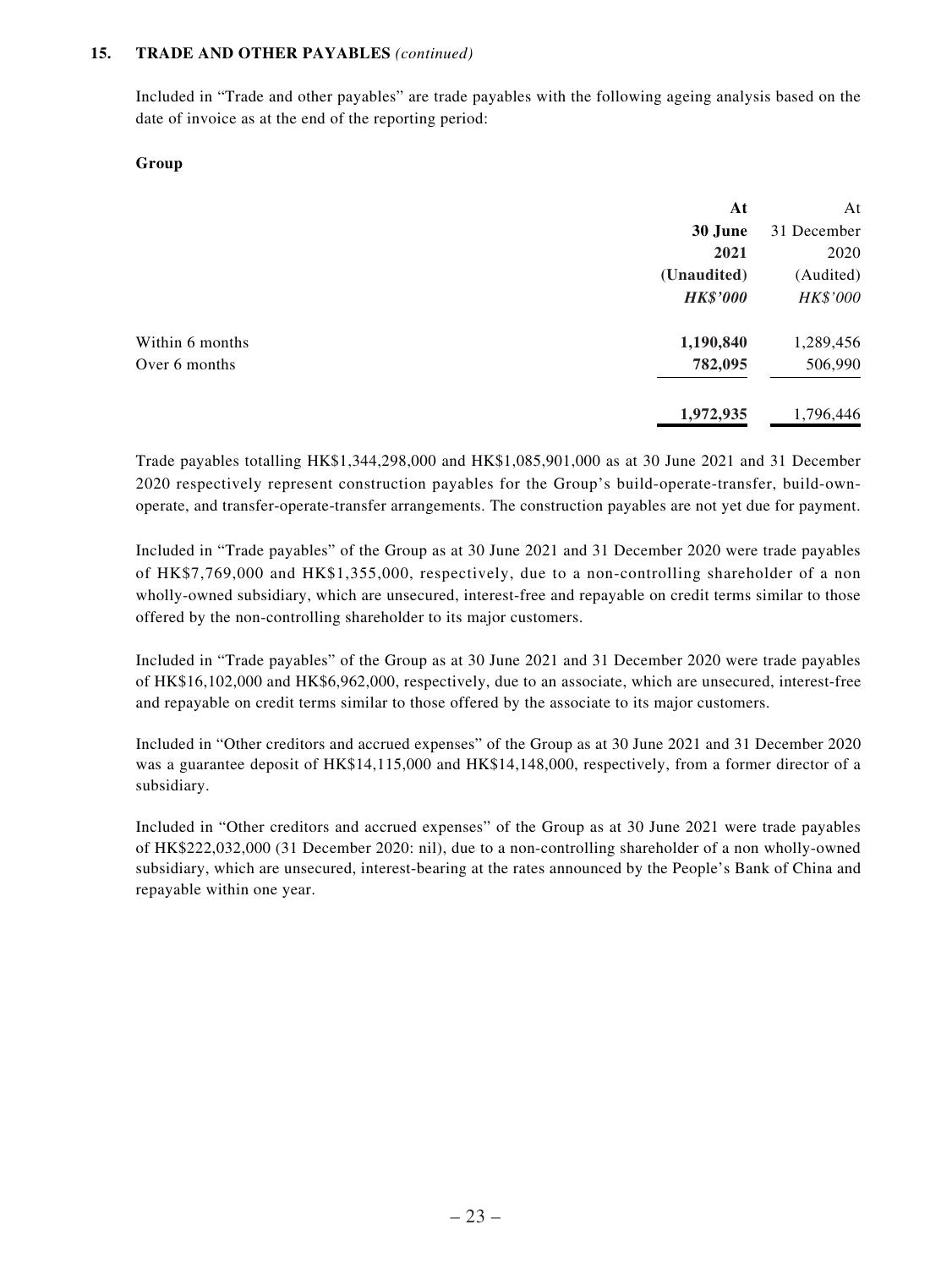### **Group and Company**

|                                                              | At                        | At                        |
|--------------------------------------------------------------|---------------------------|---------------------------|
|                                                              | 30 June                   | 31 December               |
|                                                              | 2021                      | 2020                      |
|                                                              | (Unaudited)               | (Audited)                 |
|                                                              | <b>HK\$'000</b>           | HK\$'000                  |
| Authorised:                                                  |                           |                           |
| 10,000,000,000 ordinary shares of par value of HK\$1.00 each | 10,000,000                | 10,000,000                |
| Issued and fully paid:                                       |                           |                           |
| 2,860,876,723 ordinary shares of                             |                           |                           |
| par value of HK\$1.00 each                                   | 2,860,877                 | 2,860,877                 |
|                                                              | No. of shares<br>$\bm{v}$ | Amount<br><b>HK\$'000</b> |
| Issued and fully paid:                                       |                           |                           |
| At 31 December 2020 (Audited), 1 January 2021 and            |                           |                           |
| 30 June 2021 (Unaudited)                                     | 2,860,877                 | 2,860,877                 |

The Group and the Company did not have any treasury shares as at 30 June 2021 and 31 December 2020.

### **17. EVENTS AFTER THE REPORTING PERIOD**

The Company had, on 20 July 2021, released an announcement on the adjustment of interest rate in respect of the second-tranche of RMB-denominated corporate bonds with an aggregate principal amount of RMB800,000,000 (the "Second Tranche Corporate Bonds"), which comprises Type 1 Second Tranche Corporate Bonds with an aggregate principal amount of RMB400,000,000 ("Type 1 Bonds") and Type 2 Second Tranche Corporate Bonds with an aggregate principal amount of RMB400,000,000 ("Type 2 Bonds"). The Company had adjusted the interest rate in respect of (i) the Type 1 Bonds from 4.60 per cent. per annum to 3.20 per cent. per annum for the period from 16 August 2021 to 15 August 2023 (both dates inclusive) (the "Remaining Term") and (ii) the Type 2 Bonds from 4.58 per cent. per annum to 3.20 per cent. per annum for the Remaining Term.

As announced by the Company on 10 August 2021, the Company completed the issuance of first tranche of RMB-denominated Super & Short-term Commercial Papers ("SCPs") in mainland China with a principal amount of RMB800,000,000, an interest rate of 2.40% and a maturity period of 120 days. The proceeds from the first tranche of the SCPs issuance will be used to replenish working capital of the Company's subsidiaries. The Company, as the issuer of the first tranche of the SCPs, had been given a credit rating of "AAA" by Shanghai Brilliance Credit Rating & Investors Service Co., Ltd. China Bohai Bank Co., Ltd. acted as the lead underwriter and bookrunner of the first tranche of the SCPs issuance, and Bank of Ningbo Co., Ltd. acted as the joint lead underwriter.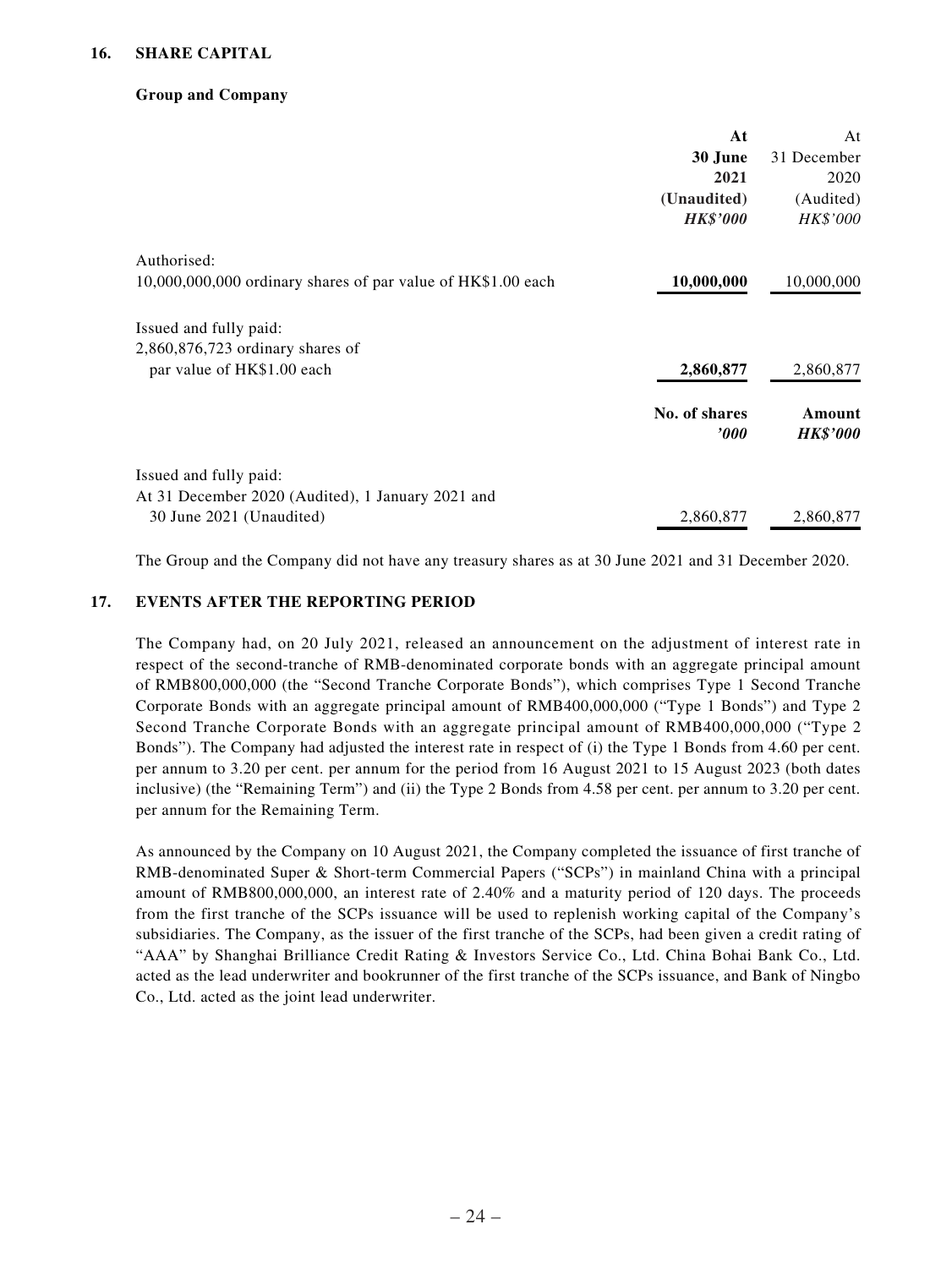### **BUSINESS REVIEW AND PROSPECTS**

## **Operating Results**

In 1HFY2021, despite showing signs of easing, the novel coronavirus ("COVID-19") situation, which is the key factor for the recovery in the global economy, remains fluid. Nonetheless, China has overcome the challenges presented by the ongoing COVID-19 pandemic and demonstrated its great economic resilience. As such, China has gradually returned to normal. This has clearly laid a good foundation for the country to embark on its "14<sup>th</sup> Five-Year Plan".

China's "14th Five-Year Plan" sets higher standards for environmental management and protection and ecological conservation. It also demonstrates the country's commitment to promoting a comprehensive green transformation of its economic and social development. In order to peak carbon dioxide emissions by 2030 and achieve carbon neutrality by 2060, reduction of carbon emissions has been included in the "14<sup>th</sup> Five-Year Plan" as the major task for China's tough battle against pollution and climate change. This shows China's unwavering determination to strengthen ecological environment protection and to cope with climate change. Besides that, this creates a clearer and more stable policy environment, which benefits the longterm development of related industries and enterprises and gradually promotes and ultimately achieves the low-carbon green development goals.

Amid the complex and constantly changing international market and while operating under a stable macro environment and healthy industry development in China, the Group, during the Review Period, steadily and orderly carried out the relevant work relating to market expansion, project construction, operations management, safety and environmental management, and technological innovation. In addition, the Group made good progress in achieving a balance between asset-light and asset-heavy businesses, refinement of management and expansion of financing channels. With its stable operating conditions, the Group recorded a good operating result, in terms of major financial indicators such as revenue and profit, and strengthened its business strategy and competitive advantages in the field of water environment treatment.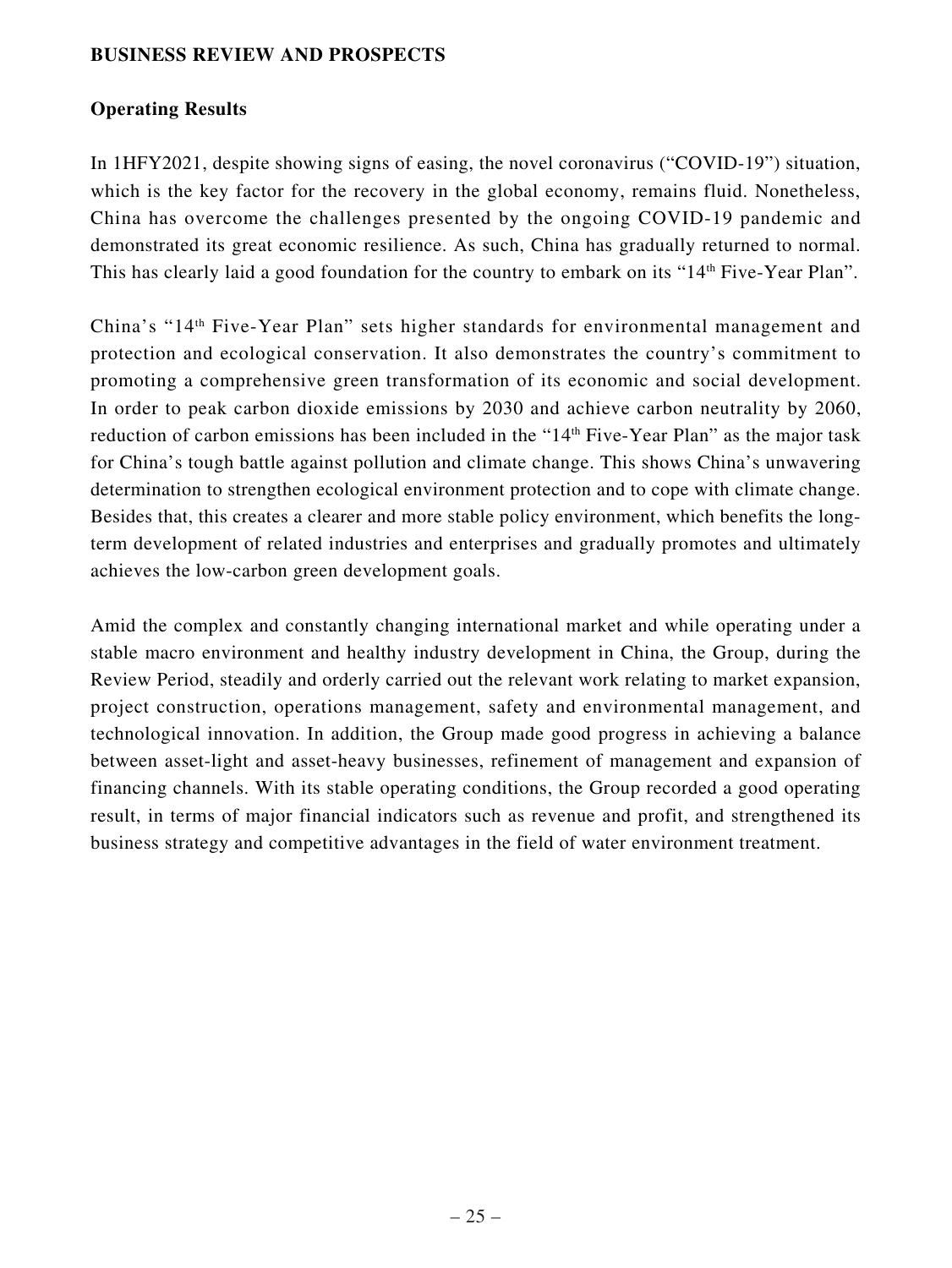As at 30 June 2021, the Group invested in and held 143 environmental protection projects, with a total investment of approximately RMB25.75 billion. In addition, it undertook four engineering, procurement and construction ("EPC") projects, which commanded a total contract value of approximately RMB238 million, in addition to two operation and management (" $O&M$ ") projects. A summary of the number of projects and water treatment/supply capacity is set out below:

|                                                          |                 | Water                            |
|----------------------------------------------------------|-----------------|----------------------------------|
|                                                          |                 | Treatment/                       |
|                                                          |                 | <b>Number of Supply Capacity</b> |
| Project Type <sup>(1)</sup>                              | <b>Projects</b> | $(m^3/day)$                      |
| Municipal waste water treatment projects <sup>(2)</sup>  | 112             | 5,405,000                        |
| Industrial waste water treatment projects <sup>(2)</sup> | 12              | 176,000                          |
| Reusable water projects                                  | 8               | 241,600                          |
| River-basin ecological restoration projects              | 6               | 115,000                          |
| Water supply projects                                    | 3               | 250,000                          |
| Raw water protection project                             |                 | 600,000                          |
| Leachate treatment project                               | 1               | 600                              |
| Waste water source heat pump projects                    | $\overline{2}$  | N/A                              |
| <b>Total</b>                                             | 145             | 6,788,200                        |

*Notes:*

(1) EPC projects excluded

(2) O&M projects included

In terms of operating results, with its steady operation, the Group's revenue in 1HFY2021 amounted to HK\$3.11 billion, representing an increase of 47% from HK\$2.12 billion in the corresponding period last year. Earnings before interest, taxes, depreciation and amortisation ("EBITDA") increased by 30% from HK\$813.12 million in the corresponding period last year to HK\$1.06 billion in 1HFY2021. Profit attributable to equity holders of the Company for 1HFY2021 was HK\$548.18 million, representing an increase of 36% from HK\$404.47 million recorded in the corresponding period last year. Basic earnings per share for 1HFY2021 were HK19.16 cents, indicating an increase of HK5.02 cents or 36% from HK14.14 cents in the corresponding period last year. The Group has ready access to diverse financing channels, holds quality assets and sufficient funds with a reasonable gearing ratio, and is in a healthy financial position.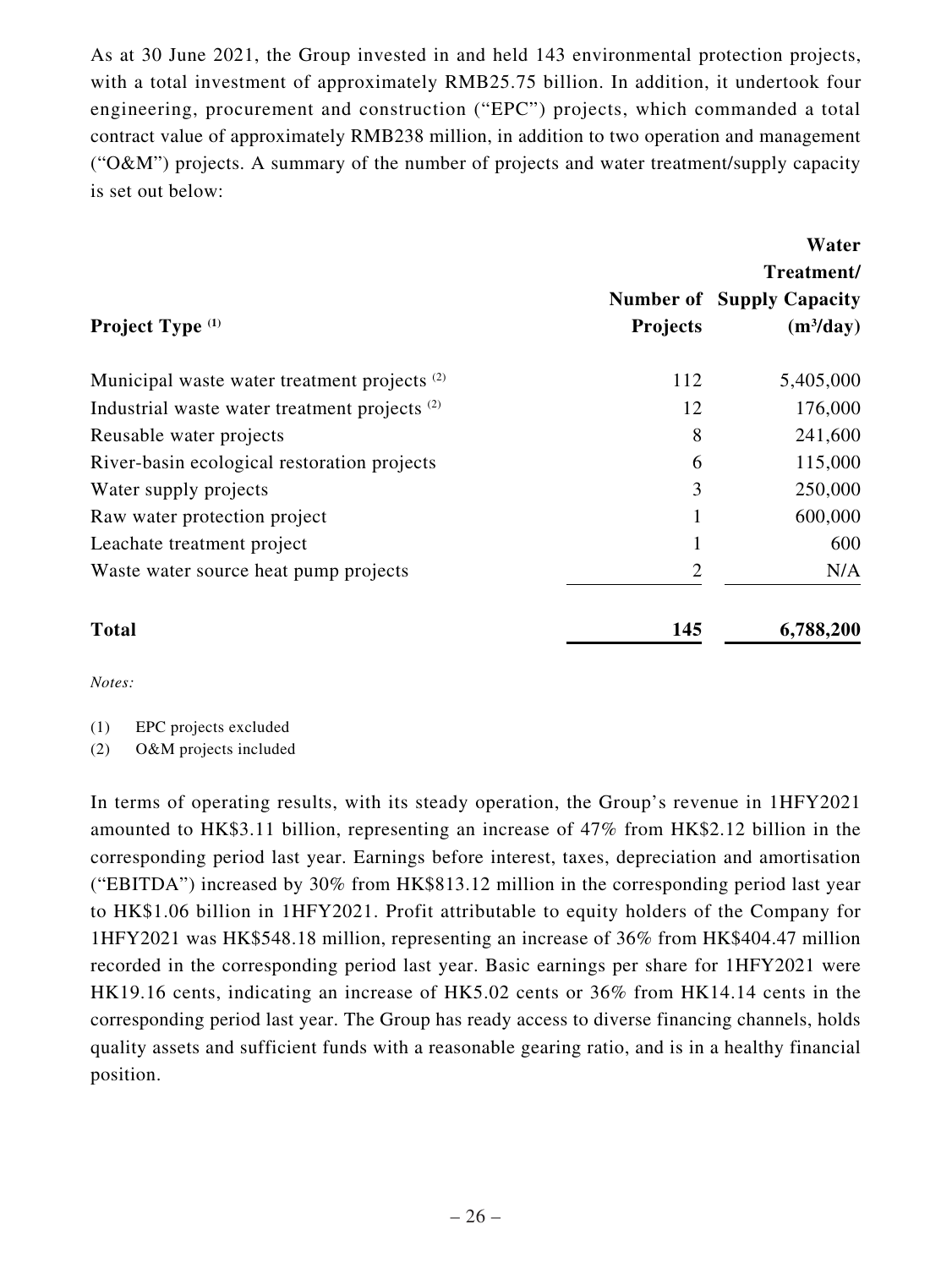In relation to market expansion, the Group, during the Review Period, continued solidifying the market position in regions such as the Bohai Economic Rim, the Yangtze River Economic Belt and the Guangdong-Hong Kong-Macau Greater Bay Area, striving for high-quality business development, and making breakthroughs in market expansion and business model. In early 2021, the Group purchased a 65% equity interest in Tianjin Binhai New Area Huantang Sewage Treatment Co., Ltd. ("Tianjin Huantang"), marking an entry into Tianjin's water market. Moreover, the Group has actively established several working teams which specialised in different areas, such as in-plant solar photovoltaic, waste water source heat pump and reusable water, to provide necessary support for its future strategic development. In 1HFY2021, the Group secured four waste water treatment projects and one reusable water project, commanding a total investment of approximately RMB1.069 billion. Such projects contribute an additional designed daily waste water treatment capacity of  $225,000$  m<sup>3</sup> and an additional designed daily reusable water supply capacity of  $45,000 \text{ m}^3$ . In addition, the Group undertook one EPC project, with a contract value of approximately RMB30.82 million.

As for its safety and environmental management, the Group acknowledges that the health and safety of individuals and the environment are the fundamental rights and demands of its employees and the public in local communities. Therefore, the Group strictly follows its working requirements of "zero work safety accident, zero excessive discharge of pollutants, and zero case for violation of regulations or discipline". During the Review Period, the Group fostered the accountability of safety and environment, and enhanced the self-inspection and improvement of safety and environment work, so as to ensure safe production and compliant discharge.

In terms of project construction, the Group, during the Review Period, strictly complied with the relevant requirements arising from the new normal of the COVID-19 pandemic prevention and control measures, and carried out construction works in an orderly manner. By stringently controlling the safety and quality of project constructions, the Group had zero work safety accident and achieved all the safe production targets. In 1HFY2021, the Group had two projects that commenced construction, which have an aggregate designed daily waste water treatment capacity of 40,000 m<sup>3</sup>. A total of two projects completed construction and commenced operation, which have an aggregate designed daily waste water treatment capacity of  $65,000 \text{ m}^3$ ; and four projects completed construction (including an EPC project), which have an aggregate designed daily waste treatment capacity of  $48,500 \text{ m}^3$ . As at 30 June 2021, the Group had nine projects in the preparatory stage, with an aggregate designed daily water treatment capacity of 322,000 m<sup>3</sup>.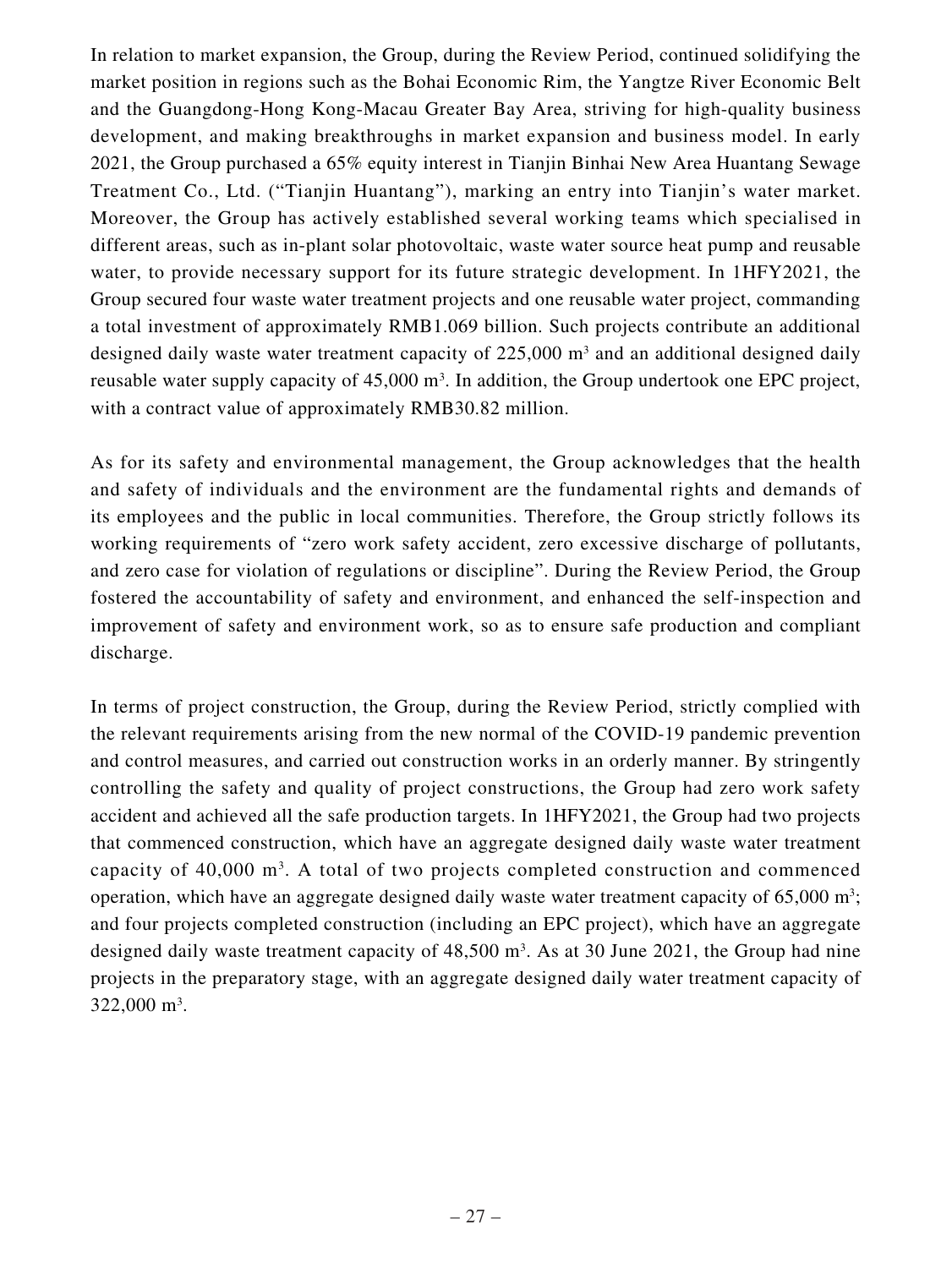In relation to operations management, following the country's goals of "Peaking Carbon Dioxide Emissions" and "Achieving Carbon Neutrality", the Group, during the Review Period, rolled out a pilot programme at its projects to optimise waste water treatment plants' energy structure. In addition, the Group participated in the pilot programme which was launched by the Ministry of Ecology and Environment of the PRC in relation to monitoring of greenhouse gas emissions. This is expected to facilitate the Group's exploration of energy optimisation and carbon emissions reduction for waste water treatment plants. Additionally, the Group cooperated with its partners to participate in market-based electricity transactions in Jiangsu and Shandong Provinces, which has significantly reduced the electricity cost. During the Review Period, four waste water treatment plants of the Group received regulatory approval for tariff hikes ranging from 8% to 58%, and subsidies of approximately RMB31 million in total were granted to the Group.

As for technological innovation, the Group, during the Review Period, continued focusing on improvement and implementation of the "Intelligent Water" management system, and actively fostered commercialisation of research results. In order to improve the intelligence level of its water plants, the Group has applied the operational management system to a number of projects. Furthermore, the Group has completed the installation and testing of the accurate aeration equipment, trials of the smart dosing system, and application of the smart inspection system at selected projects. All these measures have effectively reduced workload of frontline staff, daily operational risks and project costs. In 1HFY2021, the Group provided its in-house developed technological processes to its internal and external clients, which amounted to a total contract value of approximately RMB69 million. During the Review Period, the Group was granted eight patents.

In relation to the capital market, the Group, during the Review Period, continued closely aligning with its pace of business development and carried out appropriate financing activities in a timely manner. At the beginning of 2021, the Company issued the second tranche of MTNs with a principal amount of RMB1 billion, a maturity term of three years, and an interest rate of 3.75%. The proceeds from the MTNs issuance were used to replenish the working capital of the Company's subsidiaries. In addition, the Company received a notice of registration acceptance from the regulatory authorities in March 2021 to issue SCPs, with a registered principal amount of RMB2.5 billion, to investors in the national inter-bank bond market in mainland China. The Company completed the issuance of first tranche of SCPs in early August 2021, and further details are provided on page 24 of this announcement. While exploring new types of financing channels, the Group continued reviewing its loan structure and financing costs on a regular basis, and made appropriate adjustments where necessary, ensuring a healthy and sustainable development of its business in the future.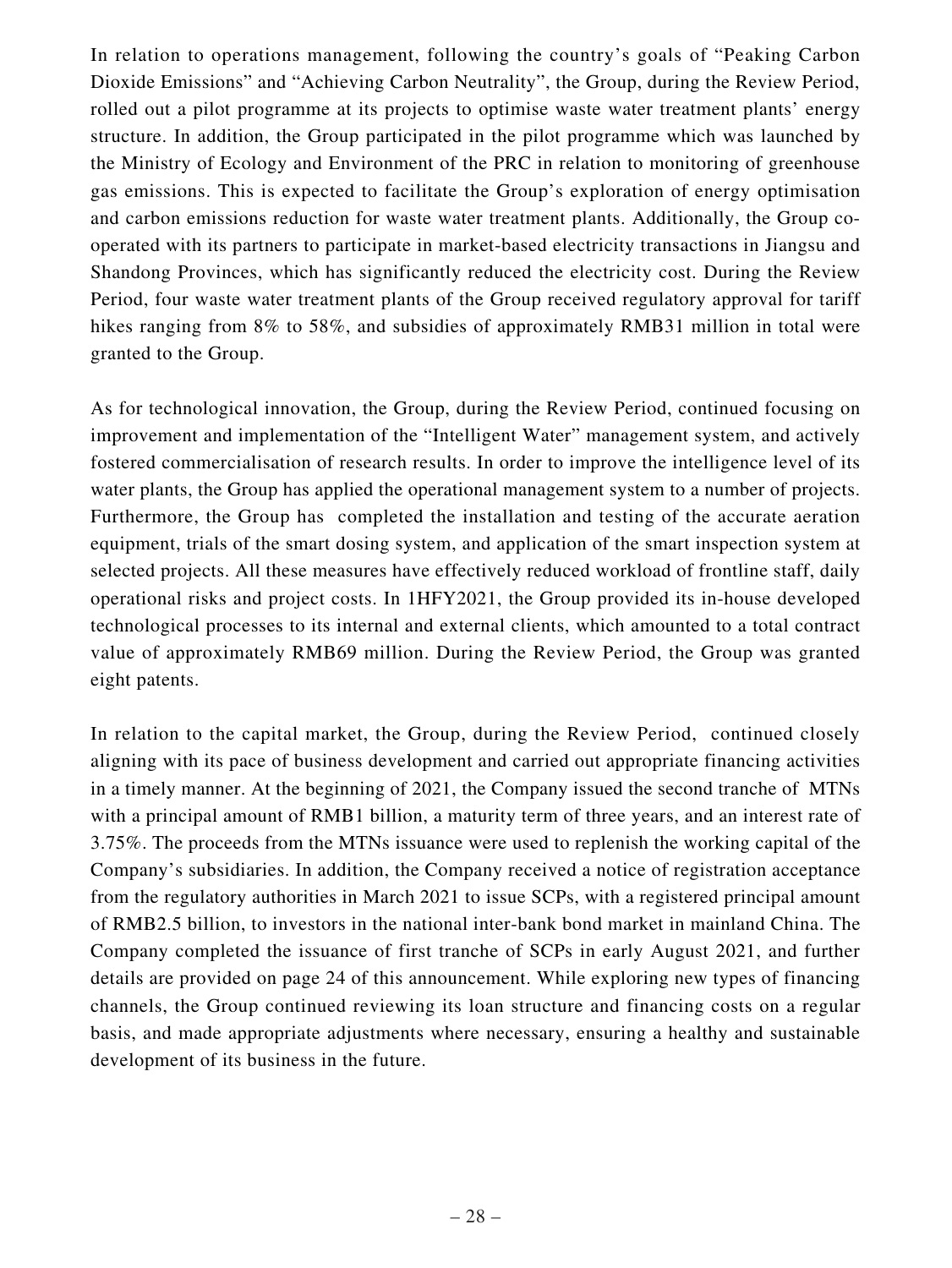As a leading service provider in the area of water environment management in China, the Group closely monitors the domestic and international industry trends and actively participates in industry forums. During the Review Period, the Group's Jiangsu Zhenjiang Sponge City Construction Public-Private Partnership ("PPP") Project ("Zhenjiang Sponge City Project") was presented at the United Nations Economic Commission for Europe's ("UNECE") Fifth International PPP Forum and was recognised as one of the best People-first PPP projects. During the forum, the Group shared its achievements in controlling urban waterlogging and its experience in integrating the PPP and the sponge city construction models.

In terms of social responsibility, the Group proactively and regularly undertakes its responsibilities and commitments as a responsible corporate citizen, by leveraging on its projects and businesses. While ensuring its compliance with the relevant requirements arising from the new normal of COVID-19 pandemic prevention and control, the Group, during the Review Period, held various online and offline charitable environmental protection activities in conjunction with several environmental protection-themed days, such as "World Water Day", "Earth Day" and "World Environment Day". These activities have enhanced local communities' awareness of environmental protection concepts and knowledge and fostered the ties between the Group's projects and local communities. During the Review Period, the Group continued opening up its operating projects for public visits and received nearly 200 groups of more than 5,000 visitors from all walks of life.

In recognition of its solid and stable business performance and outstanding social responsibility, the Group was awarded multiple prestigious domestic and international awards during the Review Period. It was shortlisted as one of the "Top Ten Influential Enterprises in China's Water Industry" for the fourth consecutive year; its Zhenjiang Sponge City Project was shortlisted as the top five for UNECE's "Building Back Better" Infrastructure Award and awarded an "Honorary Mention" by the UNECE. Several projects were selected to be included in the fourth batch of National Environmental Protection Facilities and Urban Waste Water and Waste Treatment Facilities Opened to the Public.

The Company is committed to creating value for and sharing fruitful operating results with the shareholders of the Company (the "Shareholders"). The Board declared an interim dividend of HK5.75 cents (equivalent to 1.01 Sing cents) per ordinary share for 1HFY2021 (1HFY2020: HK3.74 cents (equivalent to 0.67 Sing cent) per ordinary share).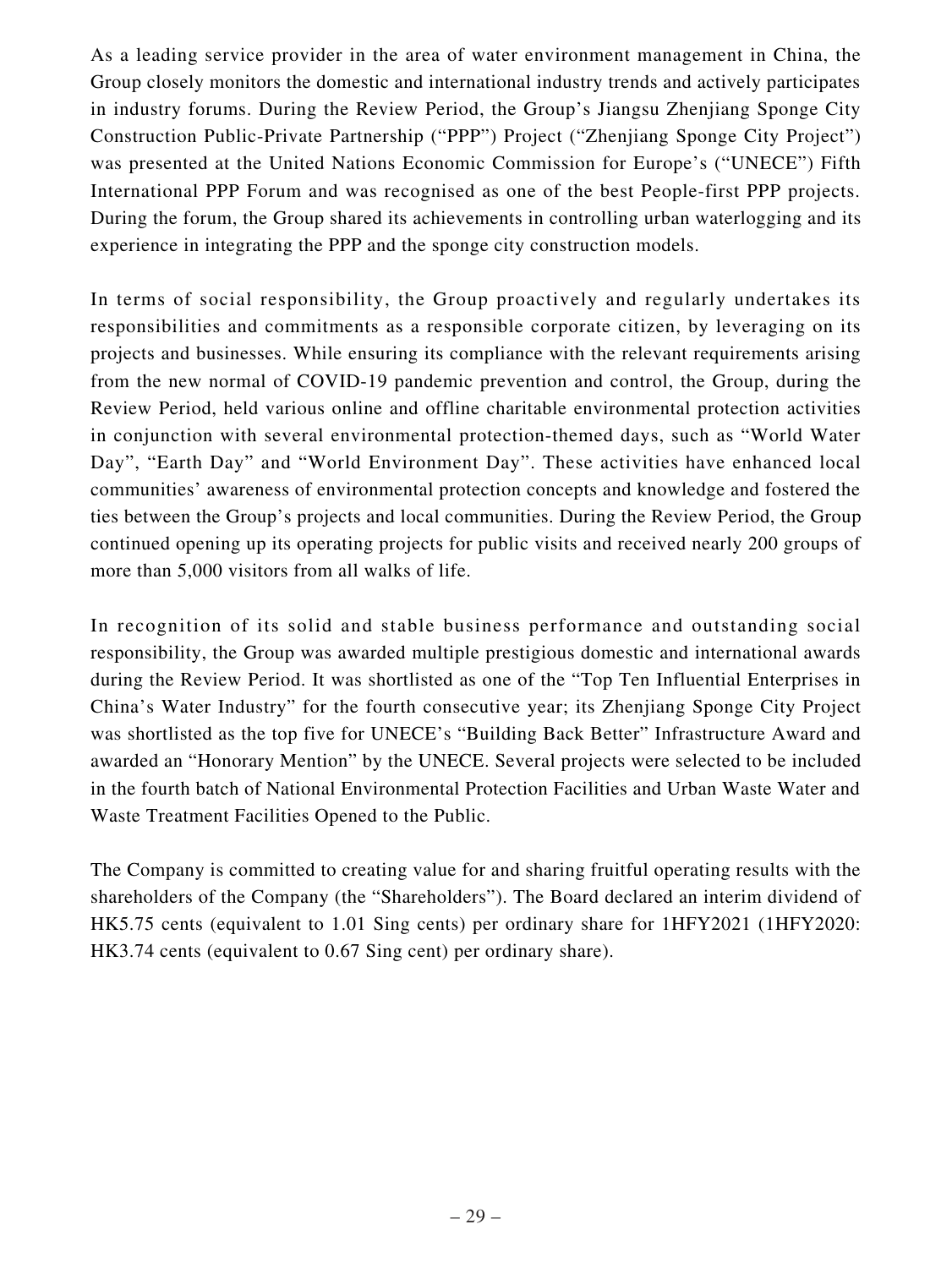### **Business Prospects**

Marching into the second half of 2021, it is expected that the global market will take further time and effort before fully recovering from the negative impact of COVID-19 pandemic. Despite the varying paces of recovery in different economies and markets, it is increasingly certain that the global market began to bounce back from the crisis. China's economy and market are expected to grow steadily with a good momentum and pursuit of high-quality development, as required by the "14<sup>th</sup> Five-Year Plan". Meanwhile, "Peaking Carbon Dioxide Emissions" and "Achieving Carbon Neutrality" have undeniably become important aspects in China's transition to high-quality development.

The topic of "carbon reduction" is the headline from all around the world – the decision of the United States to rejoin the Paris Agreement and China's pledge of "Peaking Carbon Dioxide Emissions" and "Achieving Carbon Neutrality" have both reflected the determination of governments across the world to tackle climate change. As such, new development opportunities are expected to arise for the relevant industries and enterprises. In China's water environment management industry, the rolling-out of various national policies and requirements such as the "Guideline on Promoting Wastewater Resource Recovery" and the "Urban Wastewater Treatment and Recycling Program for the 14th Five-Year Plan" demonstrates the government's firm determination in tackling pollution with consistently high standards. This will further unleash the development potential of the industry while maintaining strict industrial requirements.

Given that the world is actively addressing climate change and China is accelerating the development of ecological conservation, the Group will uphold a sustainability mindset with high-quality development, while continually focusing on the water environment management industry and identifying excellent business opportunities. Meanwhile, the Group will strive to improve its intelligence and digitalisation level, ensure project construction quality, enhance project operations management, and continuously drive its technological innovation. By integrating the industrial and financial strengths for development and adjusting to the new normal arising from the COVID-19 pandemic prevention and control measures, the Group aims to drive its business development to a new level and forge ahead towards the goal of evolving into a top developer and service provider dedicated to urban water environment systems.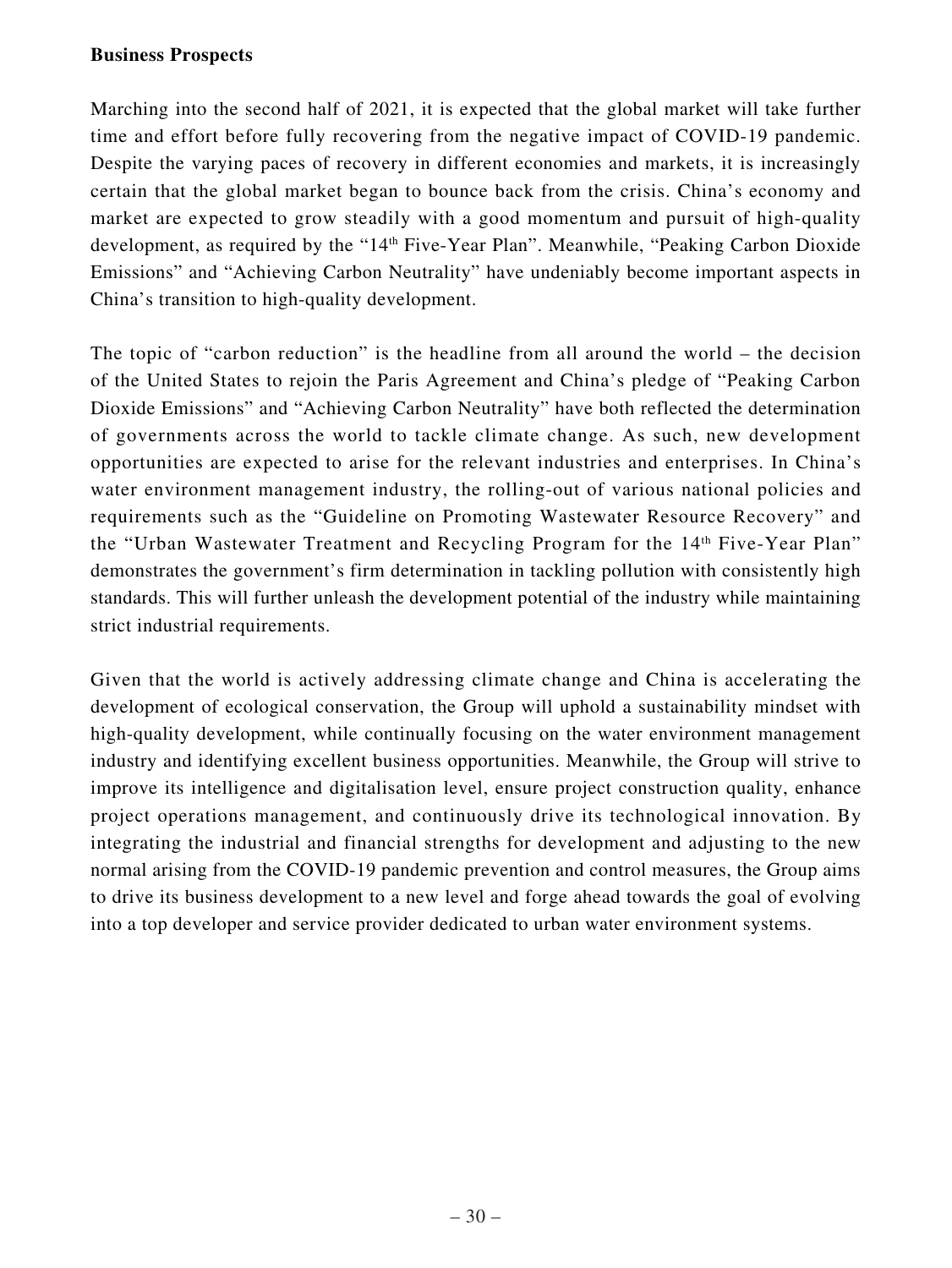## **MANAGEMENT DISCUSSION AND ANALYSIS**

## **Financial Review**

In 1HFY2021, the revenue of the Group increased by 47% to HK\$3,112.94 million compared with the revenue of HK\$2,120.09 million in 1HFY2020, among which the construction service revenue increased to HK\$1,318.82 million (1HFY2020: HK\$817.76 million), the operation income increased to HK\$1,150.70 million (1HFY2020: HK\$808.17 million) and the finance income increased to HK\$544.64 million (1HFY2020: HK\$456.97 million). Gross profit of the Group increased from HK\$881.65 million in 1HFY2020 to HK\$1,239.55 million in 1HFY2021, representing an increase of 41%. The profit of the Group increased from HK\$426.56 million in 1HFY2020 to HK\$577.13 million in 1HFY2021, representing a rise of 35%. The profit attributable to equity holders of the Company in 1HFY2021 amounted to HK\$548.18 million, indicating an increase of 36% from 1HFY2020.

## *Consolidated Statement of Comprehensive Income*

## *Revenue*

Overall, the Group's revenue increased by HK\$992.85 million or 47%, from HK\$2,120.09 million in 1HFY2020 to HK\$3,112.94 million in 1HFY2021.

Construction service revenue increased to HK\$1,318.82 million in 1HFY2021 from HK\$817.76 million in 1HFY2020, representing an increase of HK\$501.06 million or 61%. The significant increase in construction service revenue was mainly due to a smaller amount of construction service revenue being recorded for 1HFY2020. The local Chinese government had issued temporary policies during 1HFY2020 on the postponement of work resumptions and traffic restrictions to control the COVID-19 outbreak. This resulted in a slowing down of construction progress and a smaller amount of construction service revenue being recorded for 1HFY2020. Following the effective containment of the epidemic in China, such temporary policies were lifted. As such, all the Group's construction projects have resumed constructions since April 2020 and went smoothly in accordance with the schedule in 1HFY2021. Therefore, the Group recorded a bigger amount of construction service revenue for 1HFY2021.

Operation income increased by HK\$342.53 million or 42% over 1HFY2020. The increase in operation income was the result of (i) commencement of operation of new projects during the remaining period of FY2020 and 1HFY2021; (ii) tariff hikes for several projects effected during the remaining period of FY2020 and 1HFY2021; and (iii) operation income contributed by Tianjin Huantang, the newly acquired subsidiary, since March 2021.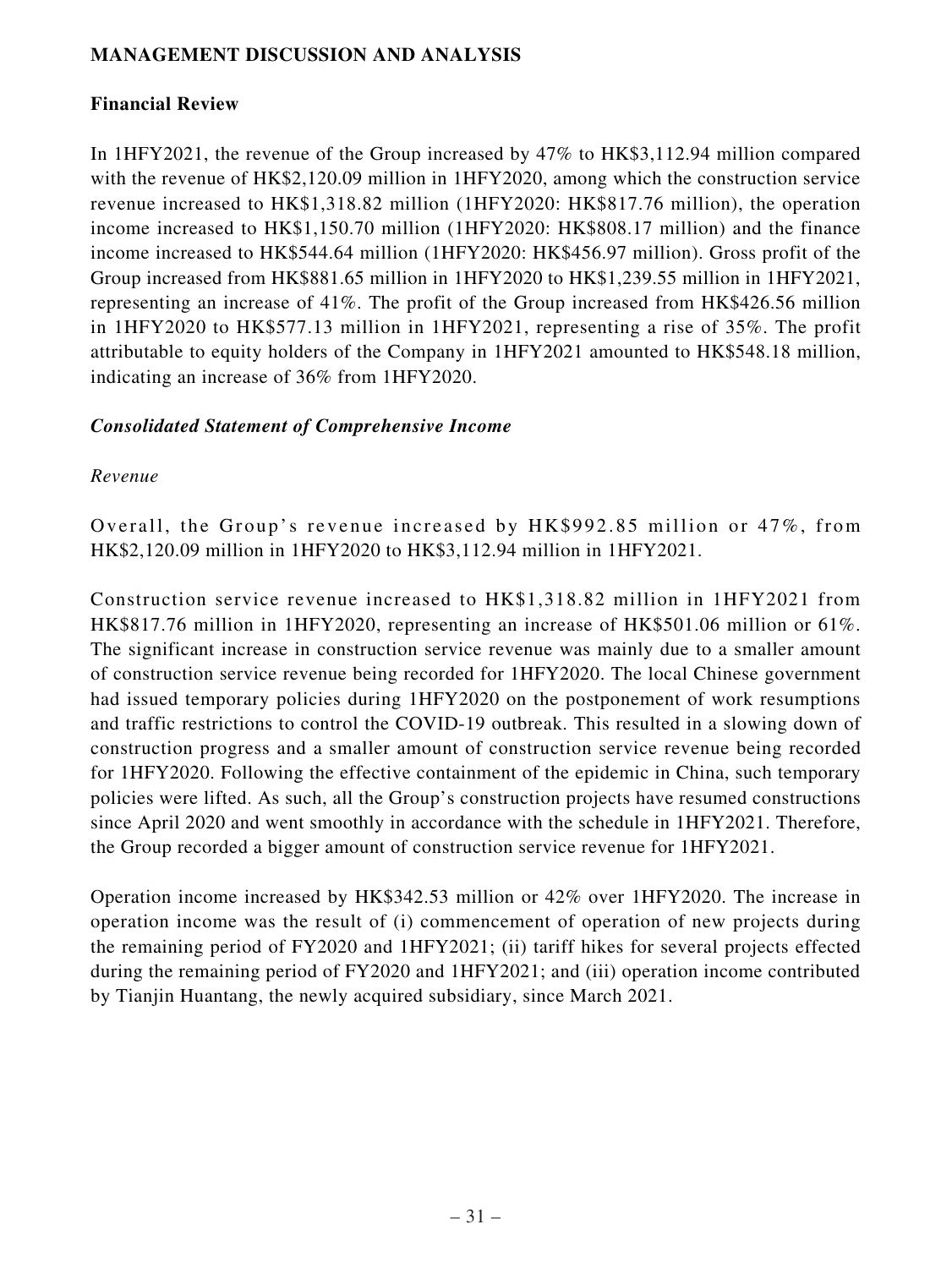### *Direct costs and operating expenses*

Direct costs and operating expenses increased by HK\$634.95 million or 51% from HK\$1,238.44 million in 1HFY2020 to HK\$1,873.38 million in 1HFY2021. Such significant increase in 1HFY2021 was due to a smaller amount of direct costs and operating expenses being recorded for 1HFY2020. As mentioned above, the slowing down of construction progress in 1HFY2020 caused by the COVID-19 control measures had resulted in a smaller amount of construction service revenue and a smaller amount of construction costs being recorded for 1HFY2020. Since April 2020, the Group resumed all its construction activities. Following the effective containment of the epidemic in China, the Group's construction activities went smoothly in accordance with its schedule in 1HFY2021 and as such, the Group recorded a bigger amount of construction service revenue as well as a bigger amount of the construction costs.

## *Gross profit margin*

Overall gross profit margin in 1HFY2021 decreased to 40% (1HFY2020: 42%). The decrease was mainly due to a larger portion of the sum of construction service revenue, construction contract revenue and technical service income recognised in the mix of the total revenue of 1HFY2021 as compared to the corresponding period of last year. The sum of construction service revenue, construction contract revenue and technical service income comprised approximately 45% of total revenue in 1HFY2021 (1HFY2020: 40%). In general, construction services, construction contracts and technical services have a lower gross profit margin than operation services, and thus, a larger (smaller) portion of the sum of construction service revenue, construction contract revenue and technical service income will reduce (increase) the overall gross profit margin.

## *Other income and gains, net*

Other income and gains, net mainly consisted of VAT refunds, government grants, fair value change on financial assets at fair value through profit or loss, dividend received from other financial assets, and other sundry income. Other income and gains, net decreased by 100% to HK\$0.14 million in 1HFY2021 as compared with HK\$39.40 million in 1HFY2020. The decrease in other income and gains, net was mainly due to the significant drop in VAT refunds. Pursuant to the PRC's VAT incentive policy on comprehensive utilisation of resources, the Group's waste water treatment projects and reusable water projects are entitled to enjoy partial refund of VAT and accordingly, the Group recognises such VAT refunds as other income. The amount of VAT refunds is calculated based on the amount of VAT paid. With effect from May 2020, the VAT rate for waste water treatment industry in China has reduced from 13% to 6% and as such, the Group paid a less amount of VAT from then which in turn resulted in a decrease in VAT refunds. In addition, the Group recognised fair value loss on other financial assets at fair value through profit or loss during 1HFY2021 while a gain was recognised during 1HFY2020. The breakdown of other income and gains, net is set out below.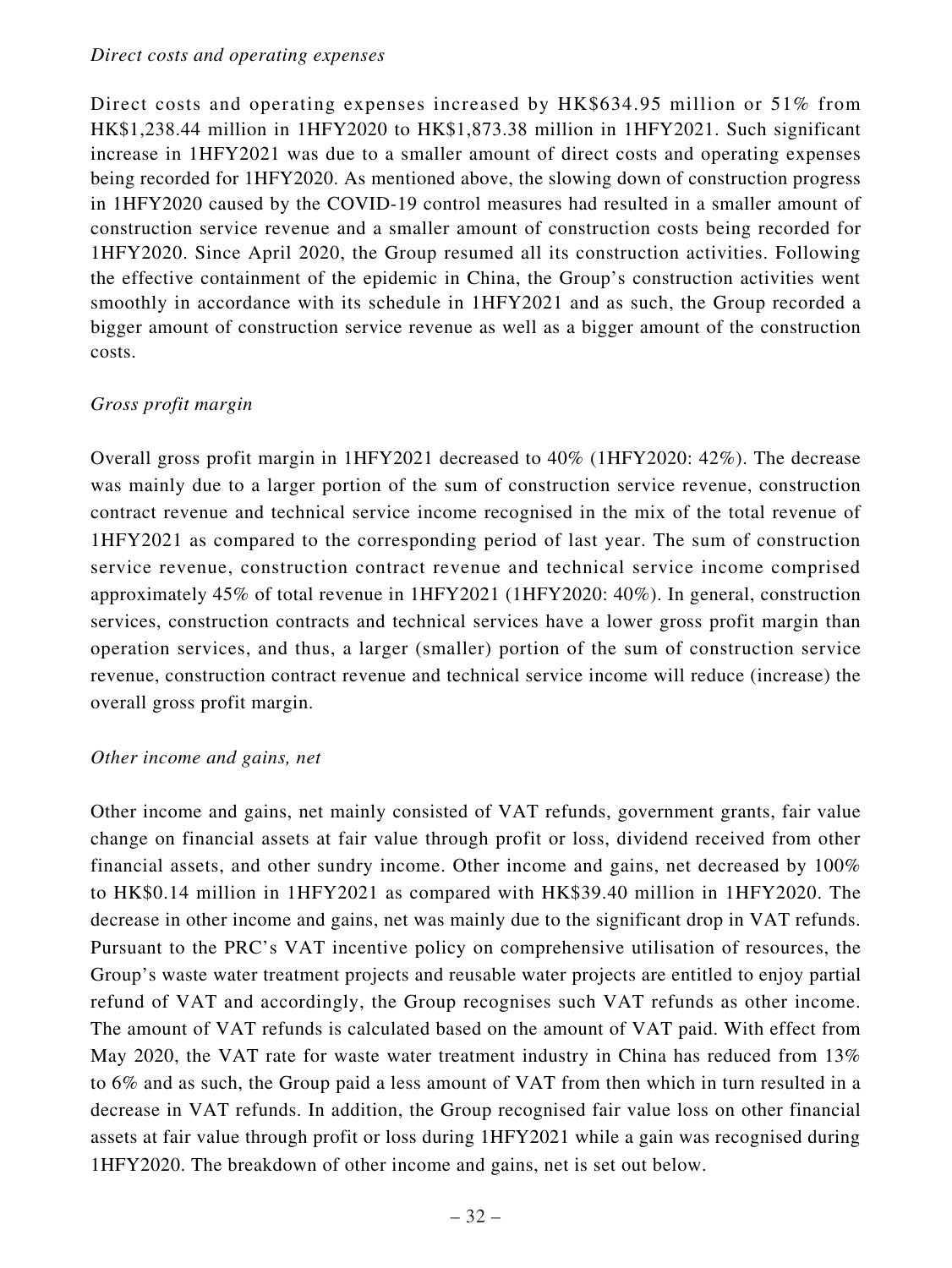|                                                     | 1HFY2021        | 1HFY2020    |
|-----------------------------------------------------|-----------------|-------------|
|                                                     | (Unaudited)     | (Unaudited) |
|                                                     | <b>HK\$'000</b> | HK\$'000    |
| Government grants                                   | 8,378           | 6,415       |
| VAT refunds                                         | 3,309           | 27,892      |
| Fair value gain/(loss), net:                        |                 |             |
| Contingent consideration receivable                 |                 | (7,692)     |
| Other financial assets – unlisted investments       | (17,363)        | 6,260       |
| Other financial assets – unlisted equity investment | 475             | 429         |
| Dividend received from other financial assets       |                 | 1,899       |
| Sundry income                                       | 5,345           | 4,196       |
|                                                     | 144             | 39,399      |

*Administrative and other operating expenses*

Administrative and other operating expenses mainly consisted of staff costs, business development expenses, net foreign exchange differences, legal and professional fees, R&D expenses, other taxes, provision for impairment of trade receivables, other receivables and contract assets.

Other operating expenses for 1HFY2021 included (a) the provision for impairment of trade receivables amounting to HK\$21.81 million (1HFY2020: HK\$8.96 million); (b) provision for impairment of other receivables amounting to HK\$5.46 million (1HFY2020: HK\$3.44 million); and (c) provision for impairment of contract assets amounting to HK\$2.28 million (1HFY2020: nil).

Administrative and other operating expenses increased by 52% from HK\$164.25 million in 1HFY2020 to HK\$249.75 million in 1HFY2021. The increase of such expenses over the corresponding period of last year was mainly attributable to the increase in staff costs, business development expenses and other operating expenses which were incurred in relation to the business expansion of the Group and the acquisition of Tianjin Huantang which was completed in March 2021.

Administrative expenses for 1HFY2021 included, *inter alia*, net loss on disposals of property, plant and equipment of HK\$5.67 million (1HFY2020: HK\$0.04 million).

## *Finance costs*

Finance costs increased to HK\$212.53 million in 1HFY2021 from HK\$179.41 million in 1HFY2020. The increase was mainly due to the increase of the average balance of borrowings in 1HFY2021 over the corresponding period of last year, resulting from the issuance of the first tranche of RMB-denominated MTNs of RMB1 billion in August 2020 and the second tranche of RMB-denominated MTNs of RMB1 billion in January 2021.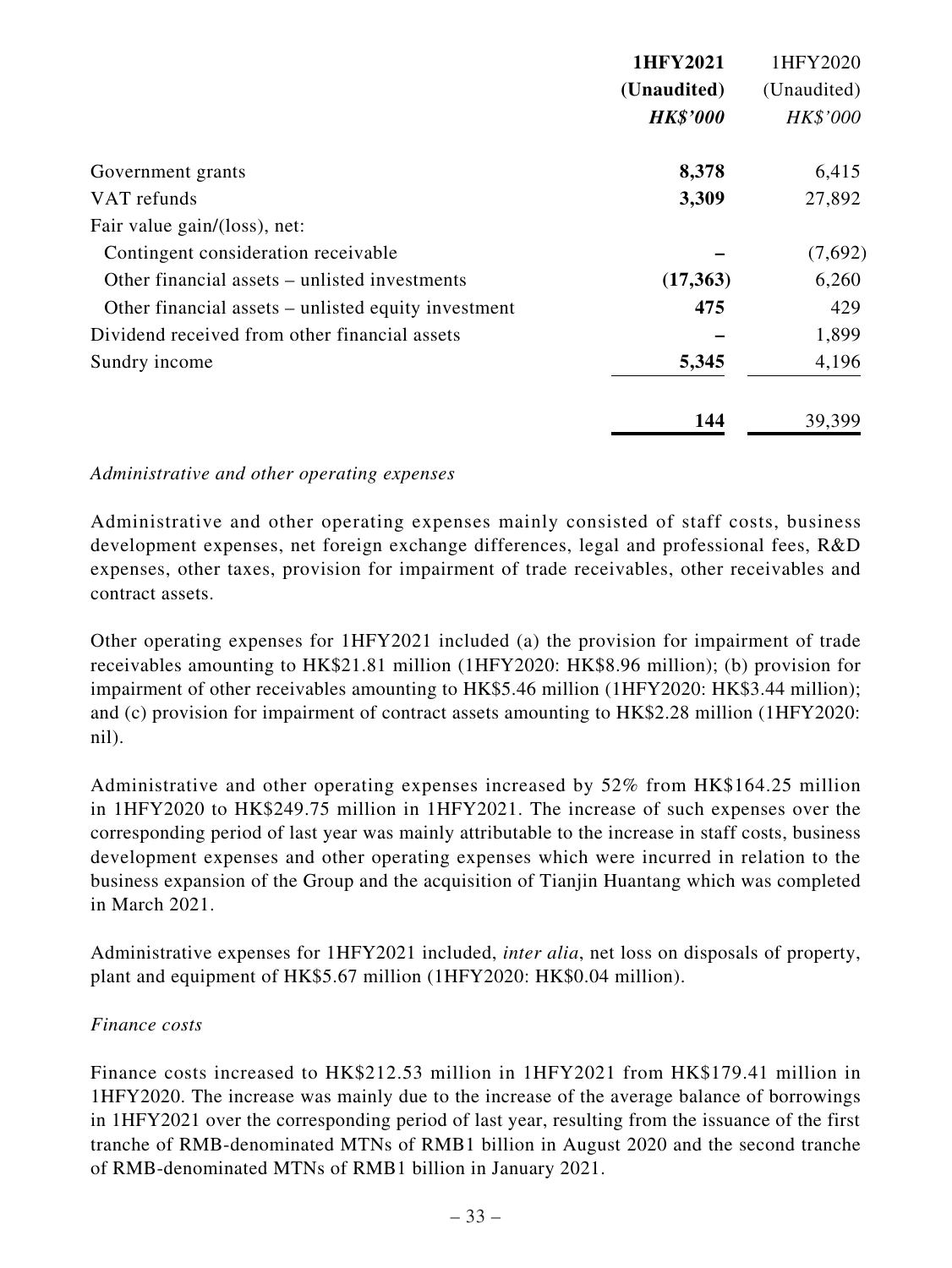Income tax in 1HFY2021 increased by 30% from HK\$158.16 million in 1HFY2020 to HK\$206.18 million, which is in line with the increase in profits before tax by 34%.

Income tax for 1HFY2021 included, *inter alia*, underprovision of income tax in respect of prior years amounting to HK\$5.11 million (1HFY2020: HK\$0.41 million).

## *Consolidated Statement of Financial Position*

As at 30 June 2021, the Group's total assets amounted to approximately HK\$30.60 billion with net assets amounting to HK\$12.48 billion. Net asset value per share attributable to equity holders of the Company was HK\$3.93 per share, representing an increase of 7% as compared to HK\$3.68 per share as at the end of 2020. As at 30 June 2021, the gearing ratio (total liabilities over total assets) of the Group was 59.2%, which increased by 1.6 ppt from 57.6% at the end of 2020.

*Assets*

Total assets of the Group increased from HK\$26.91 billion as at 31 December 2020 to HK\$30.60 billion as at 30 June 2021, representing a growth of 14%. The increase in total assets was mainly attributable to the increase in property, plant and equipment, right-of-use assets, intangible assets, goodwill, contract assets, and trade and other receivables.

Property, plant and equipment, right-of-use assets and goodwill increased from HK\$152.86 million, HK\$16.29 million and HK\$1,295.48 million as at 31 December 2020 to HK\$1,044.47 million, HK\$110.08 million and HK\$1,518.88 million as at 30 June 2021, respectively. Such increase was primarily due to the acquisition of Tianjin Huantang which was completed in March 2021.

Contract assets (including both current and non-current) increased from HK\$19.03 billion as at 31 December 2020 to HK\$20.53 billion as at 30 June 2021, while intangible assets increased from HK\$1.88 billion as at 31 December 2020 to HK\$2.03 billion as at 30 June 2021. The increase in contract assets and intangible assets was mainly attributable to the recognition of construction service revenue for expansion and upgrading projects for several wastewater projects, raw water protection project and other water environment management projects during 1HFY2021.

Trade and other receivables (including both current and non-current) of the Group increased from HK\$2.26 billion as at 31 December 2020 to HK\$2.79 billion as at 30 June 2021. Among them, trade receivables increased by HK\$598.88 million from HK\$1,268.08 million as at 31 December 2020 to HK\$1,866.96 million as at 30 June 2021, which was mainly due to (i) the increase in operation income as several projects completed construction and commenced operation during 1HFY2021; (ii) the seasonal settlement pattern as customers normally settle greater portion of trade receivables towards financial year end; and (iii) the consolidation of trade and other receivables of Tianjin Huantang resulting from the completion of its acquisition in March 2021.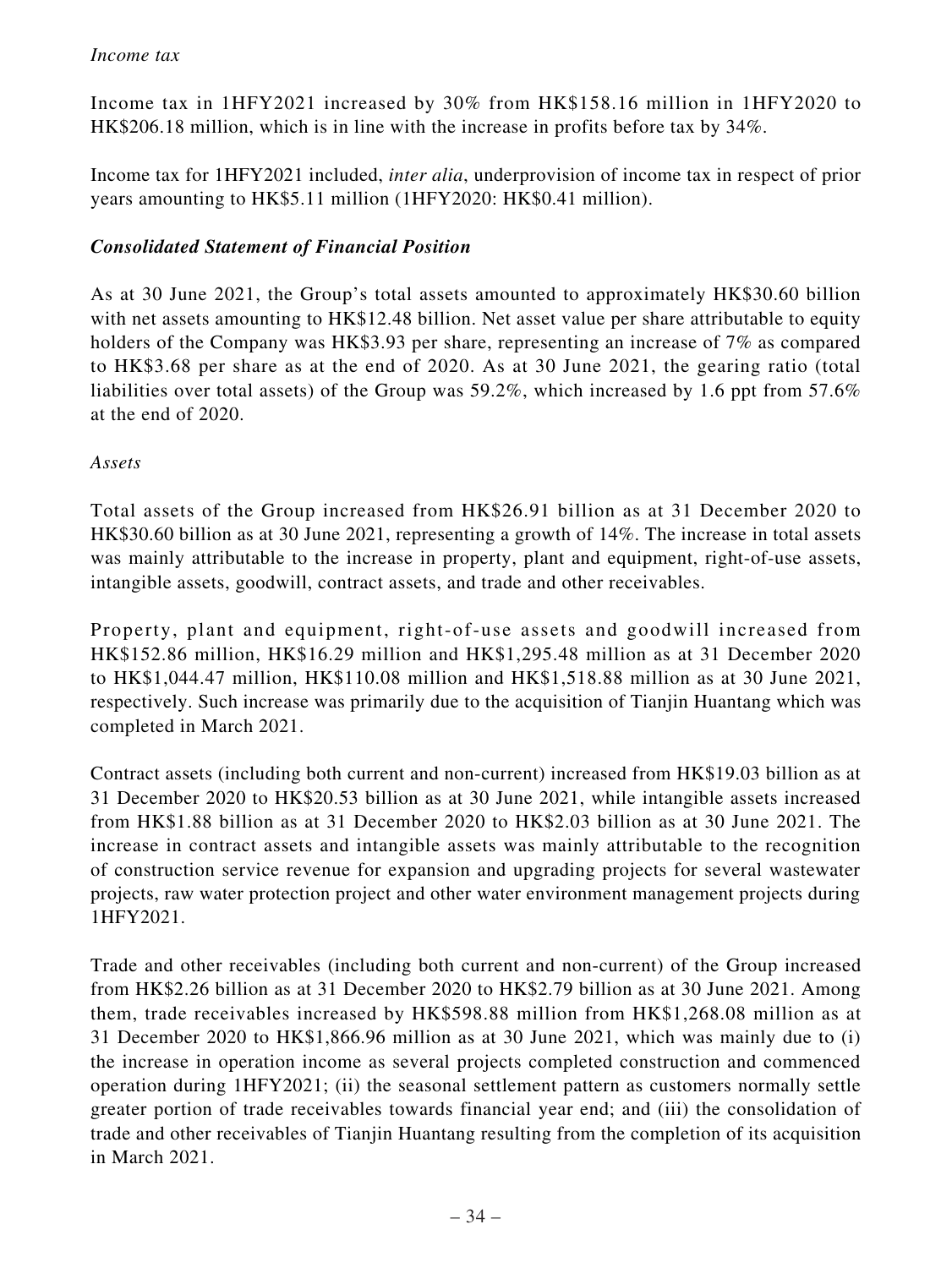Other financial assets as at 30 June 2021 amounted to HK\$436.44 million which comprised unlisted investments of HK\$401.11 million and an unlisted equity investment of HK\$35.33 million; among them, the unlisted investments were wealth management products issued by financial institutions in Hong Kong. They were mandatorily classified as financial assets at fair value through profit or loss as their contractual cash flows are not solely payments of principal and interest.

## *Liabilities*

Total borrowings (including both current and non-current) increased by HK\$2,157.10 million. The increase was mainly due to the issuance of second tranche of MTNs with net proceeds amounting to HK\$1,194.31 million and new bank loans amounting to approximately HK\$3,136.09 million, offset by repayments of ABS amounting to HK\$31.14 million and repayments of bank loans amounting to HK\$2,334.00 million in 1HFY2021 with the effect of exchange differences of borrowings.

The Group was in a net current asset position of HK\$470.83 million as at 30 June 2021, representing a decrease of HK\$124.20 million from HK\$595.03 million as at 31 December 2020.

## *Equity*

The Group's total equity amounted to HK\$12.48 billion as at 30 June 2021 (31 December 2020: HK\$11.41 billion). The increase was mainly due to the (i) recognition of profit amounting to HK\$577.13 million in 1HFY2021; (ii) foreign currency translation gain of HK\$355.03 million arising from appreciation of RMB against HK\$; (iii) decrease of HK\$173.27 million in equity due to declaration and payment of the 2020 final dividend; (iv) increase of non-controlling interest of HK\$327.66 million in connection with the acquisition of Tianjin Huantang which was completed in March 2021; and (v) decrease of HK\$8.59 million due to distribution of dividend to a non-controlling shareholder of a subsidiary during 1HFY2021.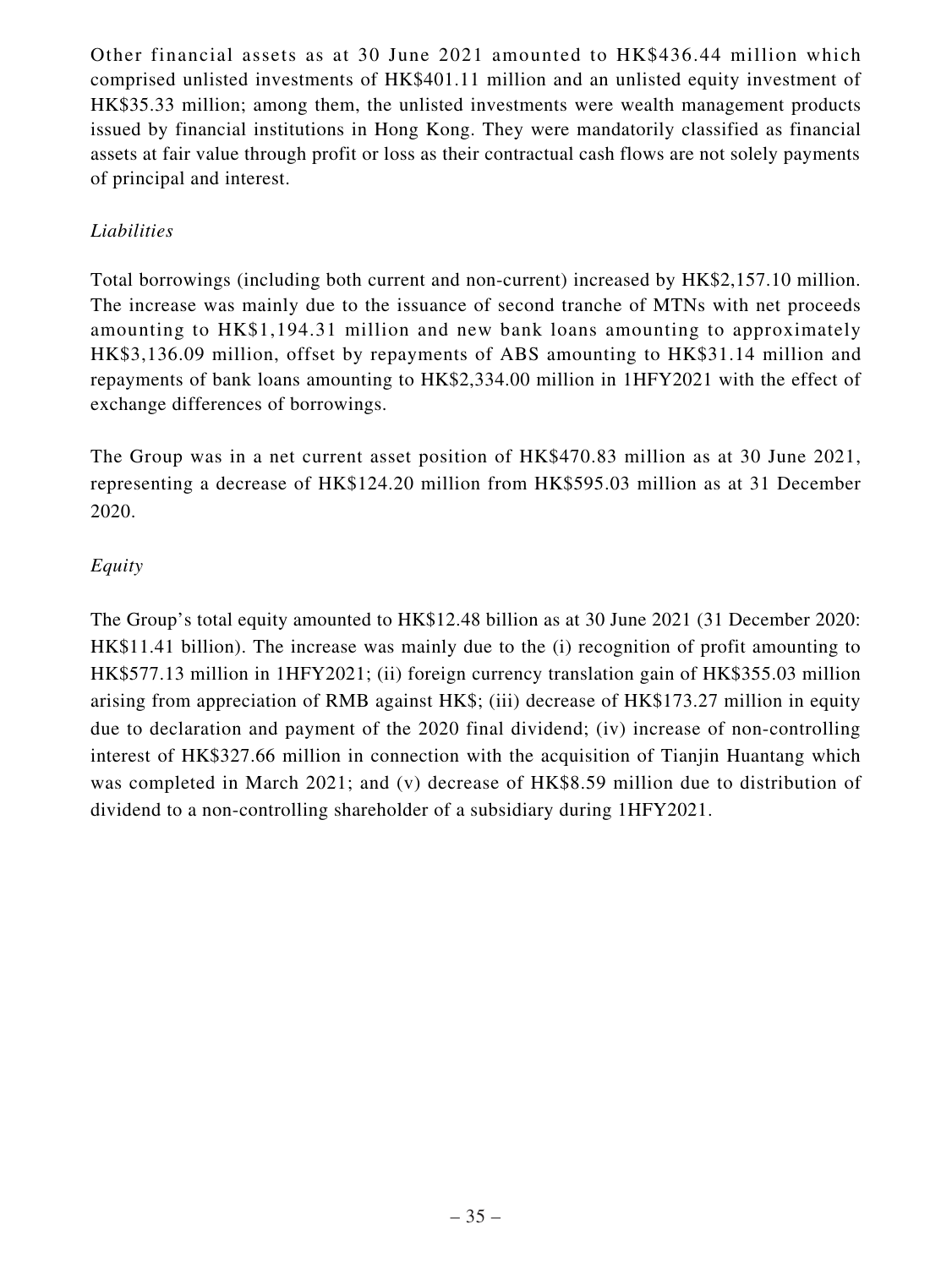## *Consolidated Statement of Cash Flows*

Cash and cash equivalents as per consolidated statement of cash flows increased from HK\$1.70 billion as at 31 December 2020 to HK\$2.06 billion as at 30 June 2021. Cash and cash equivalents included in the consolidated statement of cash flows is reconciled as follows:

|                                                  | At              | At          |
|--------------------------------------------------|-----------------|-------------|
|                                                  | 30 June         | 31 December |
|                                                  | 2021            | 2020        |
|                                                  | (Unaudited)     | (Audited)   |
|                                                  | <b>HK\$'000</b> | HK\$'000    |
| Cash and cash equivalents                        |                 |             |
| per consolidated statement of financial position | 2,065,775       | 1,719,530   |
| Less: Pledged bank deposits                      | (1,823)         | (16, 675)   |
| Cash and cash equivalents                        |                 |             |
| per consolidated statement of cash flows         | 2,063,952       | 1,702,855   |

*Cash flows from operating activities*

The Group had cash inflow of HK\$1,106.48 million (1HFY2020: HK\$816.46 million) before the changes in working capital during 1HFY2021. The changes in working capital resulted in cash outflow of HK\$1,370.93 million in 1HFY2021, and payment of income tax resulted in cash outflow of HK\$120.99 million in 1HFY2021. As a result, the Group recorded a net cash outflow of HK\$385.44 million from operating activities in 1HFY2021. The changes in working capital in 1HFY2021 arose mainly from:

- (i) the decrease in inventories by HK\$39.34 million;
- (ii) the increase in contract assets by HK\$1,042.91 million;
- (iii) the increase in trade and other receivables by HK\$124.54 million; and
- (iv) the decrease in trade and other payables by HK\$242.83 million.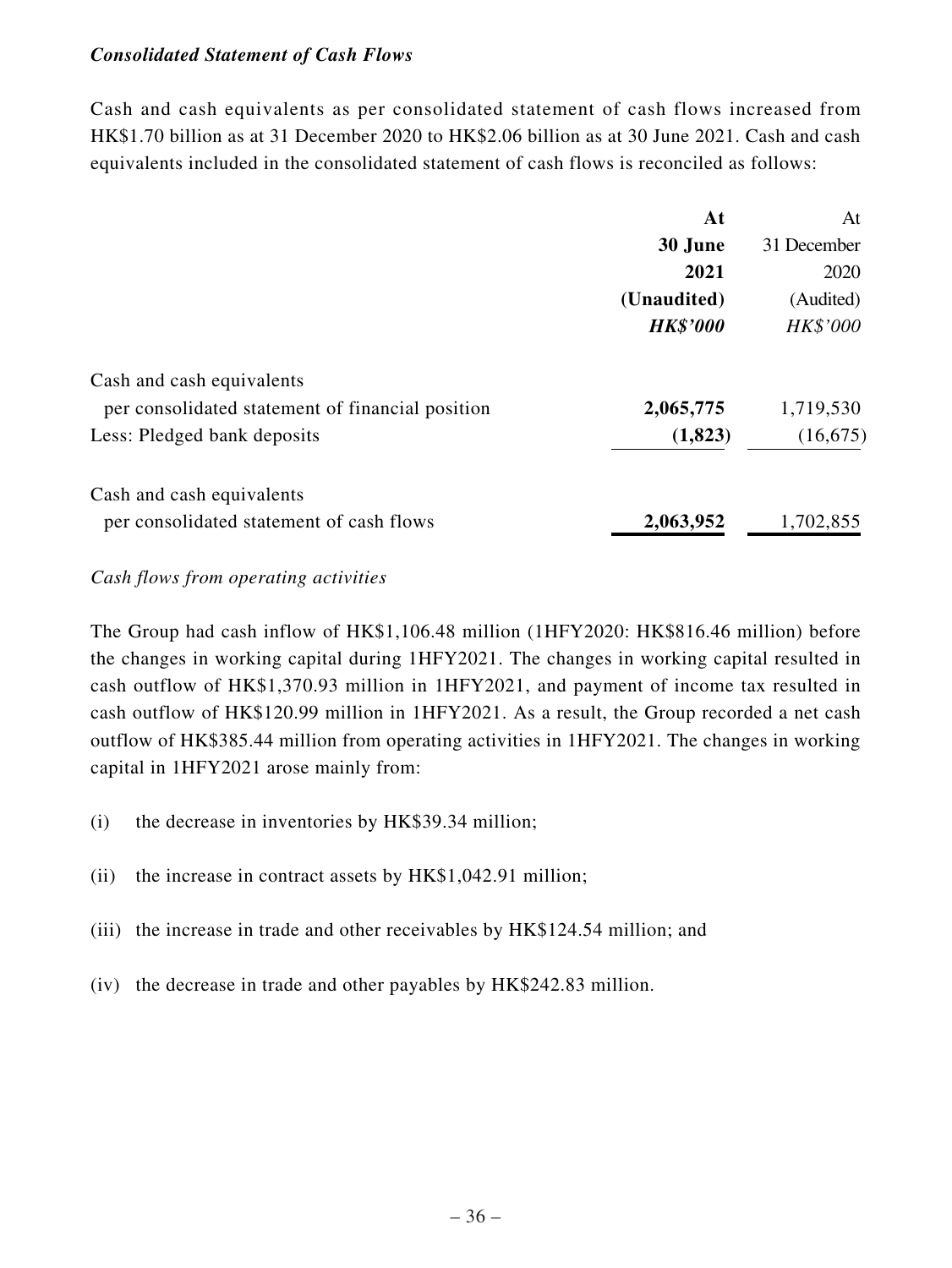In 1HFY2021, the Group recorded a net cash outflow of HK\$930.69 million from investing activities. The net cash outflow mainly arose from:

- (i) the payment for acquisition of a subsidiary (net of cash acquired) of HK\$794.62 million;
- (ii) the payment of HK\$8.51 million for the purchase of items of property, plant and equipment;
- (iii) the payment of HK\$138.10 million for the additions of intangible assets; and
- (iv) the receipt of interest of HK\$10.91 million.

## *Cash flows from financing activities*

The Group recorded a net cash inflow from financing activities of HK\$1,635.51 million in 1HFY2021. The net cash inflow was mainly caused by:

- (i) the receipt of net proceeds of HK\$1,194.31 million from the issuance of MTNs, net of related expenses paid;
- (ii) the repayment of ABS of HK\$31.14 million;
- (iii) the receipt of net proceeds from bank loans of HK\$802.08 million;
- (iv) the payment of principal and interest elements of lease payments of HK\$5.32 million;
- (v) the payment of interest of HK\$144.09 million;
- (vi) the decrease in pledged bank deposits of HK\$10.12 million;
- (vii) the payment of dividend to the shareholders of the Company of HK\$173.63 million; and
- (viii) the payment of dividend to a non-controlling shareholder of a subsidiary of HK\$17.22 million.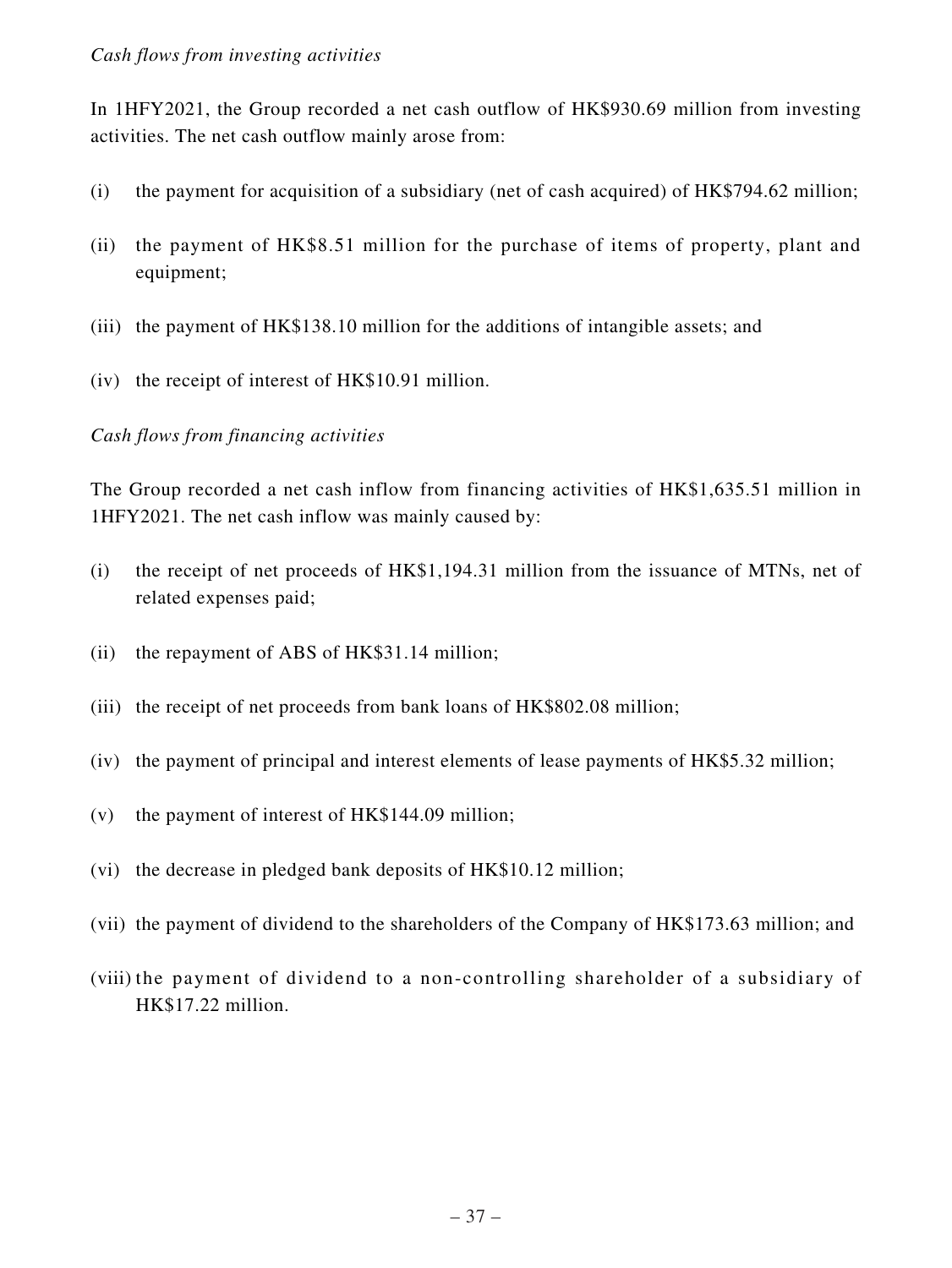## **Earnings Per Share**

The calculation of the basic earnings per share amount is based on the Group's profit for the period attributable to equity holders of the Company divided by the weighted average number of ordinary shares of the Company in issue during the period.

The Group had no potentially dilutive ordinary shares in issue during 1HFY2021.

|                                            | 1HFY2021        | 1HFY2020    |
|--------------------------------------------|-----------------|-------------|
|                                            | (Unaudited)     | (Unaudited) |
|                                            | <b>HK\$'000</b> | HK\$'000    |
| Profit for the period attributable to      |                 |             |
| equity holders of the Company              | 548,178         | 404,473     |
|                                            | $\bm{000}$      | 000'        |
| Weighted average number of                 |                 |             |
| ordinary shares in issue during the period | 2,860,877       | 2,860,877   |
|                                            | <b>HK</b> cents | HK cents    |
| Basic and diluted earnings per share       | 19.16           | 14.14       |

## **Net Asset Value Per Share**

|                                                                                       | Group       |             |             | Company     |
|---------------------------------------------------------------------------------------|-------------|-------------|-------------|-------------|
|                                                                                       | At<br>At    |             | At          | At          |
|                                                                                       | 30 June     | 31 December | 30 June     | 31 December |
|                                                                                       | 2021        | 2020        | 2021        | 2020        |
|                                                                                       | (Unaudited) | (Audited)   | (Unaudited) | (Audited)   |
|                                                                                       | HK\$        | HK\$        | HK\$        | HK\$        |
| Net asset value per ordinary share based<br>on the issued share capital as at the end |             |             |             |             |
| of the respective period                                                              | 3.93        | 3.68        | 3.81        | 3.72        |

Net asset value per ordinary share was calculated as dividing the net asset value attributable to equity holders of the Company by the number of ordinary shares outstanding excluding treasury shares as at the end of the respective financial period.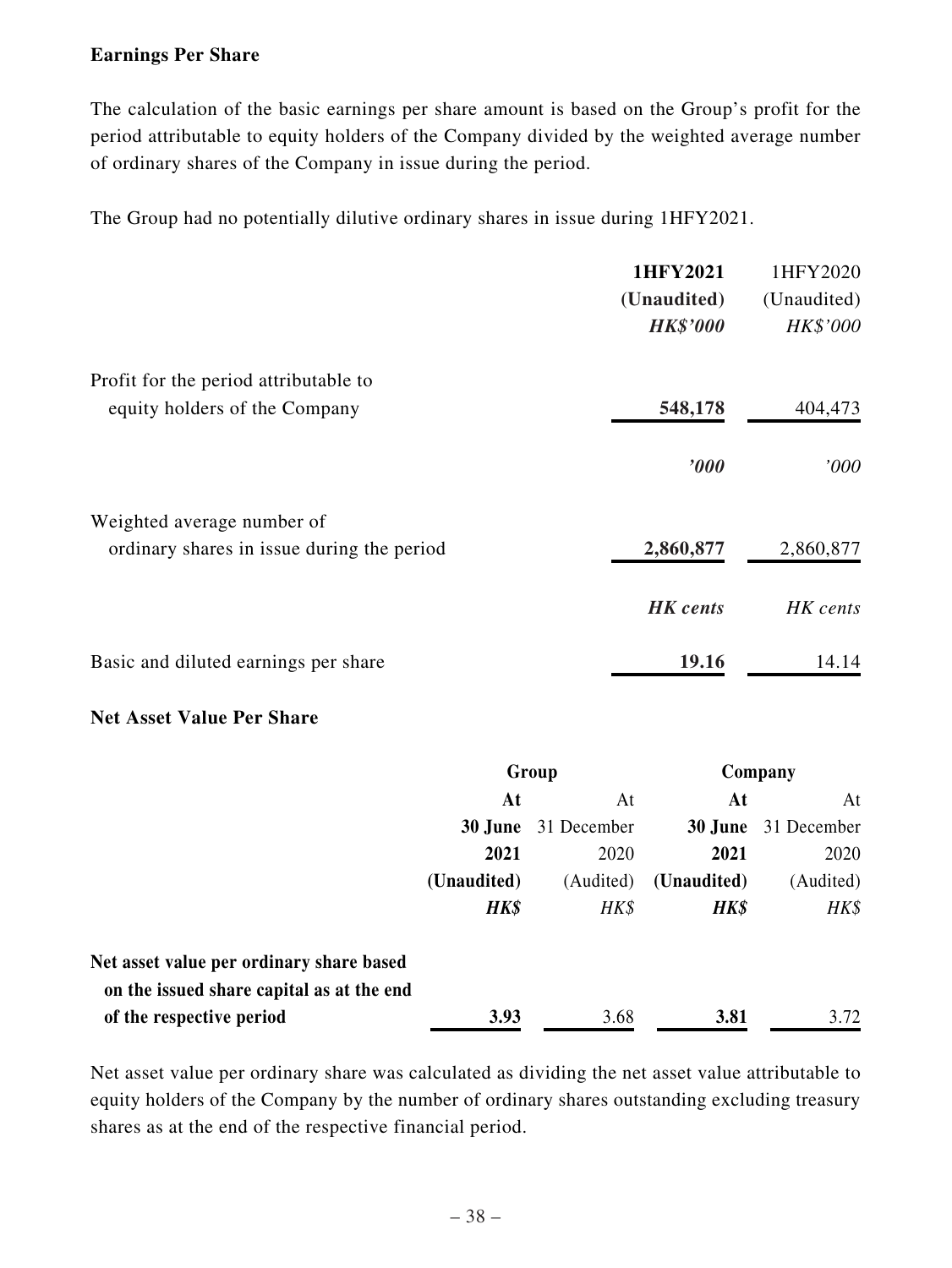### **Financial Resources**

The Group adopts a prudent approach to cash and financial management to ensure proper risk control and low cost of funds. It finances its operations primarily with internally generated cash flow and loan facilities from banks, supplemented by fund raised from the issuance of corporate bonds, ABS and MTNs. As at 30 June 2021, the Group had cash and bank balances of approximately HK\$2.07 billion, representing an increase of HK\$346.25 million as compared to HK\$1.72 billion at the end of 2020. Most of the Group's cash and bank balances, representing approximately 99%, were denominated in HK\$ and RMB.

## **Borrowings of the Group**

*Amounts payable within one year or less, or on demand*

|                 | At 30 June 2021<br>At 31 December 2020 |           |           |
|-----------------|----------------------------------------|-----------|-----------|
| <b>Secured</b>  | <b>Unsecured</b>                       | Secured   | Unsecured |
| (Unaudited)     | (Unaudited)                            | (Audited) | (Audited) |
| <b>HK\$'000</b> | <b>HK\$'000</b>                        | HK\$'000  | HK\$'000  |
| 272,649         | 2,953,945                              | 217,228   | 2,029,445 |

*Amounts payable after one year*

| At 30 June 2021 |                  | At 31 December 2020 |           |
|-----------------|------------------|---------------------|-----------|
| <b>Secured</b>  | <b>Unsecured</b> | Secured             | Unsecured |
| (Unaudited)     | (Unaudited)      | (Audited)           | (Audited) |
| <b>HK\$'000</b> | <b>HK\$'000</b>  | HK\$'000            | HK\$'000  |
| 1,690,055       | 8,318,586        | 1,658,100           | 7,173,360 |

The Group is dedicated to improving financing methods and increasing banking facility limit to reserve funding for developing its water environment management business. As at 30 June 2021, the Group had outstanding borrowings of HK\$13.24 billion, representing an increase of HK\$2.16 billion as compared to HK\$11.08 billion as at the end of 2020. The borrowings included secured interest-bearing borrowings of HK\$1.96 billion and unsecured interestbearing borrowings of HK\$11.27 billion. The borrowings are mainly denominated in RMB, representing approximately 68% of the total, and the remainder is denominated in HK\$, United States dollars ("USD") and Euros ("EUR"). Most of the borrowings are at floating rates. As at 30 June 2021, the Group had bank facilities of HK\$14.01 billion, of which HK\$6.12 billion had not been utilised. The bank loan facilities are of 1 to 17 years terms.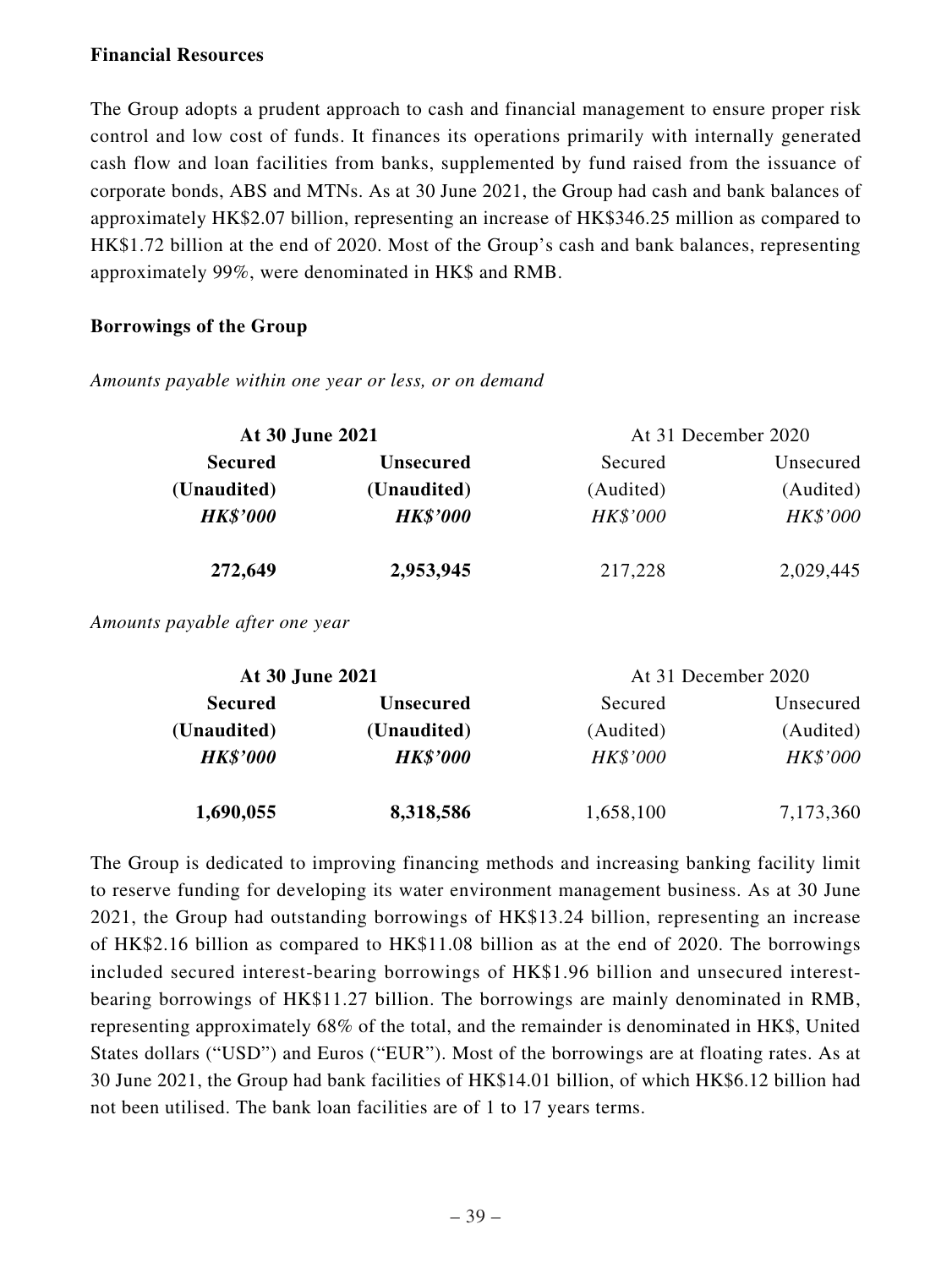## **Foreign Exchange Risks**

The Group mainly operates in the PRC. Currency exposure arises within entities of the Group when transactions are mainly denominated in foreign currencies such as USD, EUR, SGD, HK\$ and RMB. In addition, the Group is exposed to currency translation risk upon translation of the new assets in foreign operations into the Group's reporting currency of HK\$. During 1HFY2021, the Group was affected by changes in the exchange rates.

## **Pledge of Assets**

Certain bank loan facilities of the Group as at 30 June 2021 were secured by certain revenue, contract assets, receivables and intangible assets in connection with the Group's service concession arrangements and the equity interests of certain subsidiaries of the Company. As at 30 June 2021, the aggregate net book value of assets and equity interests in subsidiaries pledged amounted to HK\$6.17 billion.

## **Commitments**

As at 30 June 2021, the Group had outstanding purchase commitments of HK\$2.30 billion in connection with the construction contracts and an outstanding capital commitment of HK\$25.31 million in connection with an unlisted equity investment.

## **Contingent Liabilities**

As at 30 June 2021, the Company provided financial guarantees to two subsidiaries. The Board does not consider it probable that a claim will be made against the Company under the guarantees. The maximum liability of the Company as at 30 June 2021 for the provision of the guarantees was HK\$965.26 million.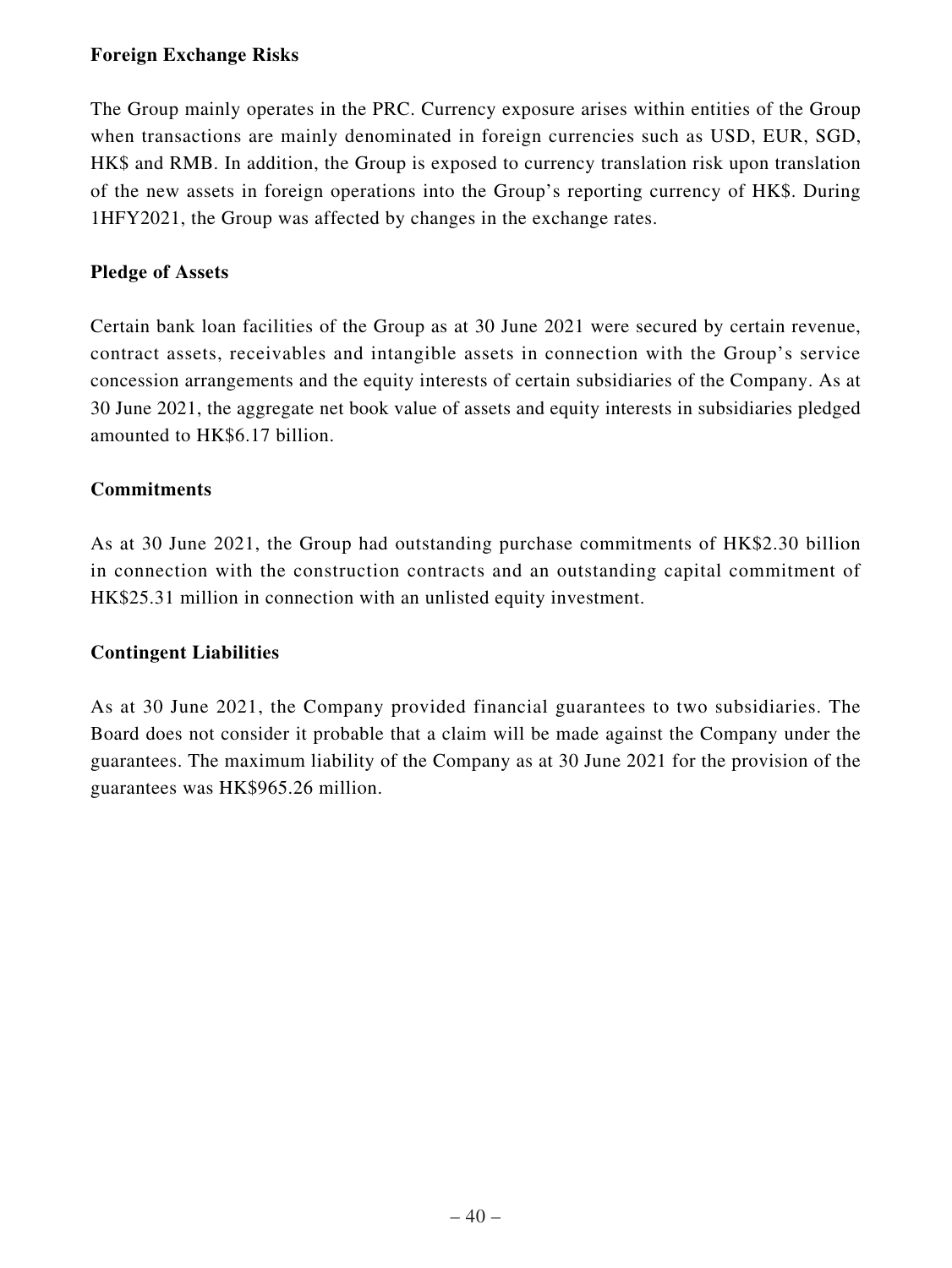## **Interested Person Transactions Mandate and Aggregate Value of such Transactions**

The Company obtained a general mandate (the "IPT Mandate") from the Shareholders for interested person transactions (the "IPTs") in its annual general meeting held on 10 June 2020 pursuant to Rule 920 of the SGX Listing Manual. The IPT Mandate was renewed in the Company's annual general meeting held on 27 April 2021. The aggregate value of the IPTs in excess of SGD100,000 during 1HFY2021 is set out as follows:

| Name of<br>interested person                                                                                              | <b>Nature of</b><br>relationship               | <b>Aggregate value</b><br>of all IPTs during<br>1HFY2021<br>(excluding<br>transactions less<br>than SGD100,000<br>and transactions<br>conducted under<br>the IPT Mandate) | Aggregate value<br>of all IPTs<br>conducted under<br>the IPT Mandate<br>during 1HFY2021<br>(excluding<br>transactions less<br>than $SGD100,000$ |
|---------------------------------------------------------------------------------------------------------------------------|------------------------------------------------|---------------------------------------------------------------------------------------------------------------------------------------------------------------------------|-------------------------------------------------------------------------------------------------------------------------------------------------|
| China Everbright<br><b>Environment Group</b><br>Limited (formerly known)<br>as China Everbright<br>International Limited) | Controlling<br>shareholder                     | <b>Nil</b>                                                                                                                                                                | HK\$3,716,000<br>(equivalent to<br>SGD638,000)                                                                                                  |
| Sun Life Everbright Life<br>Insurance Co., Ltd.                                                                           | Associate of the<br>controlling<br>shareholder | <b>Nil</b>                                                                                                                                                                | HK\$1,428,000<br>(equivalent to<br>SGD245,000)                                                                                                  |

## **Internal Management**

Corporate management and risk control are of paramount importance in ensuring efficient, healthy and sustainable corporate development. The Company has established a sound management structure. During the Review Period, there were five committees under the Board (the "Board Committees"), comprising the Audit Committee, the Remuneration Committee, the Nominating Committee, the Strategy Committee and the Management Committee. As the decision-making body for the Company's daily management, the Management Committee holds meetings at least once a month to deliberate the matters regarding the Group's business and management, ensuring sustainable development of the Company. The Company has also set up various functional departments, including the Legal & Risk Management Department, the Internal Audit Department, the Finance Management Department, the Budget Management Department, the Human Resources Department, the General Management Department, the Operations Management Department, the Safety & Environmental Management Department and the Investment & Development Department. Moreover, in response to business needs,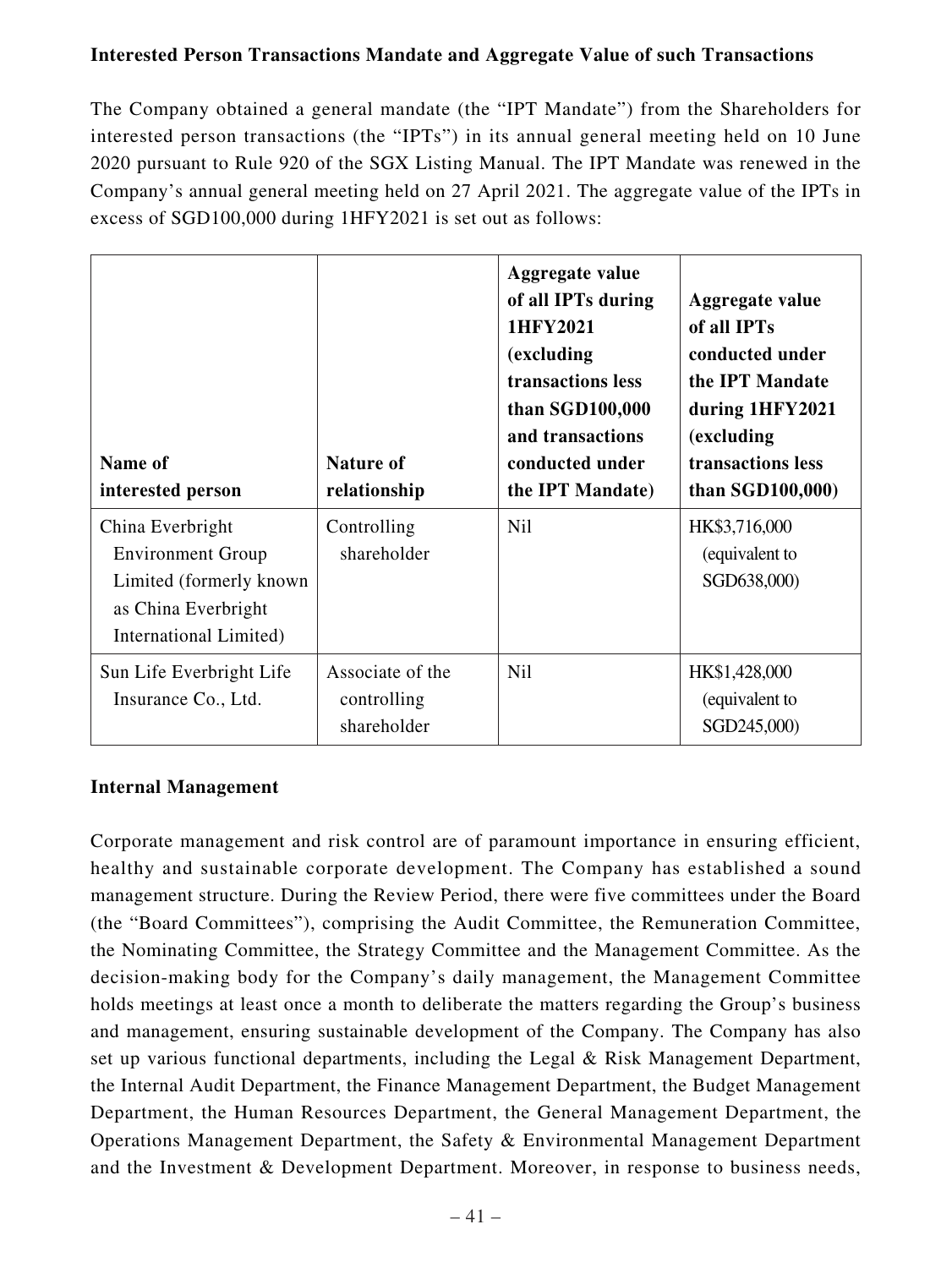the Group has also set up four regional management centres, in order to manage the Group's projects by region and create good synergies. The Group has continuously improved the internal management, established complete management systems and emergency response capacity, and fully implemented the Environmental, Safety, Health and Social Responsibility ("ESHS") Management System ("ESHS Management System") and the Risk Management System at all levels of the Group in order to standardise the management of all aspects in the process of project investment, construction and operations, identify and control risks, and enhance the overall operational efficiency and profitability. During the Review Period, the Group has continuously enhanced and improved the implementation of its corporate governance practices, and integrated compliance management into its business activities and processes. In addition, the Group has established an investigation mechanism, management of family conflict, anti-corruption mechanism and accountability system. Moreover, the Group has clearly stated the relevant rules in the "Sunshine Declaration" entered into with suppliers, so as to enable the suppliers to report misconduct of staff through the channels provided in the agreement. This helps the Group supervise the integrity of staff.

### **Human Resource Management**

The Group highly values its employees, and adheres to the "People-Oriented" philosophy and competency-based recruitment approach. The Group evaluates its employees based on their integrity, knowledge, ability and performance, establishing an open, competitive and merit-based recruitment mechanism. During the Review Period, the Group has established a mechanism to evaluate its management team based on their proficiency and competency in order to effectively identify outstanding high-potential talents; continuously summarised its human resources management experience, optimised human resource management systems, established human resource management information systems, and improved the professional capabilities of its management team, assuring the sustainable development of the Company.

The Company cares for its employees, and puts their personal safety as its top priority at all times. Amid the global pandemic, the Company has quickly deployed pandemic prevention and protective measures, actively allocated various resources, and provided employees with sufficient pandemic prevention and protective supplies and health screenings, to ensure the safety and health of its employees.

As at 30 June 2021, the Group had 2,311 employees. Employees within the Group are remunerated according to their qualifications, experience, job nature, performance and with reference to market conditions. Apart from discretionary bonuses, the Group also provides employees with other benefits such as pension funds as required by the laws and regulations in the relevant jurisdictions. Moreover, the Group strives to provide equal opportunities to all employees in all respects, and enhance their knowledge, skills and work ethics by providing continuing professional development to the employees.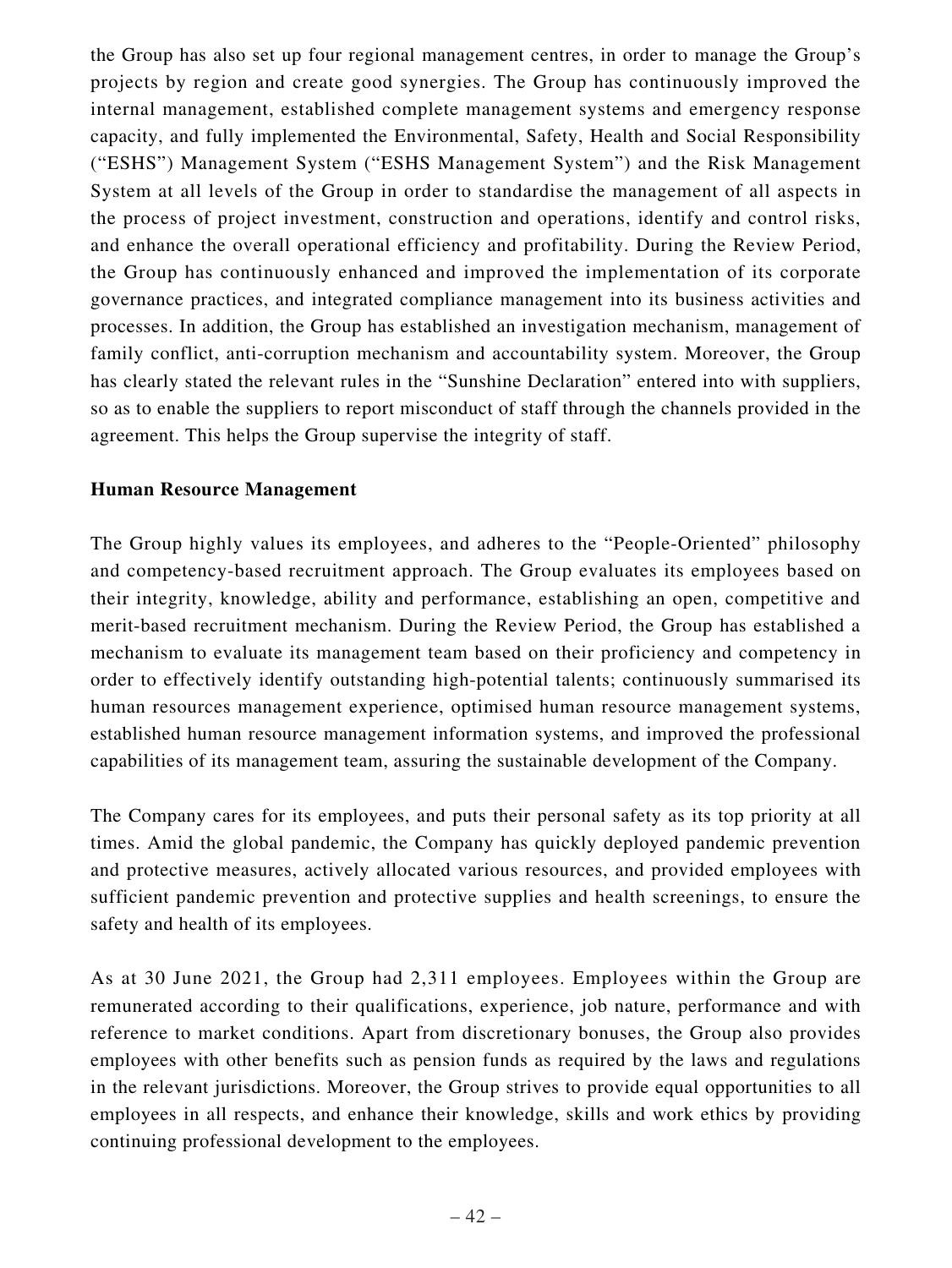## **PRINCIPAL RISKS AND UNCERTAINTIES**

During the Review Period, the Group continued with the implementation of the risk management system, the identification and assessment of risks, and the adoption and evaluation of risk control measures. Based on the requirements set out in its "Risk Management Policy" and "Risk Management Manual", the Group has summarised and analysed the principal risks faced during the Review Period. The principal risks are policy changing risk, new business investment and market competition risks, environmental compliance and safe production management risks, accounts receivable risk, engineering management risk, staffing risk, financing management risk, cost control risk, technology and innovation risks, and compliance risk.

The water market in mainland China has become increasingly mature. A surge of investment and constructions in waste water treatment and water environment projects was seen in the past, with an influx of more state-owned capital and investment into the water market in China. As a result, during the Review Period, the industry environment and market landscape of domestic water market in China have changed to a certain extent. With the intense competition in securing new water projects, seeking differentiated products and services and discovering new business growth points have become the focus of major water enterprises. Therefore, the new business investment and market competition risks faced by the Group are on an upward trend. As the internal controls which were implemented during the Review Period and the past years are effective and taking into account the complexity and diversity of external factors of other key risks which are beyond the Group's control, the risk levels of other key risks remain unchanged during the Review Period.

| No.<br>1. | Name of risk<br>Policy changing risk                             | Effectiveness of the Change of trend<br>control measures<br>Effective | in risk level (Note) |
|-----------|------------------------------------------------------------------|-----------------------------------------------------------------------|----------------------|
| 2.        | New business investment and<br>market competition risks          | Effective                                                             |                      |
| 3.        | Environmental compliance and safe<br>production management risks | Effective                                                             |                      |
| 4.        | Accounts receivable risk                                         | Effective                                                             |                      |
| 5.        | Engineering management risk                                      | Effective                                                             |                      |
| 6.        | Staffing risk                                                    | Effective                                                             |                      |
| 7.        | Financing management risk                                        | Effective                                                             |                      |
| 8.        | Cost control risk                                                | Effective                                                             |                      |
| 9.        | Technology and innovation risks                                  | Effective                                                             |                      |
| 10.       | Compliance risk                                                  | Effective                                                             |                      |

#### *Note:*

Change of trend in risk level:

- means that the risk level remains unchanged;
- ↑ means that the risk level is on an upward trend.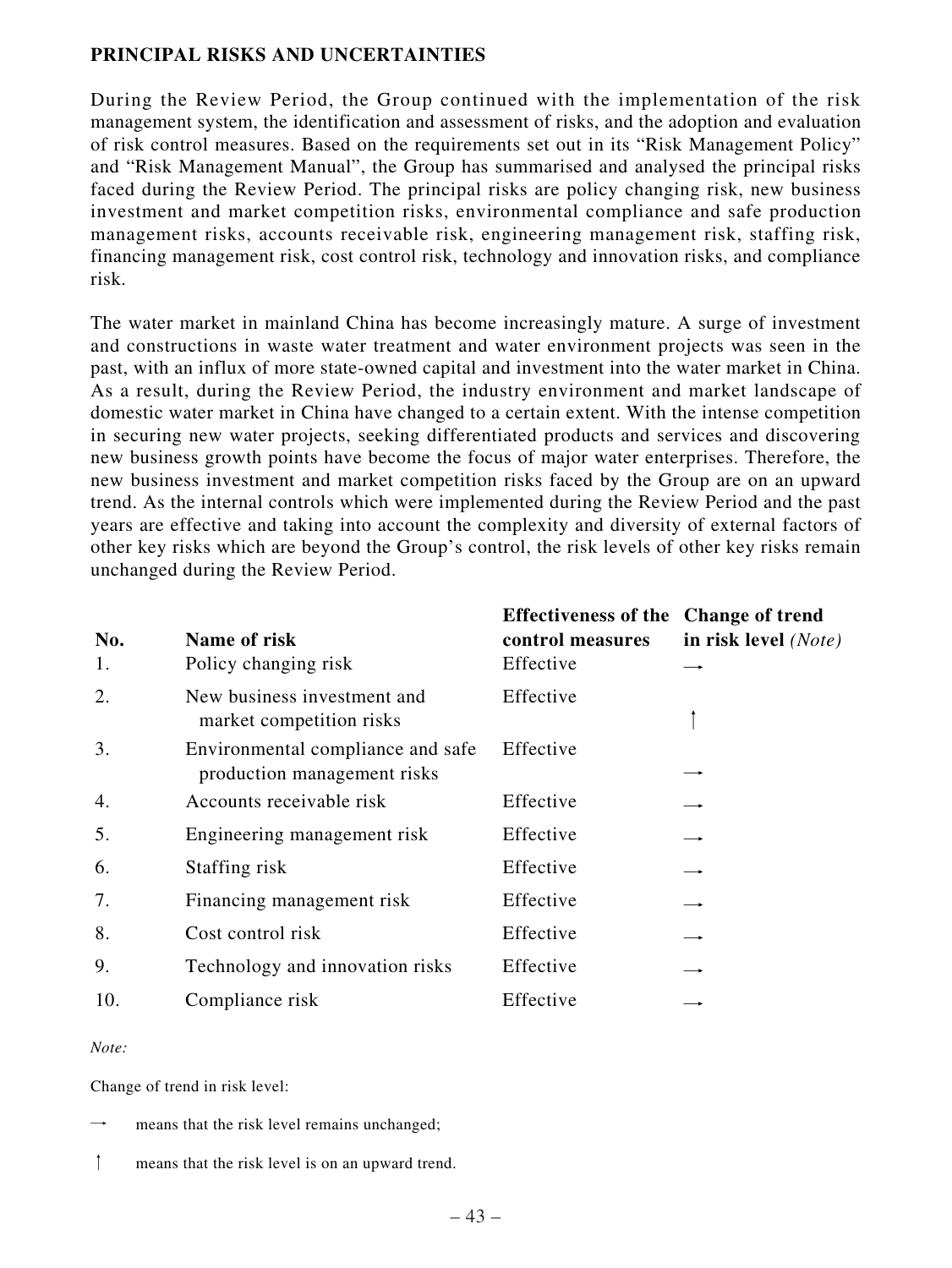During the Review Period, the Group has effectively controlled and managed the risks faced.

## **1. Policy Changing Risk**

The Group is subject to risks associated with changes in regulations and policies in respect of waste water treatment, river-basin ecological restoration, sponge city construction, reusable water, water supply and waste water source heat pump and other relevant businesses in the PRC. As the PRC government aims to peak carbon dioxide emissions before 2030 and achieve carbon neutrality before 2060, "Peaking Carbon Dioxide Emissions" and "Achieving Carbon Neutrality" have become the new development opportunities for the environmental industry of China. During the Review Period, the Group actively responded to the PRC government's national policies of "Peaking Carbon Dioxide Emissions" and "Achieving Carbon Neutrality" by setting up relevant research teams to study topics such as energy saving, emission reduction and low carbon development, while closely monitoring the impacts that the relevant policies might have on the existing regulations and standards of the environmental water industry. The existing control measures are effective as a whole. However, the risk level remains unchanged.

## **2. New Business Investment and Market Competition Risks**

Massive capital and numerous competitors are entering the environmental water industry. As such, the Group is facing an increasingly fierce market competition, which might affect its business expansion and return on project investment. Although the new water projects are facing competitive tendering process, the Group has remained active in making tender proposals, striving for a breakthrough in market expansion. During the Review Period, the Group strengthened its efforts in research and expansion on new businesses and actively explored development opportunities, such as suitable merger and acquisition opportunities, suitable overseas environmental water projects and new business models. The existing control measures are effective as a whole. However, the risk level is on an upward trend due to the intensifying competition of the environmental water industry in China and the new policies of "Peaking Carbon Dioxide Emissions" and "Achieving Carbon Neutrality".

## **3. Environmental Compliance and Safe Production Management Risks**

During the Review Period, the Group was able to control the environmental compliance and safe production management risks, and no major risk incidents took place. However, with the increasing number of construction and operation projects of the Group and the tightening of regulations on environmental compliance and safe production of the PRC government, the Group was exposed to increasingly stringent pressure in environmental compliance and safe production management. If any incident (such as excessive discharge of pollutants or unsatisfactory safety management) caused by external environment or any individual occurs, the Group might be subject to legal liabilities such as administrative penalties, which might affect its reputation and revenue. The existing control measures are effective as a whole. However, the risk level remains unchanged since the Group had a large number of construction and operation projects.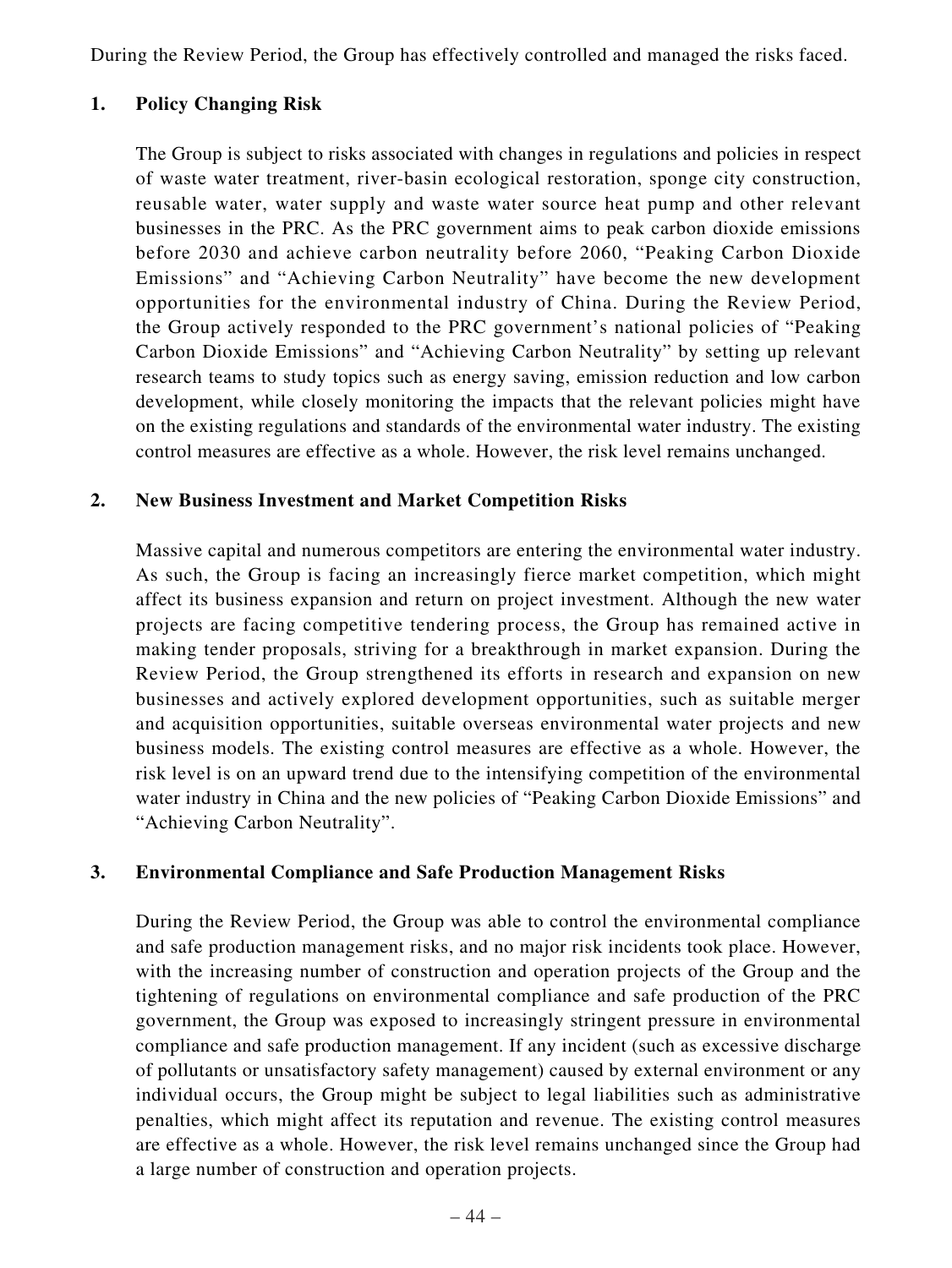### **4. Accounts Receivable Risk**

Due to its business model, the business, financial condition, operating results and prospects of the Group are significantly affected by the revenue and creditworthiness of its customers. If the customers' abilities to settle service charges are affected due to financial difficulties, or the customers delay their payment of service charges, the Group's capital management and profit may be affected. The major customers of the Group are local PRC governments where the environmental water projects are located. During the Review Period, the Group was subject to high accounts receivable risk since the local PRC governments' financial capability was affected by the COVID-19 pandemic. The Group has put in place various measures to strengthen the collection of accounts receivable. The existing control measures are effective as a whole. However, the risk level remains unchanged due to the uncontrollability of the external factors.

## **5. Engineering Management Risk**

Engineering management risk refers to the mismanagement in different areas, such as the safety, quality, progress and budget of engineering constructions, that potentially leads to losses. Such mismanagement could be due to insufficient staff, tight timeline, and failure of contractors to supervise the participating units properly. In relation to the environmental water industry where the Group operates, engineering construction is the paramount factor in ensuring the continuous operation of projects and compliance with effluent discharge standards. The Group has closely monitored the engineering management, and no major risk incidents took place during the Review Period. The existing control measures are effective as a whole. However, the risk level remains unchanged due to the large amount of business and construction workers and staff involved.

## **6. Staffing Risk**

The Group relies on the experience and capability of its key management team and qualified staff in managing different businesses. The training of key staff, management and technical personnel is a cyclical process. Along with the Group's business development and the increasingly competitive conditions in the environmental water industry, the Group needs to bring in suitable management and technical talents as appropriate. During the Review Period, the Group remained dedicated to talent training and recruitment, implemented management systems such as "Measures on Management of Reserve Talents" and "Measures on Assessment and Recruitment of Professional and Technical Staff", established and refreshed the talent pool, organised professional training regularly, and strengthened the effort on external recruitment. The existing control measures are effective as a whole, and during the Review Period, the team was stable and all relevant works were carried out in an orderly manner. However, the risk level remains unchanged.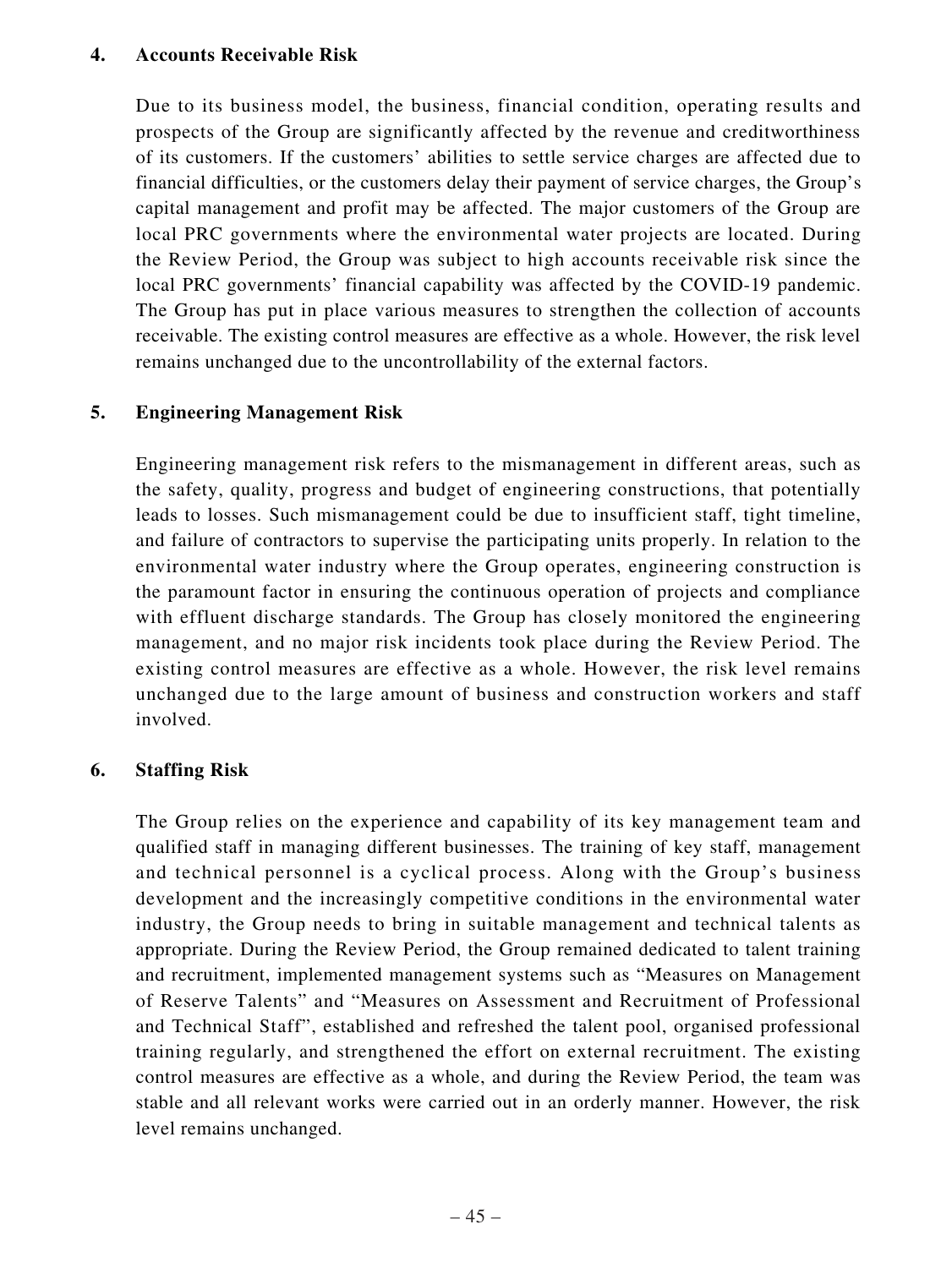## **7. Financing Management Risk**

In order to maintain its competitiveness and implement growth strategies, the Group is required to have sufficient capital resources. In view of the industry model, the Group spends a large sum of monies in construction during the early stage of projects and gradually receives cash flow during the operation process at the later stage. If it fails to reasonably control the financing cost or fails to obtain a reasonable amount of financings from the financial market as and when needed, the Group may face difficulties in carrying out business and achieving its profit target. To ensure that the Group maintains a sufficient capital reserve and good control of financing cost, the Group, during the Review Period, continued monitoring the changes in the domestic and overseas financing environment and the trend of the RMB exchange rate, adjusting the Group's borrowing structure as appropriate, and strictly controlling the use of capital. The existing control measures are effective as a whole. However, the risk level remains unchanged.

## **8. Cost Control Risk**

The Group's business involves engineering construction and operation relating to environmental water projects. Substantial changes in the costs of relevant raw materials, energy, financing and labour would adversely affect the profit of the Group. During the Review Period, the Group continuously optimised the tender and procurement systems and procedures, and adopted various measures to reduce procurement costs and ensure procurement quality. In addition, it has strengthened budget management, strictly controlled project investment and operation costs, and conducted regular evaluations. The existing control measures are effective as a whole. However, the risk level remains unchanged.

## **9. Technology and Innovation Risks**

During the Review Period, the environmental water industry has become fiercely competitive and the PRC government has set its targets on the "Peaking Carbon Dioxide Emissions" and "Achieving Carbon Neutrality". This has clearly accelerated the Group's urgency in bringing technology innovation to drive business development. The Group, during the Review Period, continuously strengthened its efforts and allocated resources in R&D of relevant technologies, proactively brought in specialised technology team and facilitated the technological transformation and project application, with a view to pursuing "Technology-driven Development". The existing control measures are effective as a whole. However, the risk level remains unchanged since the technology research and innovation is a time-consuming process and its outcome may not achieve the expected target.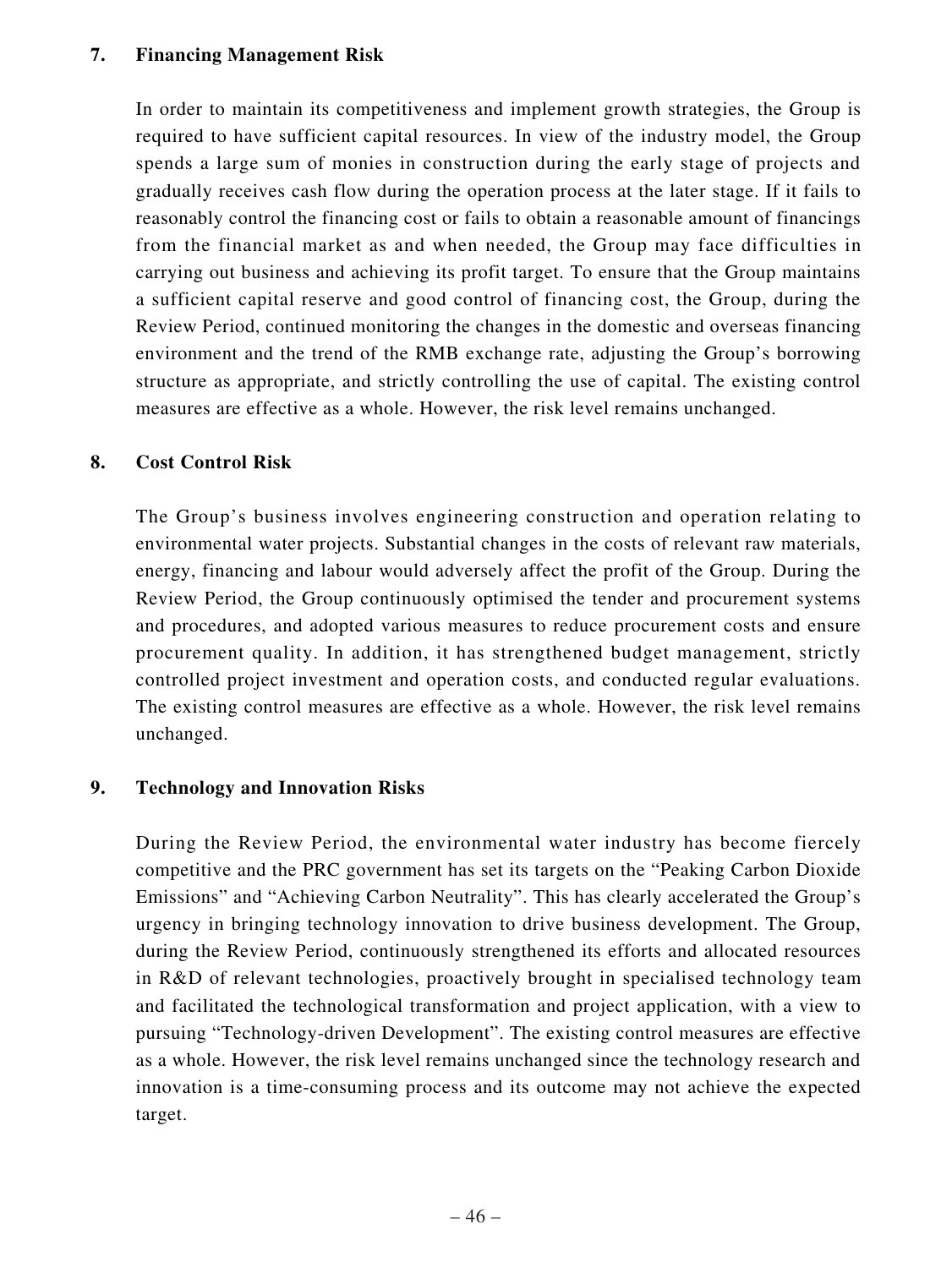## **10. Compliance Risk**

The Group has established a relatively comprehensive compliance procedure, including the provision of safeguards through internal legal personnel and external legal experts, to ensure relevant matters are effectively reviewed and handled. During the Review Period, the Group strictly complied with the requirements of the relevant PRC laws and regulations, the SEHK Listing Rules, the SGX Listing Manual and relevant industry specifications, and achieved a good compliance record. The existing control measures are effective as a whole. However, in view of the Group's wide business coverage and diversified financing channels, the risk level remains unchanged.

## **ENVIRONMENTAL AND SOCIAL MANAGEMENT**

By continuously promoting and optimising its water environment management business, the Group has actively implemented the concept of water environment management and firmly adhered to the practice of sustainable development. The Group has been actively evaluating its environmental and social performance against internationally recognised standards, including the World Bank Group's *Environmental, Health, and Safety Guidelines*, and has been regularly submitting monitoring reports to International Finance Corporation since 2016. Such monitoring reports cover all projects of the Group, including projects in the preparatory stage, projects under construction, projects that completed construction and projects in operation. All of the Group's projects have obtained or are actively applying for international management standard certificates, including ISO 9001 Quality Management System, ISO 14001 Environmental Management System, and OHSAS 18001/ISO 45001 Occupational Health and Safety Management System. In addition, the Group will investigate and evaluate the project's environmental and social risks prior to investment so as to effectively control environmental and social risks, and ensure that all necessary permits and administrative permissions are duly obtained before commencing construction.

The Group strictly complies with laws, regulations and standards related to environmental protection, safe production, occupational health and social responsibility. Key laws, regulations, and standards applicable to the Group include *the Environmental Protection Law of the PRC, the Water Pollution Prevention and Control Law of the PRC, Law of the PRC on the Prevention and Control of Environmental Pollution by Solid Waste, Law of the PRC on Environmental Impact Assessment, the Work Safety Law of the PRC, the Labour Law of the PRC, the Social Insurance Law of the PRC, Discharge Standard for Pollutants of Municipal Wastewater Treatment Plants* (GB18918-2002) and the relevant discharge standards for pollutants prescribed by local governments, etc. In addition, the Group strives to continually improve the water environmental conditions of the places at which the Group's projects are located, with the majority of its projects complying with or better than Grade 1A standard of the *Discharge Standard of Pollutants for Municipal Wastewater Treatment Plant* (GB18918-2002). The projects greatly minimise the environmental damage caused by sewage water discharge after the treatment and protect the health and well-being of the public. No breach of these laws and regulations which resulted in any significant loss or impact to the Group was recorded in 1HFY2021.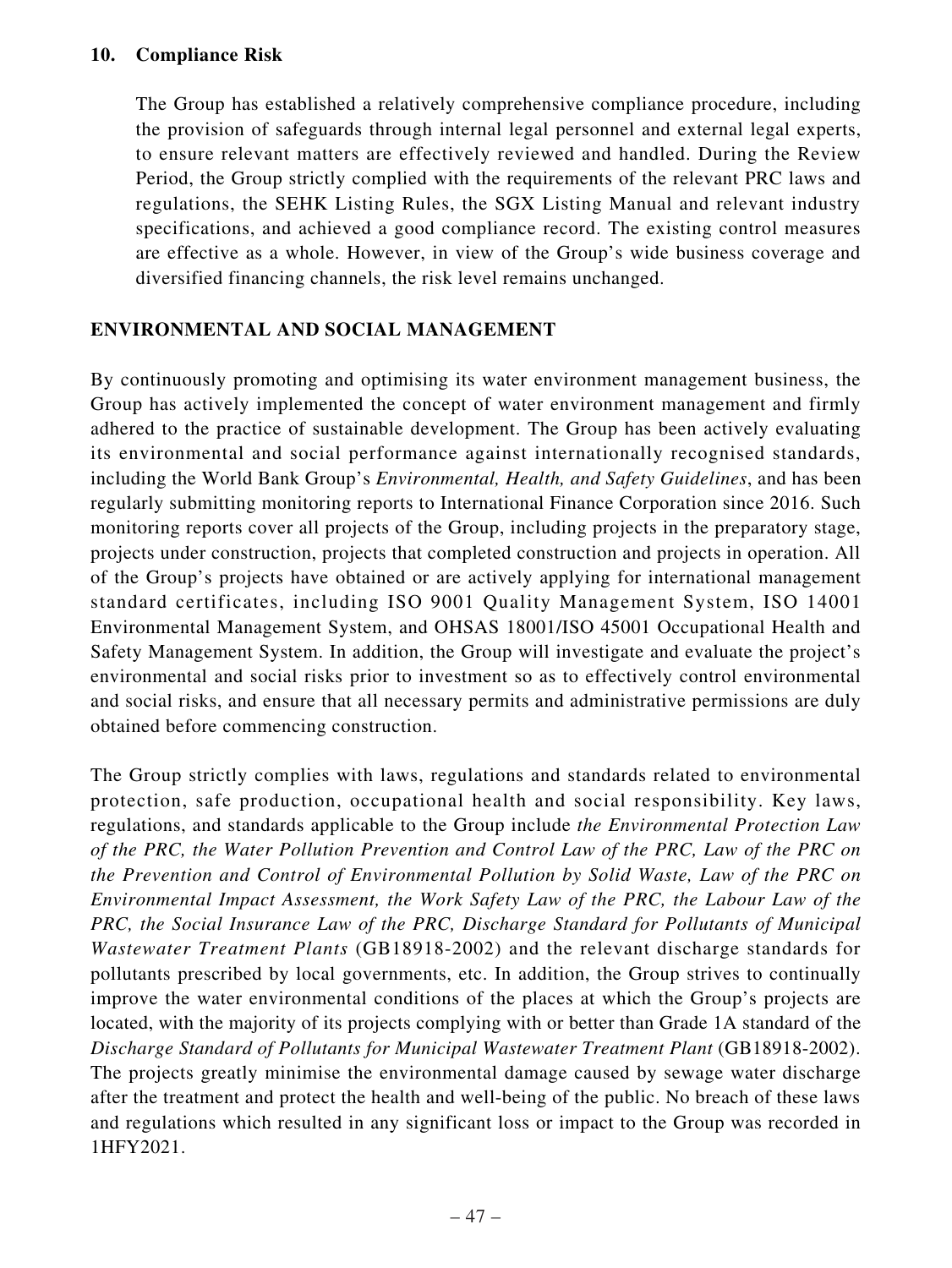In order to create long-term value for stakeholders and build a sustainable future, the Group implements the comprehensive ESHS Management System and Risk Management System, and makes timely and comprehensive information disclosure. In 1HFY2021, the Group continued implementing the ESHS Management System in every unit at all levels, which covers all of its employees and on-site third party contractors and subcontractors. This is to standardise the internal management and risk control in all different processes, continuously optimise the management system, and strengthen emergency response ability, for the purpose of sustainable development. The system also minimises the environmental, safety, health and social impacts on the project areas.

The Group strives to improve the transparency of its operation by proactively uploading such information to its corporate website or any other website designated by the government authorities for public checking and scrutiny, including environmental impact assessment reports, annual environmental monitoring plans, environmental emergency preparedness and response plans, and monitoring results of waste water/odour emissions/noise/sludge, etc. This demonstrates the Group's willingness to undertake greater social and environmental responsibilities to actively promote sustainable development.

Furthermore, in order to strengthen the public awareness of environmental protection in the water sector and the soft power of community sustainable development, the Group actively responded to the government initiatives and continued opening up its waste water treatment facilities and plant areas to the public, enhancing its role as an environmental protection publicity base which integrates public visits, practice and training. As at 30 June 2021, a total of 31 projects of the Group had been officially opened to the public. In 1HFY2021, these projects received 4,468 visitors in 118 batches in aggregate. Due to the ongoing COVID-19 situation, the Group continues to launch various online and offline activities in collaboration with different environmental protection, technology associations and government organisations, aiming to encourage the public to treasure and conserve water and gain environmental protection knowledge. Meanwhile, many of the Group's waste water treatment plants were awarded with the honorary titles of "Ecological Environmental and Science Popularisation Base", "Science Popularisation Base", "Ecological Civilisation Education Base", "Practices Base for Ecological Civilisation Development" and "Science Popularisation Education Base" at national, provincial and municipal levels.

## **CORPORATE GOVERNANCE**

The Company is committed to achieving high standards of corporate governance to ensure investors' confidence in the Company as a trusted business enterprise. The Board and the Management will continue to uphold good corporate governance practices to enhance long-term value of the Company and returns for the Shareholders and protect the Shareholders' interests.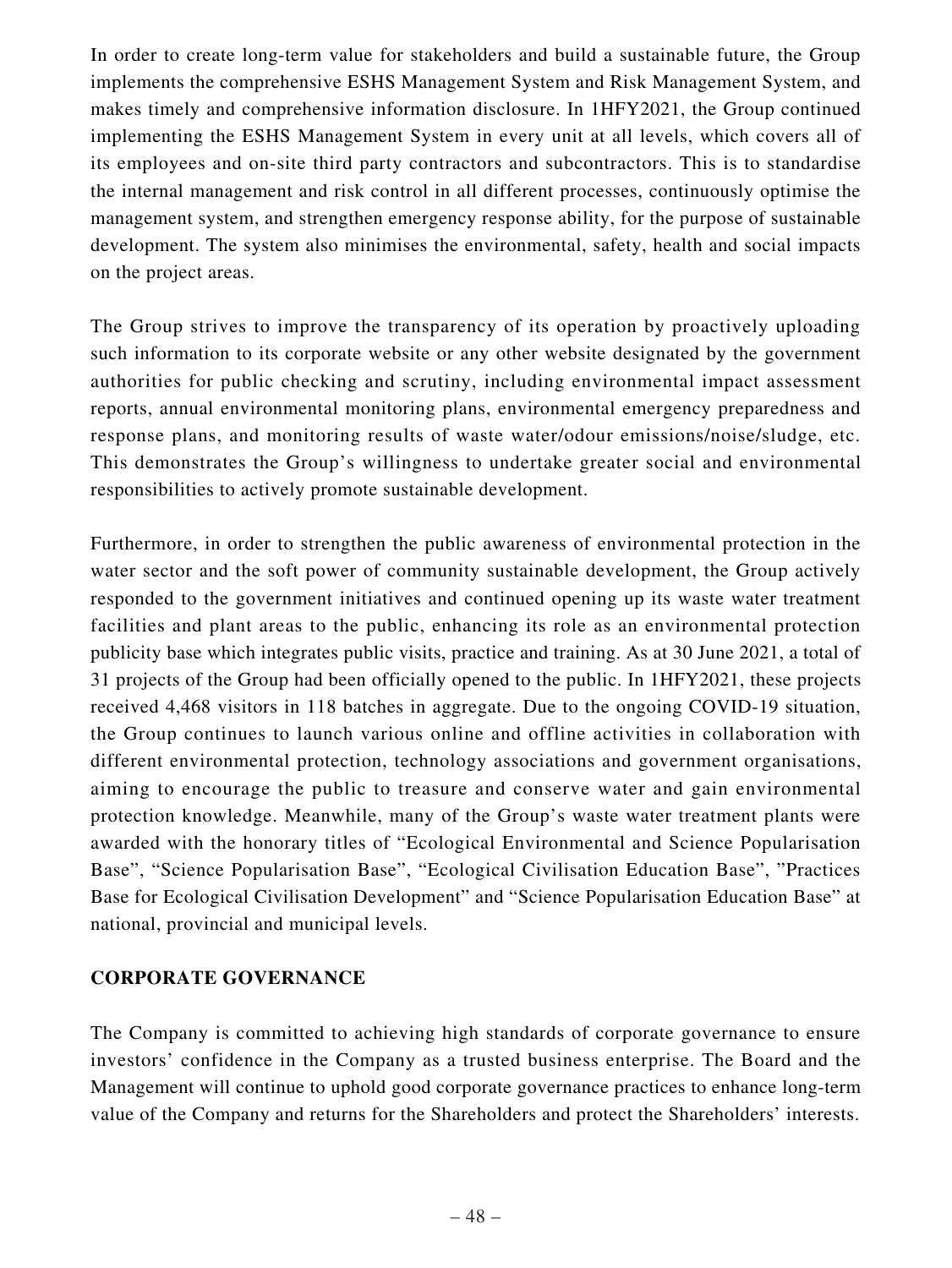Since the listing of the Company's ordinary shares on the Main Board of the SEHK on 8 May 2019, the Company has adopted the principles and code provisions of the Corporate Governance Code (the "HK CG Code") as set out in Appendix 14 to the SEHK Listing Rules as part of its governance framework, in addition to the principles and provisions under Singapore Code of Corporate Governance 2018 (the "SG CG Code"). In the event of any conflicts between the SG CG Code and the HK CG Code, the Company will comply with the more stringent requirements. Throughout 1HFY2021, the Company has complied with the principles and provisions of the HK CG Code and the SG CG Code.

Please refer to the "Corporate Governance Report" in the FY2020 Annual Report for more information on the Company's corporate governance practices.

## **BOARD COMMITTEES**

The Board holds meetings on a regular basis. During 1HFY2021, the Board had five Board Committees, namely the Audit Committee, the Remuneration Committee, the Nominating Committee, the Strategy Committee and the Management Committee, the details of which are set out below.

## **Audit Committee**

The Audit Committee comprises four independent non-executive Directors, namely Mr. Lim Yu Neng Paul (Chairman), Mr. Zhai Haitao, Ms. Cheng Fong Yee and Ms. Hao Gang. The Audit Committee is primarily responsible for reviewing the significant financial reporting issues and judgements and monitoring the integrity of the financial statements of the Group and any announcements relating to the Group's financial performance; reviewing and reporting to the Board the adequacy and effectiveness of the Group's internal controls and risk management systems, comprising financial, operational, compliance and information technology controls (such review can be carried out internally or by third parties); reviewing the adequacy and effectiveness of the Group's internal audit function; reviewing the scope and results of the internal audit; reviewing the independence and objectivity of the external auditor and the effectiveness of the audit process; and making recommendations to the Board on the appointment, re-appointment and removal of the external auditor, and approving the remuneration and terms of engagement of the external auditor. The terms of reference of the Audit Committee are available on the SGXNet (www.sgx.com) and websites of the Company (www.ebwater.com) and Hong Kong Exchanges and Clearing Limited ("HKEx") (www.hkexnews.hk).

During 1HFY2021, the members of the Audit Committee reviewed the audited consolidated financial results of the Group for the financial year ended 31 December 2020, the internal auditors report and the external auditors report.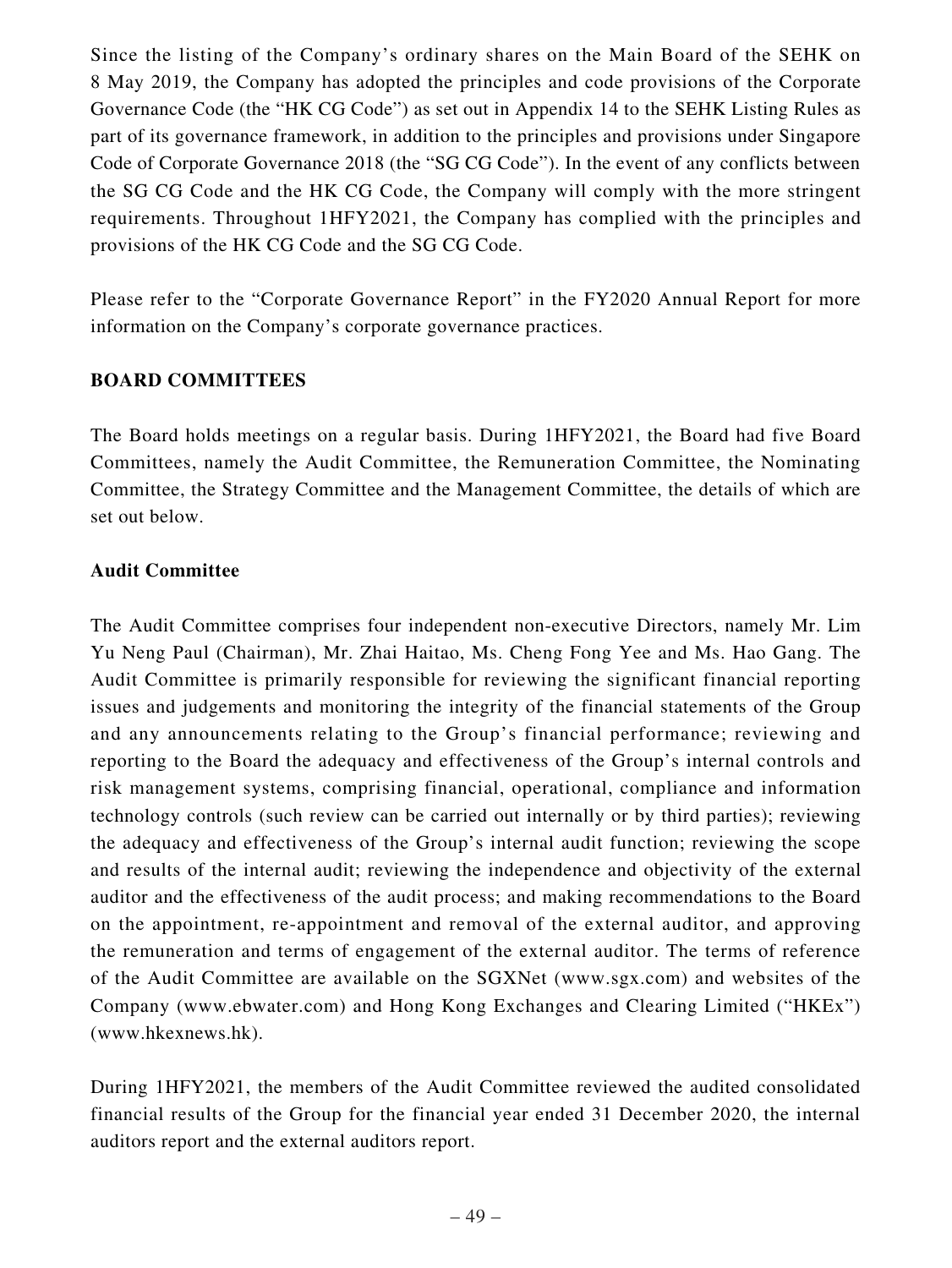## **Remuneration Committee**

The Remuneration Committee comprises three independent non-executive Directors, namely Ms. Cheng Fong Yee (Chairman), Mr. Zhai Haitao, Mr. Lim Yu Neng Paul, and a non-executive Director and Chairman of the Board, namely Mr. Wang Tianyi. The Remuneration Committee is primarily responsible for implementing a formal, transparent and objective procedure for fixing the remuneration packages of individual Directors and Key Management Personnel (as defined in SG CG Code) (including senior management), and to ensure that the level and structure of their remuneration are aligned with the long-term interest and risk policies of the Group and should be appropriate to attract, retain and motivate (1) the Directors to provide good stewardship of the Group; and (2) Key Management Personnel (including senior management) to successfully manage the Group. The terms of reference of the Remuneration Committee are available on the SGXNet and websites of the Company and HKEx.

During 1HFY2021, the members of Remuneration Committee reviewed the 2020 remuneration payment and 2021 remuneration framework for the Directors and the Key Management Personnel (including senior management) of the Company.

## **Nominating Committee**

The Nominating Committee comprises two independent non-executive Directors, namely Mr. Zhai Haitao (Chairman) and Mr. Lim Yu Neng Paul, and a non-executive Director and Chairman of the Board, namely Mr. Wang Tianyi. The Nominating Committee is primarily responsible for implementing a formal and transparent procedure for appointment and reappointment of Board members, evaluating performance of Board members and Board Committee members and assessing the overall performance of the Board and the Board Committees. The terms of reference of the Nominating Committee are available on the SGXNet and websites of the Company and HKEx.

During 1HFY2021, the Nominating Committee reviewed (i) the continued independence of independent non-executive Directors; (ii) performance of each individual Director, Board Committee and the Board as a whole; and (iii) re-election of the retiring Directors at the 2021 annual general meeting of the Company.

## **Strategy Committee**

The Strategy Committee comprises a non-executive Director and Chairman of the Board, namely Mr. Wang Tianyi (Chairman), two executive Directors, namely Mr. An Xuesong and Mr. Luo Junling, and an independent non-executive Director, namely Ms. Hao Gang. The Strategy Committee is primarily responsible for assisting the Board in providing strategic direction to the Group; overseeing the strategic planning of the Group and implementation of such strategies; reviewing the medium-term and long-term strategic objectives proposed by the Management and overseeing the Management's performance in relation to such strategies; considering sustainability issues in formulating strategies and overseeing the monitoring and management of the environmental, social and governance factors that are material to the business of the Group. The terms of reference of the Strategy Committee are available on the SGXNet and websites of the Company and HKEx.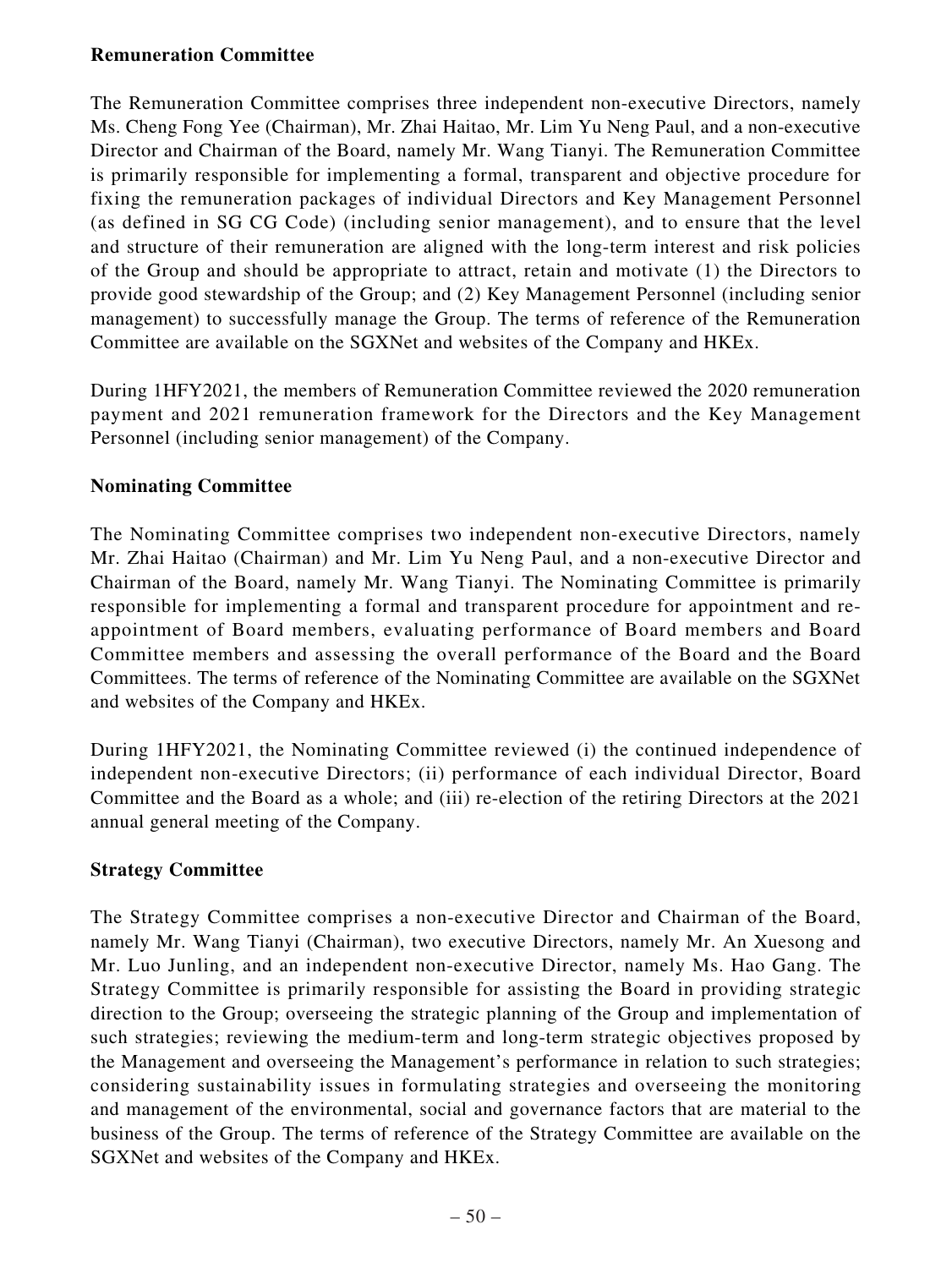## **Management Committee**

The Management Committee comprises two executive Directors, namely Mr. An Xuesong (Chairman) and Mr. Luo Junling, and six Key Management Personnel. The Management Committee is primarily responsible for the management of daily business operations, formulating and implementing annual work tasks and medium-term development plans for the Group. The Management Committee is the decision-making authority for the day-to-day administration, operations, management and personnel matters of the Group. The terms of reference of the Management Committee are available on the SGXNet and websites of the Company and HKEx.

The Management Committee has ceased to be a Board Committee with effect from 11 August 2021. Please refer to the Company's announcement entitled "Management Committee Ceasing to be a Board Committee" dated 11 August 2021 for further details.

## **DEALINGS IN THE SECURITIES**

The Company has adopted an internal code (the "Internal Code") governing dealings in securities by Directors, officers and relevant employees of the Company and its subsidiaries who are likely to be in possession of unpublished price sensitive information of the Company and its subsidiaries. Following its listing on the Main Board of the SEHK, the Company has updated the Internal Code to be in line with the requirements of the SEHK Listing Rules and HK CG Code on terms no less exacting than the Model Code for Securities Transactions by Directors of Listed Issuers (the "Model Code") as set out in Appendix 10 to the SEHK Listing Rules, in addition to the requirements of the SGX Listing Manual and SG CG Code. This revised Internal Code has been disseminated to all the Directors, officers and relevant employees of the Group.

Directors, officers and relevant employees have been informed not to deal in the Company's securities at all times whilst in possession of unpublished price-sensitive information and during the periods commencing:

- (a) 30 days immediately preceding the publication date of the announcement of the Company's interim results (and quarterly results, if any) or, if shorter, the period from the end of the relevant half-year (and the relevant quarter, if applicable) up to the publication date of the results; and
- (b) 60 days immediately preceding the publication date of the announcement of the Company's full-year results or, if shorter, end of financial year and up to the publication date of the results.

The Directors, officers and relevant employees of the Group are also expected to observe relevant insider trading laws at all times, even when dealing in securities within permitted trading period or while they are in possession of unpublished price-sensitive information of the Company and they are not to deal in the Company's securities on short-term considerations.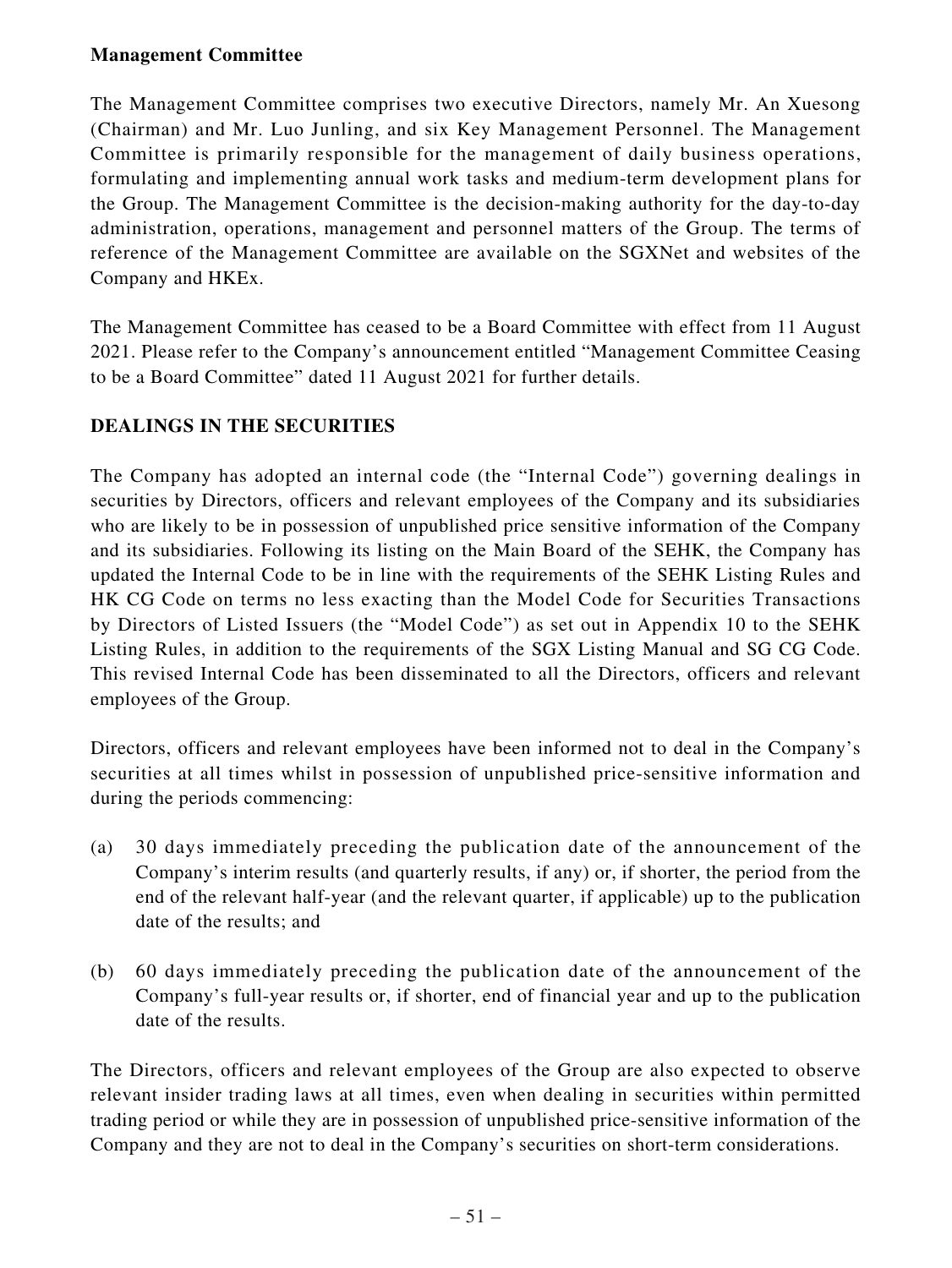Having made specific enquiries to the Directors, all Directors confirmed that they had complied with the required standard as set out in the Model Code and the Internal Code throughout 1HFY2021.

## **Interim Dividend**

## *(a) Current financial period reported on*

Any dividend declared for the current financial period reported on? Yes

As part of the Directors' continuing efforts to enhance the Shareholder's return, when they deem appropriate for the Company to do so, the Directors will recommend or declare a dividend. The Directors have declared an interim dividend of HK5.75 cents (equivalent to 1.01 Sing cents) per ordinary share for 1HFY2021 ("1HFY2021 Interim Dividend").

| <b>Name of Dividend</b> | 1HFY2021 Interim Dividend                                       |
|-------------------------|-----------------------------------------------------------------|
| <b>Dividend Type</b>    | Cash                                                            |
| <b>Dividend Amount</b>  | HK5.75 cents (equivalent to 1.01 Sing cents) per ordinary share |
| <b>Tax Rate</b>         | One-Tier Tax Exempt                                             |

*(b) Corresponding period of the immediately preceding financial year*

| <b>Name of Dividend</b> | 1HFY2020 Interim Dividend                                      |
|-------------------------|----------------------------------------------------------------|
| <b>Dividend Type</b>    | Cash                                                           |
| <b>Dividend Amount</b>  | HK3.74 cents (equivalent to 0.67 Sing cent) per ordinary share |
| <b>Tax Rate</b>         | One-Tier Tax Exempt                                            |

## *(c) Date payable*

The 1HFY2021 Interim Dividend will be paid on or around 10 September 2021 (Friday).

## *(d) Books closure date(s)*

### For Singapore Shareholders

The Register of Transfer and Register of Members of the Company will be closed at 5:00 p.m. (Singapore time) on 26 August 2021 (Thursday), being the Singapore Books Closure Date for the purpose of determining the entitlement of the Singapore Shareholders to the 1HFY2021 Interim Dividend.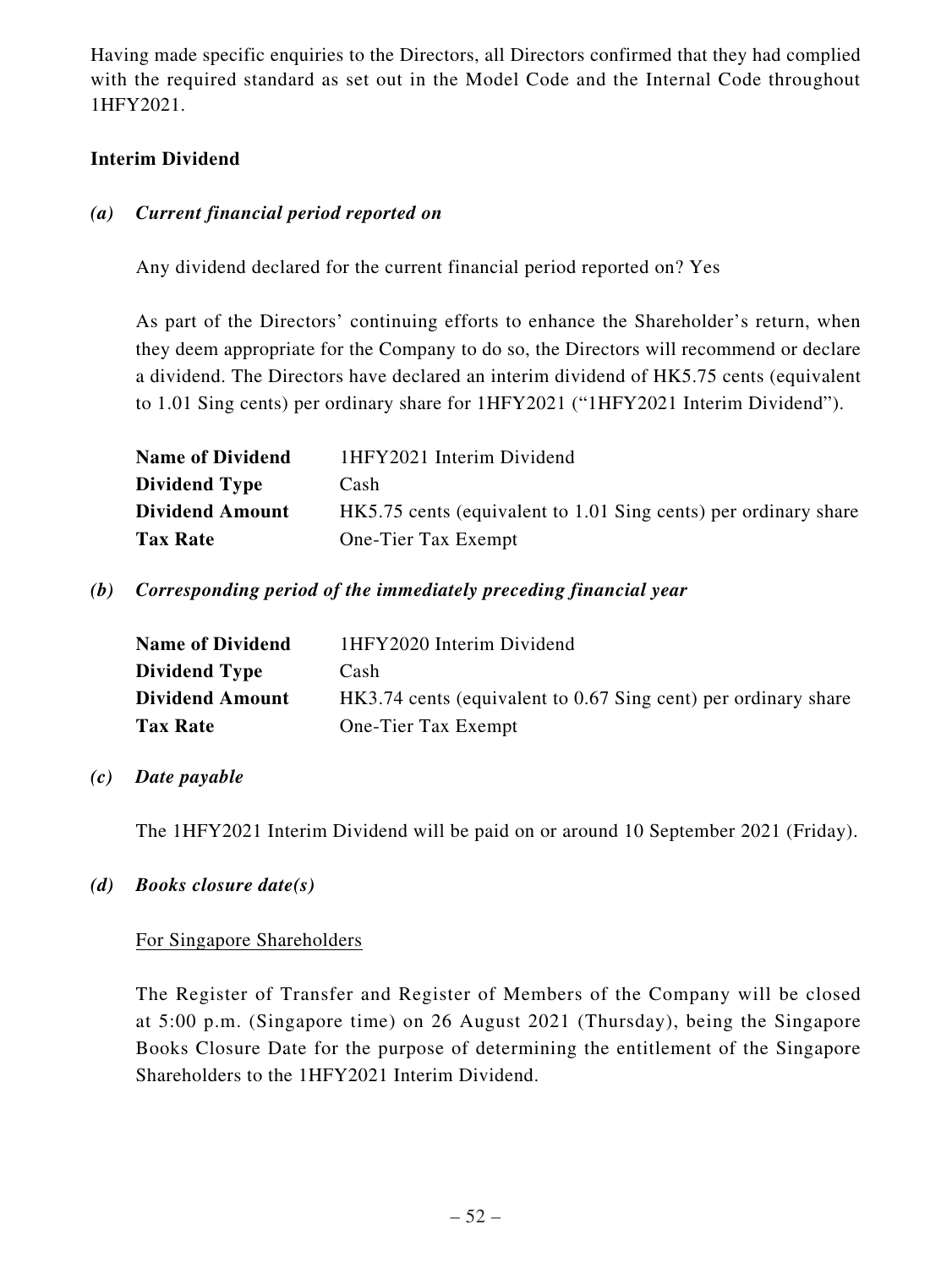Duly completed registrable transfers of shares received by the Company's Singapore Share Transfer Agent, Boardroom Corporate & Advisory Services Pte. Ltd., 50 Raffles Place, #32-01 Singapore Land Tower, Singapore 048623 up to 5:00 p.m. (Singapore time) on 26 August 2021 (Thursday) will be registered before entitlements to the 1HFY2021 Interim Dividend are determined. Members whose securities accounts with The Central Depository (Pte) Limited are credited with shares as at 5:00 p.m. (Singapore time) on 26 August 2021 (Thursday) will rank for the 1HFY2021 Interim Dividend.

## For Hong Kong Shareholders

The Hong Kong branch register of members of the Company will be closed from 27 August 2021 (Friday) to 30 August 2021 (Monday), both dates inclusive, and during this period no transfer of shares will be registered. Shareholders whose names appear on the Hong Kong branch register of members of the Company as at 4:30 p.m. (Hong Kong time) on 26 August 2021 (Thursday) will be entitled to the 1HFY2021 Interim Dividend.

Duly completed registrable transfers of shares received by the Company's Hong Kong Share Registrar and Transfer Office, Boardroom Share Registrars (HK) Limited, 2103B, 21/F, 148 Electric Road, North Point, Hong Kong, up to 4:30 p.m. (Hong Kong time) on 26 August 2021 (Thursday), will be registered before entitlements to the 1HFY2021 Interim Dividend are determined.

## **Purchase, Sale or Redemption of Listed Securities**

Neither the Company nor any of its subsidiaries has purchased, sold or redeemed any of its listed securities for the six months ended 30 June 2021.

## **Convertibles, Preference Shares and Treasury Shares**

The Company did not have any outstanding convertibles, preference shares and treasury shares as at 30 June 2021 and 30 June 2020. During the six months ended 30 June 2021, there were no sales, transfers, disposal, cancellations and/or use of treasury shares.

## **Disclosure on acquisition or disposal of shares in companies pursuant to Rule 706A of the SGX Listing Manual**

On 1 March 2021, the Company has, through its wholly-owned subsidiary, Beijing Everbright Water Investment Management Co., Ltd. ("BEWIM"), completed the acquisition of 65% equity interest in Tianjin Huantang from an independent third party, Tianjin Binhai Environmental Protection Asset Development Co., Ltd. (the "Acquisition").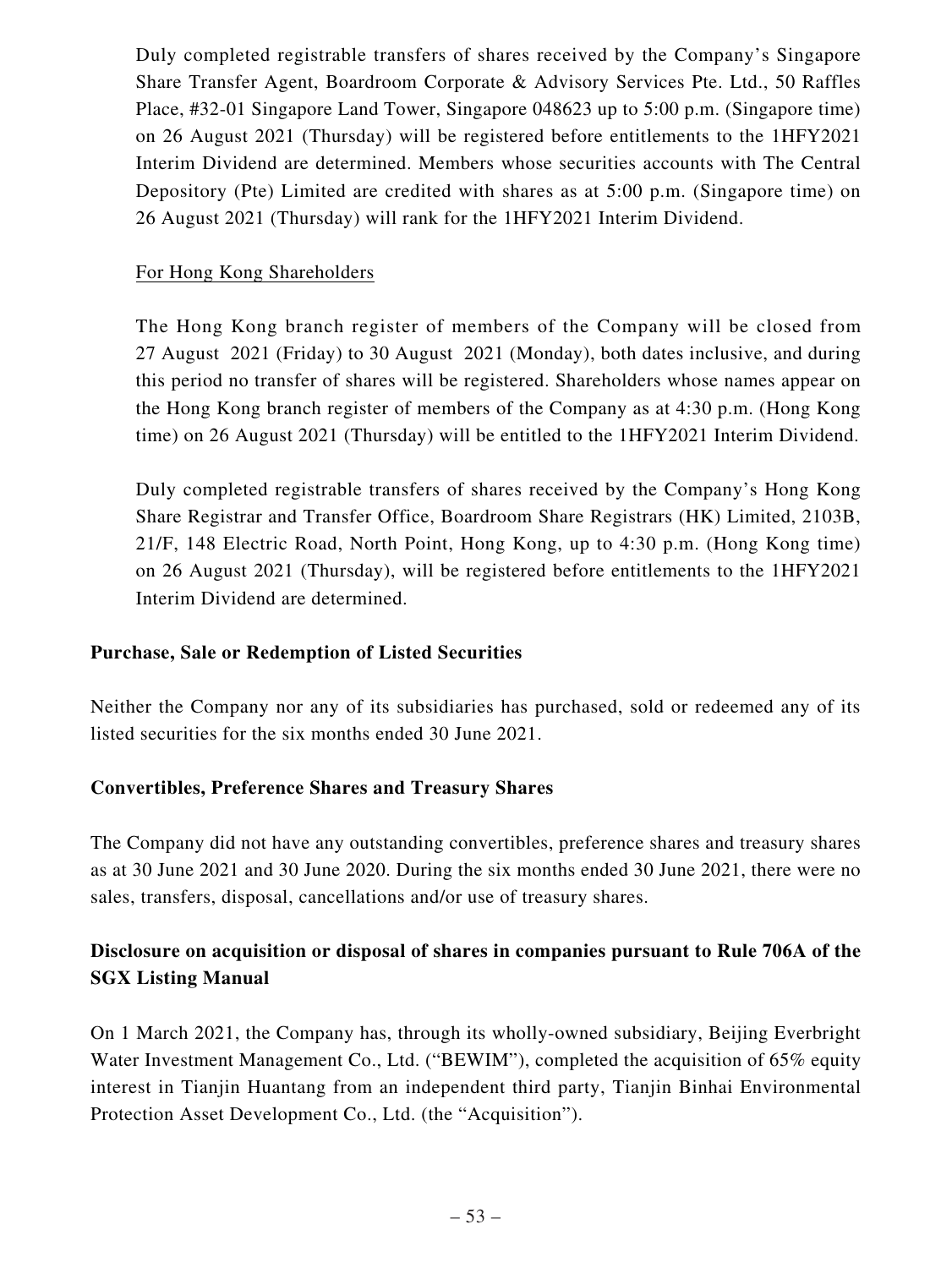The purchase consideration for the Acquisition was RMB666.34 million (the "Purchase Consideration") and was determined through a competitive online bidding process. In submitting the final bidding price, BEWIM took into account, among others, (i) the appraised value of 100% of the equity interest in Tianjin Huantang as at 30 June 2020 using market-based approach was determined to be RMB912.53 million; (ii) the prospects of the projects of Tianjin Huantang; and (iii) the historical financial performance of Tianjin Huantang. The Purchase Consideration has been paid in full in cash and funded entirely through internal resources.

Save as disclosed above, during 1HFY2021, there was no acquisition or disposal of shares in subsidiaries ("Subsidiaries), associated companies ("Associated Companies") of the Company or in any company which became or ceased to be a Subsidiary or Associated Company (as the case may be) resulting from such acquisition or disposal, as required by Rule 706A of the SGX Listing Manual.

**Where a forecast, or a prospect statement, has been previously disclosed to Shareholders, any variance between it and the actual results.**

None.

## **Publication of Interim Results and Interim Report**

The interim results announcement for the six months ended 30 June 2021 is published on the SGXNet (www.sgx.com) and the websites of the Company (www.ebwater.com) and HKEx (www.hkexnews.hk). The 2021 interim report of the Company containing, among others, all the information required by the SEHK Listing Rules, will be published on the SGXNet and the websites of the Company and HKEx and despatched to the Shareholders in due course.

## **Confirmation that the issuer has procured undertakings from all its Directors and executive officers under Rule 720(1) of the SGX Listing Manual.**

Pursuant to Rule 720(1) of the SGX Listing Manual, the Company has procured undertakings from all its Directors and executive officers.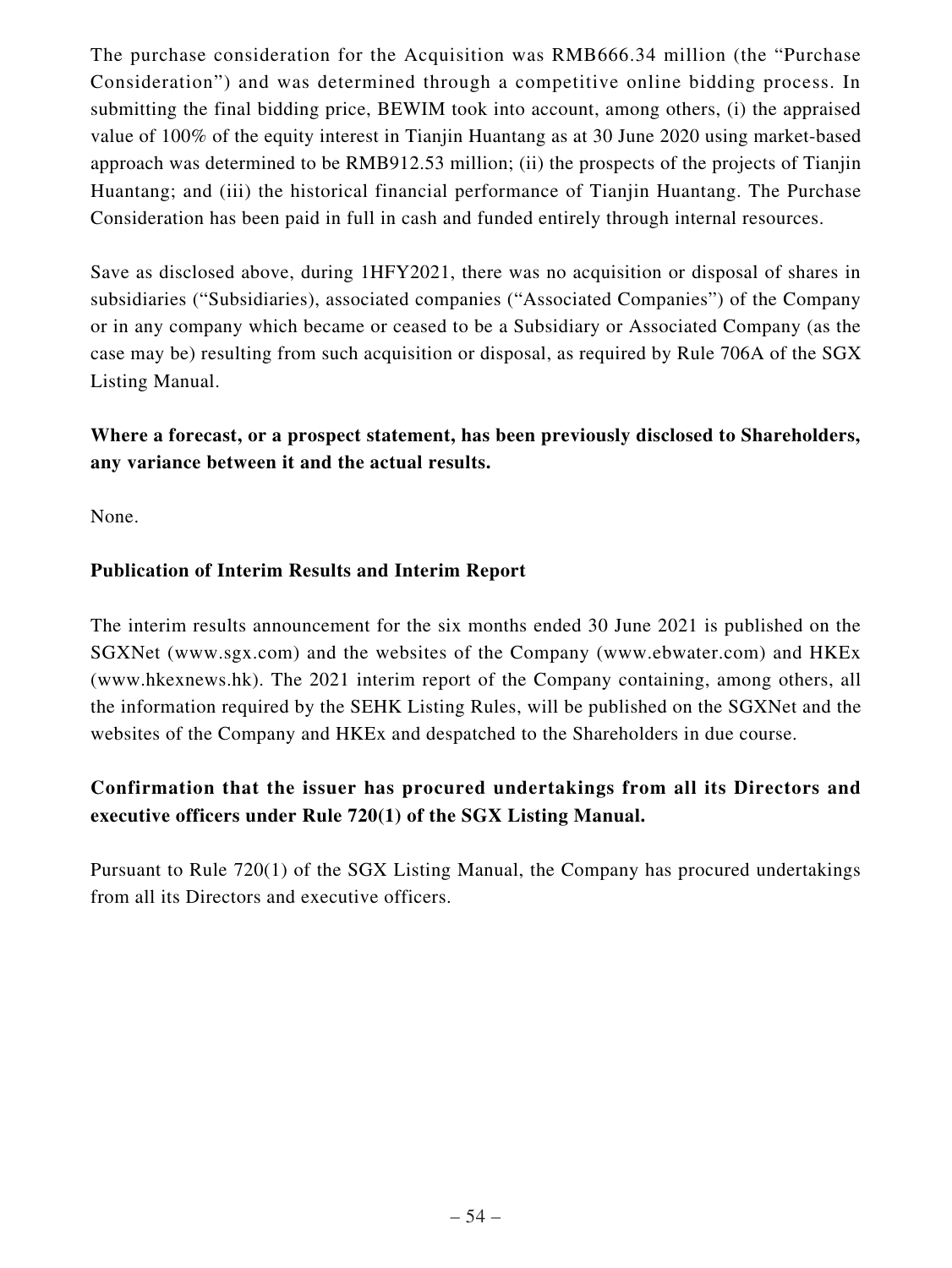## **Confirmation by the Board pursuant to Rule 705(5) of the SGX Listing Manual**

I, An Xuesong, do hereby confirm on behalf of the Board that to the best of our knowledge, nothing has come to the attention of the Board which may render the unaudited interim financial results for the six months ended 30 June 2021 to be false or misleading in any material aspect.

> By Order of the Board **China Everbright Water Limited An Xuesong** *Executive Director and Chief Executive Officer*

Hong Kong and Singapore, 11 August 2021

*As at the date of this announcement, the Board comprises: (i) a non-executive Director, Mr. Wang Tianyi (Chairman); (ii) two executive Directors, namely Mr. An Xuesong (Chief Executive Officer) and Mr. Luo Junling; and (iii) four independent non-executive Directors, namely Mr. Zhai Haitao, Mr. Lim Yu Neng Paul, Ms. Cheng Fong Yee and Ms. Hao Gang.*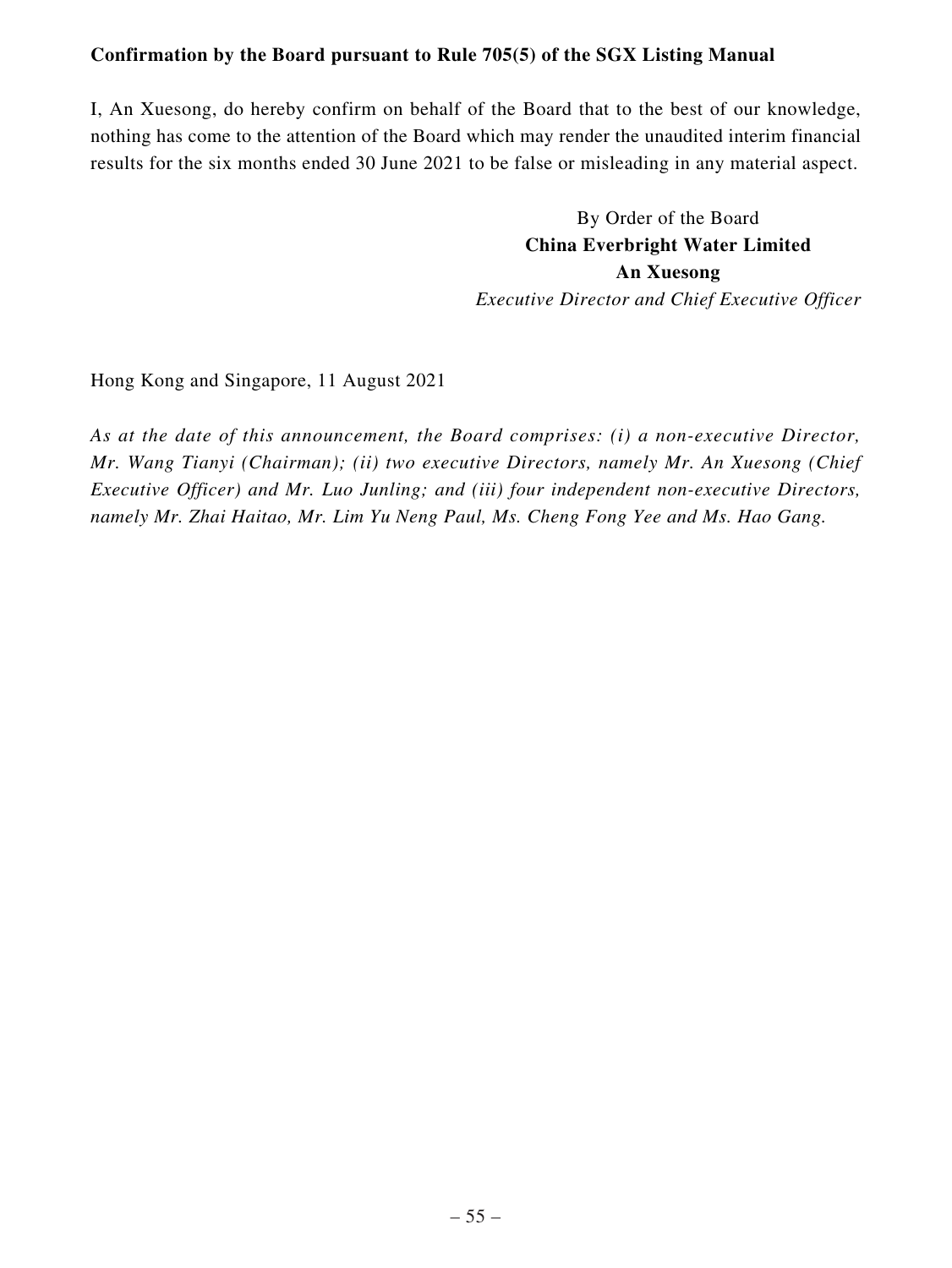## **APPENDIX**

Report on Review of Interim Financial Information

## **The Board of Directors China Everbright Water Limited**

### **Introduction**

We have reviewed the interim financial information, which comprises the condensed consolidated statement of financial position as at 30 June 2021 of China Everbright Water Limited and its subsidiaries, and the related condensed consolidated statement of comprehensive income, condensed consolidated statement of changes in equity and condensed consolidated statement of cash flows for the six months then ended, and a summary of significant accounting policies and other explanatory notes. The Rules Governing the Listing of Securities on The Stock Exchange of Hong Kong Limited require the preparation of a report on interim financial information to be in compliance with the relevant provisions thereof and International Accounting Standard 34 "Interim Financial Reporting" ("IAS 34") issued by the International Accounting Standards Board (the "IASB").

The directors of the Company are responsible for the preparation and presentation of this interim financial information in accordance with IAS 34. Our responsibility is to express a conclusion on this interim financial information based on our review. Our report is made solely to you, as a body, in accordance with our agreed terms of engagement, and for no other purpose. We do not assume responsibility towards or accept liability to any other person for the contents of this report.